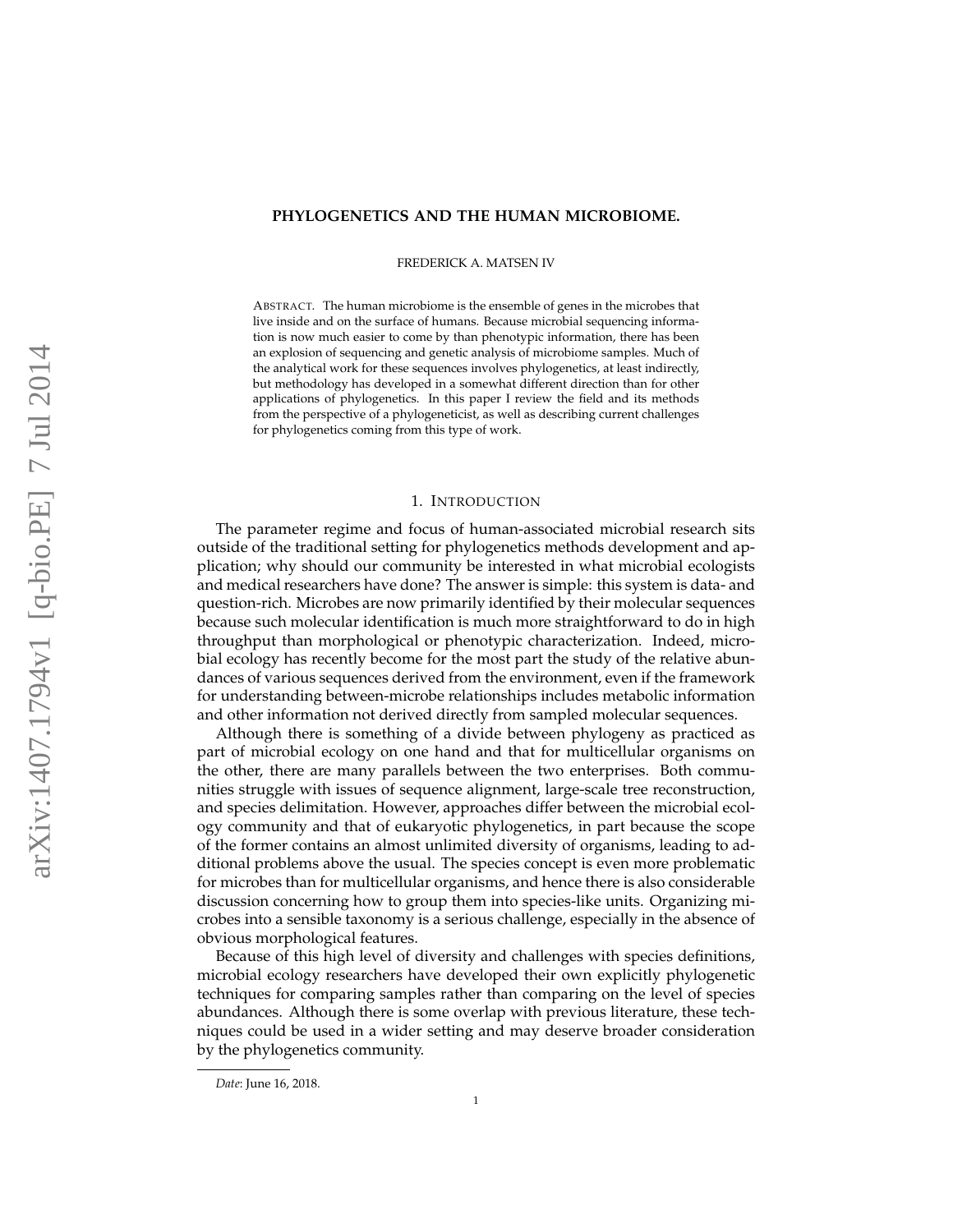### 2 FREDERICK A. MATSEN IV

The human-associated microbial assemblage is specifically interesting because questions of microbial genomics, translated into questions of function, have important consequences for human health. Additionally, due to more than a century of hospital laboratory work, our knowledge about human-associated microbes is relatively rich. This collection of microbes living inside and on our surfaces is called the *human microbiota*, and the ensemble of genetic information in those microbes is called the *human microbiome*, although usage of these terms varies [\(Boon](#page-17-0) [et al., 2013\)](#page-17-0).

In this review I will describe phylogenetics-related research happening in microbial ecology and contrast approaches between microbial researchers and what I think of as the typical *Systematic Biology* audience. Despite an obvious oversimplification, I will use *eukaryotic phylogenetics* to indicate what I think of as the mainstream of SB readership, and *microbial phylogenetics* to denote the other. I realize that there is substantial overlap— for instance the microbial community is very interested in unicellular fungi, and additionally many in the SB community do work on microbes— but this terminology will be useful for concreteness. There is of course also substantial overlap in methodology, however as we will see there are significant differences in approach and the two areas have developed somewhat in parallel. I will first briefly review the recent literature on the human microbiota, then describe novel ways in which human microbiome researchers have used trees. I will finish with opportunities for the *Systematic Biology* audience to contribute to this field. I have made an explicit effort to make a neutral comparison between two directions rather than criticize the approximate methods common in microbial phylogenetics; indeed, microbial phylogenetics requires algorithms and ideas that work in parameter regimes an order of magnitude larger than typical for eukaryotic phylogenetics.

## 2. THE HUMAN MICROBIOTA

The human microbiota is the collection of microbial organisms that live inside of and on the surface of humans. These organisms are populous: it has been estimated that there are ten times as many bacteria associated with each individual than there are human cells of that individual. The microbiota have remarkable metabolic potential, being an ensemble of genes estimated to be about 150 times larger than the human collection of genes [\(Qin et al., 2010\)](#page-27-0). Much of our metabolic interaction with the outside world is mediated by our microbiota, as it has important roles in immune system development, nutrition, and drug metabolism [\(Kau et al., 2011;](#page-22-0) [Maurice et al., 2013\)](#page-24-0). Our food and drug intake, in turn, impacts the diversity of microbes present. Traditionally, our microbiota have been transmitted from mother to infant in the birth canal and by breastfeeding (reviewed in [Funkhouser and Bordenstein, 2013\)](#page-20-0). In this section I will briefly review what is known about the human microbiota and its effect on our health.

The human microbiota form an ecosystem. It is dynamic in terms of taxonomic representation but apparently constant in terms of function [\(Consortium, 2012\)](#page-19-0). There is a "core" microbiota which is shared between all humans [\(Turnbaugh et al.,](#page-29-0) [2008\)](#page-29-0). The human microbiota is spatially organized, as can be seen on skin [\(Grice](#page-20-1) [et al., 2009\)](#page-20-1), with substantial variation in human body habitats across space and time [\(Costello et al., 2009\)](#page-19-1). There is a substantial range of inter-individual versus intra-individual variation [\(Consortium, 2012\)](#page-19-0).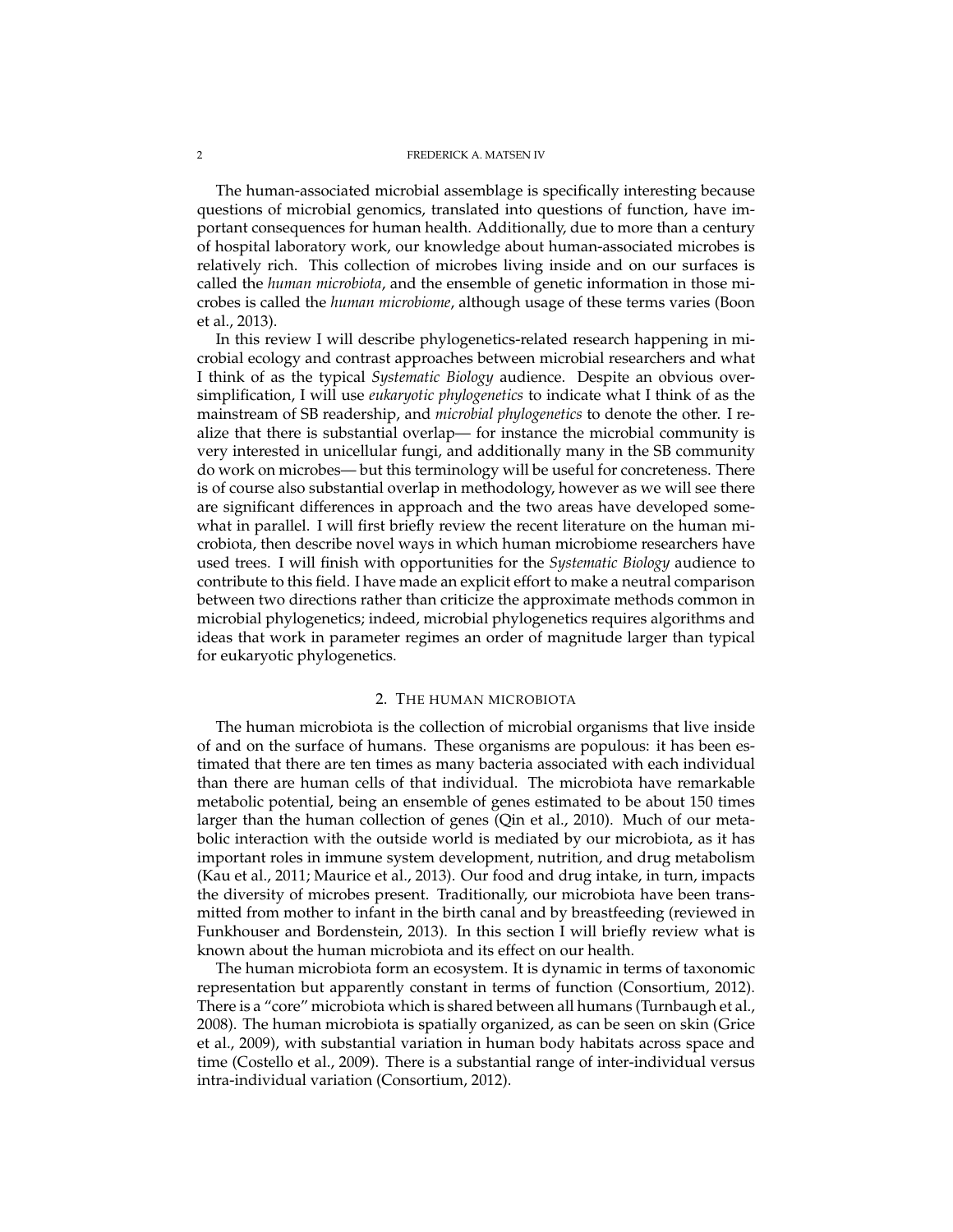Our actions can shift the composition of our microbiota. Changes in diet can very quickly shift its composition, but there is also a strong correlation between long-term diet and microbiota [\(Li et al., 2009;](#page-23-0) [Wu et al., 2011\)](#page-30-0). Antibiotics fundamentally disturb microbial communities, resulting in an effect that lasts for years [\(Jernberg et al., 2007;](#page-21-0) [Dethlefsen et al., 2008;](#page-19-2) [Jakobsson et al., 2010;](#page-21-1) [Dethlefsen and](#page-19-3) [Relman, 2011\)](#page-19-3).

The microbiota interact on many levels with host phenotype (reviewed in [Cho](#page-18-0) [and Blaser, 2012\)](#page-18-0). The gut microbiota in particular correlates with health of individuals from the elderly in industrialized nations [\(Claesson et al., 2012\)](#page-18-1) to children with acute metabolic dysfunction in rural Africa [\(Smith et al., 2013\)](#page-28-0). Considerable attention has also been given to the interaction between gut microbiota and obesity, although the story is not yet clear. An intervention study has established human gut microbes associated with obesity [\(Ley et al., 2006\)](#page-23-1). A causal role for the microbiota leading to obesity has been established for mice: an obese phenotype can be transferred from mouse to mouse by gut microbial transplantation [\(Turnbaugh et al., 2006\)](#page-29-1), the pregnant human gut microbiota leads to obesity in mice [\(Koren et al., 2012\)](#page-22-1), and probiotics can lead to a lean phenotype and healthy eating behavior [\(Poutahidis et al., 2013\)](#page-26-0). However, these promising leads have not yet been confirmed causally or in population studies of humans [\(Zhao, 2013\)](#page-30-1). For example, a study of obesity in the old-order Amish did not find any correlation between obesity and particular gut communities [\(Zupancic et al., 2012\)](#page-30-2).

Bacteria have been the primary focus of human microbiota research, and other domains have been investigated to a lesser extent. Changes in archaeal and fungal populations have been shown to covary with bacterial residents [\(Hoffmann et al.,](#page-21-2) [2013\)](#page-21-2) and have a nonuniform distribution across the human skin [\(Findley et al.,](#page-20-2) [2013\)](#page-20-2). Viral populations have been observed to be highly dynamic and variable across individuals [\(Reyes et al., 2010;](#page-27-1) [Minot et al., 2011,](#page-25-0) [2013\)](#page-25-1). We will focus on bacteria here.

In this paper we will primarily be describing the human microbiota from a community-level phylogenetic perspective rather than from the fine-scale perspective of immune-mediated interactions between host and microbe (reviewed in [Hooper et al., 2012\)](#page-21-3). Our understanding of the true effect of the microbiota will eventually come from such a molecular-level understanding, although until we can characterize all of the molecular interactions between microbes and the human body, a broad perspective will continue to be important.

## 3. INVESTIGATING THE HUMAN MICROBIOME VIA SEQUENCING

It is now possible to assay microbial communities in high throughput using sequencing. One way is to amplify a specific gene in the genome for sequencing using polymerase chain reaction (PCR). Scientists typically pick a "marker" gene in that case that is meant to recapitulate the "overall" evolutionary history of the microbes. Another way is to randomly shear input DNA and/or RNA and then perform sequencing directly. We will consistently refer to the former as a *survey* and the second a *metagenome*, although these words have not always been consistently used in the literature.

The Human Microbiome Project [\(Methe et al., 2012\)](#page-24-1) generated lots of survey, ´ metagenome, and whole-genome sequencing data and these data are available on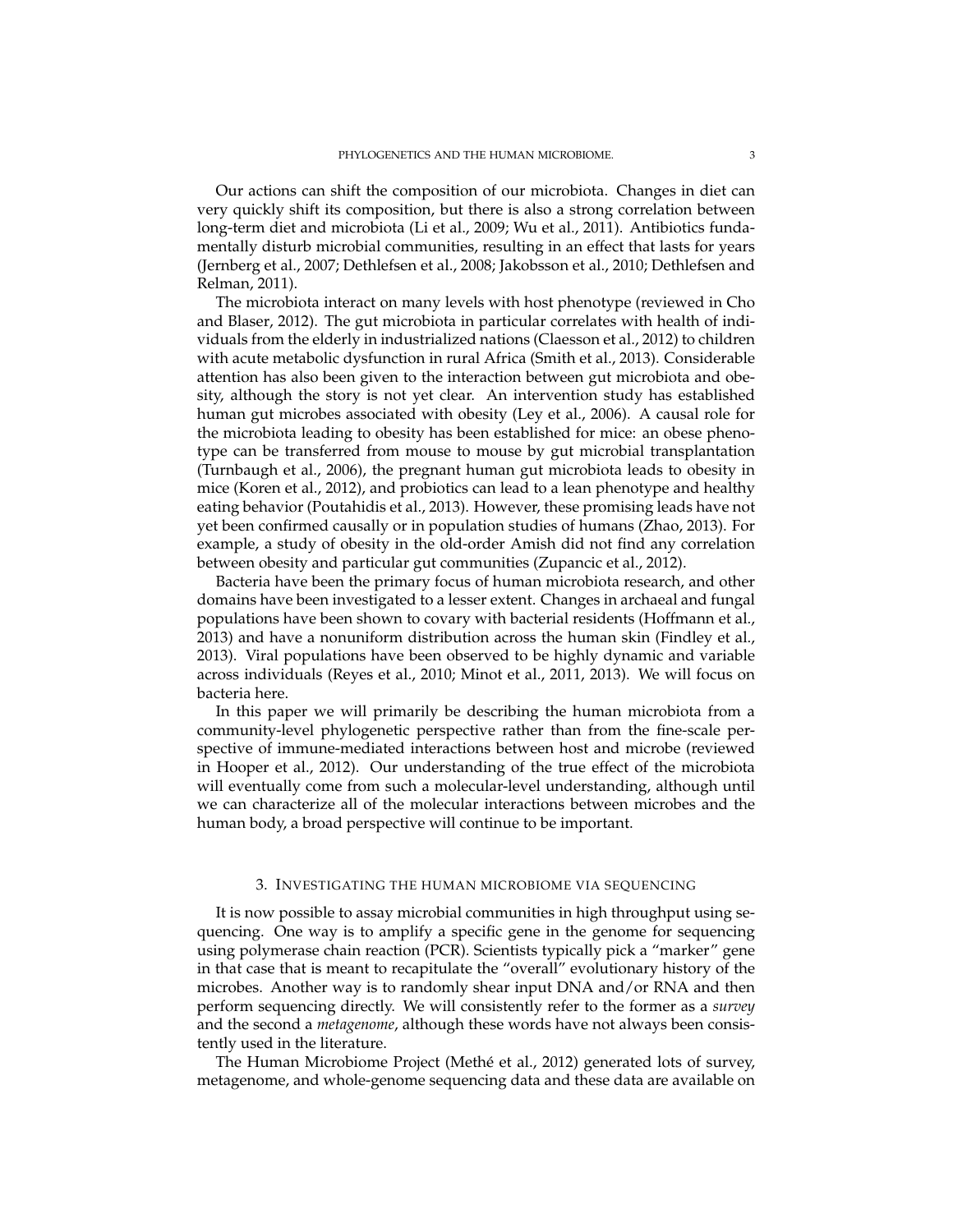a dedicated website<sup>[1](#page-3-0)</sup>. The MetaHIT study [\(Qin et al., 2010\)](#page-27-0) also generated lots of data but it is not available to outside researchers.

3.1. **Inferring microbial community composition using marker gene surveys.** Our modern knowledge of the microbial world is in a large part derived from the methods of Carl Woese and colleagues who pioneered the use of marker genes as a way to distinguish between microbial lineages [\(Fox et al., 1977\)](#page-20-3). Their work, and the scientists who followed them, focused on the 16S ribosomal gene (henceforth simply "16S") as a genetic marker. This gene was chosen because it has regions of high and low diversity, which enable resolution on a variety of evolutionary time scales. Regions of low diversity in 16S also enabled the development of the first "universal" 16S PCR primers [\(Lane et al., 1985\)](#page-22-2) which enabled detection of almost all bacteria and archaea regardless of whether they can be cultured.

In microbial ecology, the census of bacteria in a given environment using marker gene amplification and sequencing are generally called "marker gene surveys." This terminology is equivalent to the "barcoding" terminology more commonly used for eukaryotic surveys using 18S or the fungal internal transcribed spacer (ITS). Such surveys would ideally return a census of all of the microbes in a sample along with their abundances.

Where Woese and colleagues labored over digestion and gel electrophoresis to infer sequences, modern researchers have the luxury of high throughput sequencing. This can be done with a high level of multiplexing, making an explicit tradeoff between depth of sequencing for each specimen and the number of specimens able to be put on the sequencer at the same time. This has led to extensive parallelization, most recently by sequencing dozens of samples at a time on the Illumina instrument [\(Degnan and Ochman, 2011;](#page-19-4) [Caporaso et al., 2012\)](#page-18-2). This brings up the question of how many sequences are needed to characterize the microbial diversity of a given environment. To distinguish between two rather different samples, relatively few sequences per sample are required [\(Kuczynski et al., 2010\)](#page-22-3), however, to compare more similar samples deeper sequencing is required. In addition to sequencing samples across individuals, this parallelization has also enabled sampling through time (e.g. [Caporaso et al., 2011\)](#page-18-3).

Despite the high throughput and low cost of modern sequencing, inherent challenges remain for applications of marker gene sequencing to take a census of microbes. Most fundamentally, various microbes have different DNA extraction efficiencies, even with stringent protocols, meaning that a collection of sequences need not be representative of the communities from which they were derived [\(Morgan et al., 2010\)](#page-25-2). Current high throughput sequencing technology is limited to a length that is shorter than most genes, which limits the resolution of the analyses. "Primer bias," or differing amplification levels of various sequences based on their affinity for the primers [\(Suzuki and Giovannoni, 1996;](#page-29-2) [Polz and Cavanaugh,](#page-26-1) [1998\)](#page-26-1), is a challenge and has led to the standardization of primers [\(Methe et al.,](#page-24-1) ´ [2012\)](#page-24-1). Worse, multiplex PCR is known to create chimeric (i.e. spurious recombinant) sequences via partial PCR products [\(Hugenholtz and Huber, 2003;](#page-21-4) [Ashelford](#page-17-1) [et al., 2005;](#page-17-1) [Haas et al., 2011;](#page-21-5) [Schloss et al., 2011\)](#page-27-2). Correspondingly, chimera checking software has been developed (including [Ashelford et al., 2006;](#page-17-2) [Edgar et al.,](#page-20-4) [2011\)](#page-20-4). Also, 16S can be present in up to 15 copies and there can be diversity within

<span id="page-3-0"></span><sup>1</sup><http://www.hmpdacc.org/>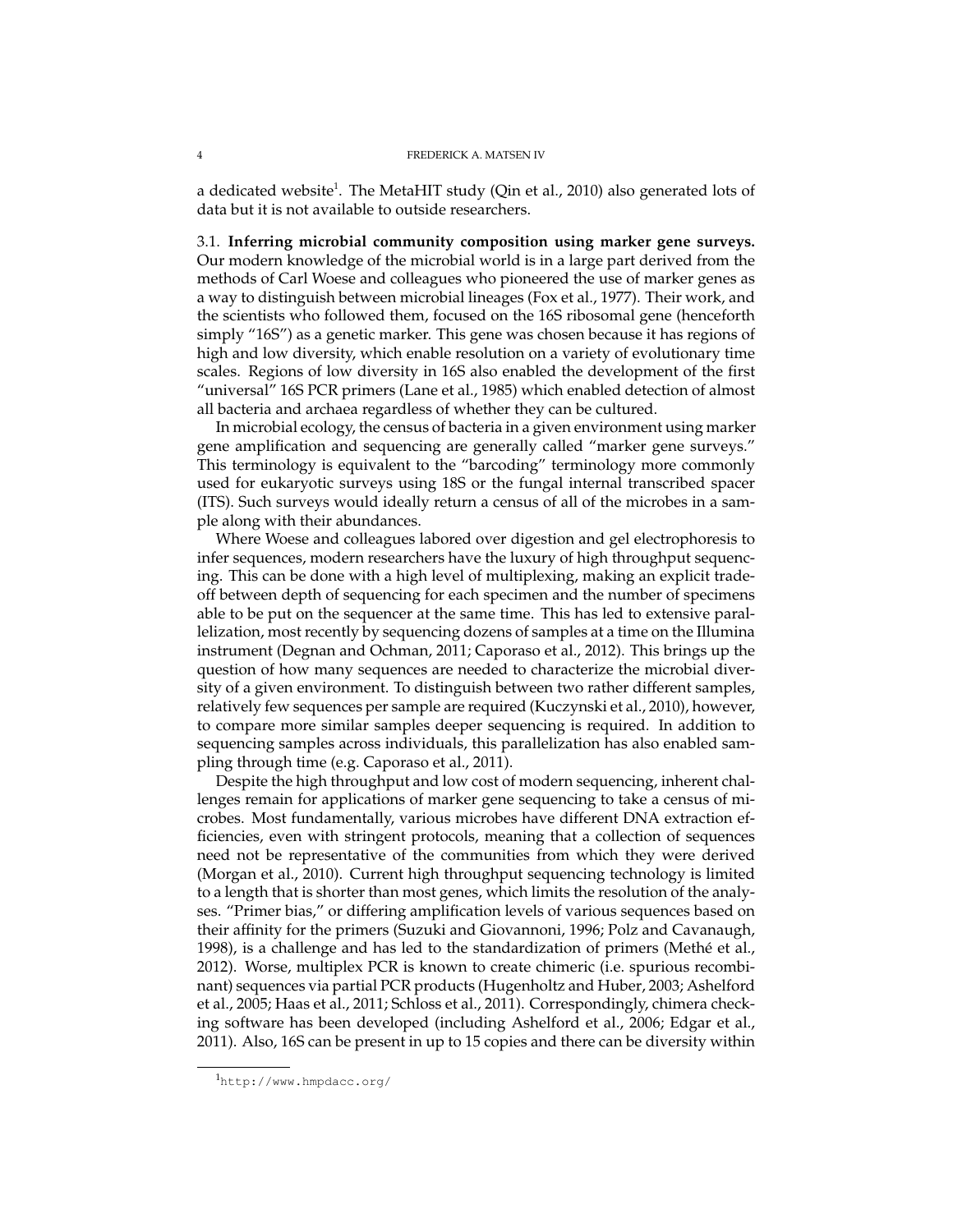the copies [\(Klappenbach et al., 2001\)](#page-22-4). This can distort inferences concerning actual microbe abundances based on read copy number. Recent work by [Kembel et al.](#page-22-5) [\(2012\)](#page-22-5) implements the independent contrasts method [\(Felsenstein, 1985\)](#page-20-5) to correct for copy number, which has been helpful despite a moderate evolutionary signal in copy number variation [\(Klappenbach et al., 2000\)](#page-22-6). Some groups have reported advantages to using alternate single-copy genes as markers for characterization of microbial communities (e.g. [McNabb et al., 2004;](#page-24-2) [Case et al., 2007\)](#page-18-4), however 16S remains the dominant locus used by a large margin. A final cause of noise is next-generation sequencing error: this is certainly a problem for both surveys and metagenomes, but is becoming less of a problem as technology improves. I will not address it specifically except in the inference of operational taxonomic units as described below.

3.2. **Metagenomes.** As described above "metagenome" means that DNA is sheared randomly across the genome rather than amplified from a specific location, and thus the genetic region of a read is unknown in addition to the organism from which it came. Because metagenomes do not proceed through an amplification step, they do not have the same PCR primer biases as a marker gene survey, however extraction efficiency concerns remain and multiplex sequencing is known to have biases of its own.

It is possible to subset metagenomic data to marker genes. That is, one can use 16S reads that appear in the metagenome as well as reads from other "core" genes that are expected to follow the same evolutionary path and are present in a large proportion of micro-organisms. This is proven to be a useful strategy, and several groups have built databases of core gene families as well as provided programs and/or web tools to phylogenetically analyze metagenomes subset to those core genes [\(Von Mering et al., 2007a;](#page-29-3) [Wu and Eisen, 2008b;](#page-30-3) [Stark et al., 2010;](#page-28-1) [Kem](#page-22-7)[bel et al., 2011;](#page-22-7) [Darling et al., 2014\)](#page-19-5). However, because of the variability of gene repertoire in microbes, this core gene set may be relatively small: even the largest collection of genes in these databases only recruits around 1 percent of a metagenome. At least some portion of the rest of the other approximately 99 percent of the metagenome can be taxonomically classified using one of the methods described below.

Metagenomic data sets are often used to infer information about metabolism rather than phylogenetic nature [\(Abubucker et al., 2012;](#page-16-0) [Greenblum et al., 2012\)](#page-20-6). Discussing these methods is beyond the scope of this paper, as is the sequencing of mRNA in bulk which is called "metatranscriptomics".

3.3. **Whole genomes.** In addition to conventional genome sequencing for microbial genomes, whole-genome sequencing from culture is currently being used for microbial outbreak tracking (Köser et al., 2012; [Snitkin et al., 2012\)](#page-28-2). The Food and Drug Administration maintains GenomeTrakr, an openly accessible database of whole genomes sampled from the environment and grown in culture<sup>[2](#page-4-0)</sup>. This data may become more common for unculturable organisms as single-cell sequencing methods improve (reviewed in [Kalisky and Quake, 2011\)](#page-21-6). The assembly of complete genomes from metagenomes, once limited to samples with a very small

<span id="page-4-0"></span><sup>2</sup><http://www.fda.gov/Food/FoodScienceResearch/WholeGenomeSequencingProgramWGS/>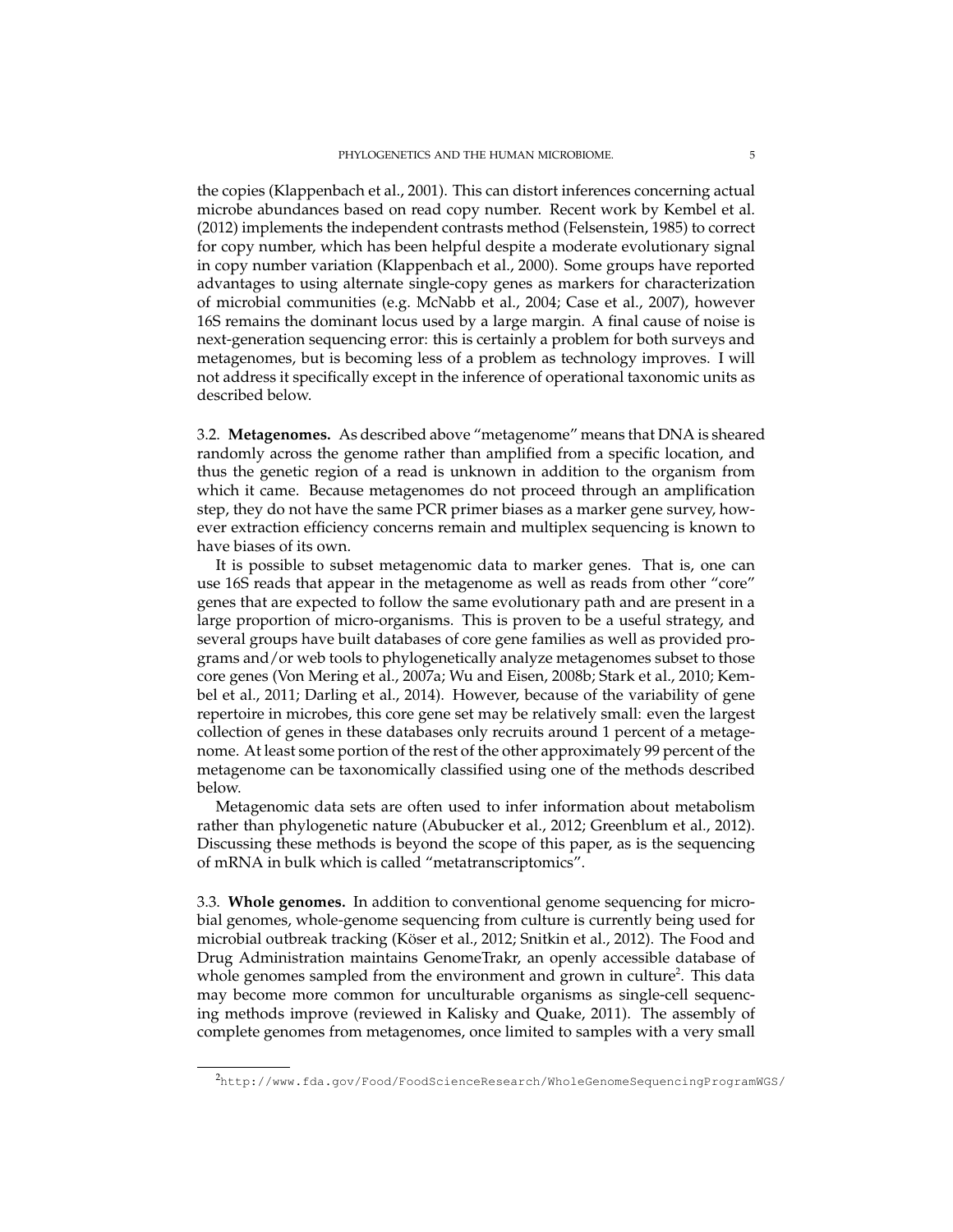### 6 FREDERICK A. MATSEN IV

number of organisms [\(Baker et al., 2010\)](#page-17-3), is now becoming feasible for more diverse populations with improved sequencing technology and computational approaches [\(Emerson et al., 2012;](#page-20-7) [Howe et al., 2012;](#page-21-7) [Iverson et al., 2012;](#page-21-8) [Pell et al.,](#page-26-2) [2012;](#page-26-2) [Podell et al., 2013\)](#page-26-3).

# 4. TREE-THINKING IN HUMAN MICROBIOME RESEARCH

In this section I consider the ways in which phylogenetic methodology has impacted human microbiome research. What may be most interesting for the *Systematic Biology* audience is the way in which phylogenetic trees are being used to actively revise taxonomy as well as being used as a structure on which to perform sample comparison.

Before proceeding, we note that phylogenetics for microbes differs in some important respects from, say, mammalian phylogenetics. Where phylogenetic research on mammals is converging on one or two possible basic structures for their evolution, much of the deep history of microbes remains obscure. Inference of this history is complicated by the fact that any tree-like signal in the deep evolutionary relationships between bacteria is restricted to a small set of so-called "core" genes [\(Bapteste et al., 2009;](#page-17-4) [Leigh et al., 2011;](#page-23-2) [Lang et al., 2013\)](#page-23-3).

4.1. **Phylogenetics and taxonomy.** Phylogenetic inference has had a substantial impact on microbial ecology research by changing our view of the taxonomic relationships between microorganisms. The clearest such example is the discovery that archaea, although similar to bacteria in their gross morphology, form their own separate lineage [\(Woese and Fox, 1977\)](#page-29-4).

Several groups are continually revising taxonomy using the results of phylogenetic tree inference. These attempts are less ambitious than the PhyloCode project (to develop a taxonomic scheme expressed directly in terms of a phylogeny; see [Forey, 2001\)](#page-20-8), and simply work to revise the hierarchical structure of the taxonomy while for the most part leaving taxonomic names fixed. Bergey's Manual of Systematic Bacteriology has officially adopted 16S as the basis for their taxonomy [\(Kreig et al., 1984\)](#page-22-9), although the actual revision process appears opaque. The GreenGenes group [\(DeSantis et al., 2006b\)](#page-19-6) has been very active in updating their taxonomy according to 16S, first with their GRUNT tool [\(Dalevi et al., 2007\)](#page-19-7) and more recently with their tax2tree tool [\(McDonald et al., 2011\)](#page-24-3). Tax2tree uses a heuristic algorithm to reassign sequence taxonomic labels so that they are concordant with a given rooted phylogenetic tree in a way that allows polyphyletic taxonomic groups. [Matsen and Gallagher](#page-24-4) [\(2012\)](#page-24-4) developed algorithms to quantify discordance between phylogeny and taxonomy based on a coloring problem previously described in the computer science literature [\(Moran and Snir, 2008\)](#page-25-3). Although it is wonderful that several groups are actively working on taxonomic revision, it can be frustrating to have multiple different taxonomies with no easy way to translate between them or to the taxonomic names provided in the NCBI or EMBL sequence databases.

An obvious application of phylogenetics is to perform taxonomic classification, as the taxonomy is at least in part defined by phylogeny. However, comparisons of taxonomic classification programs [\(Liu et al., 2008;](#page-23-4) [Bazinet and Cummings,](#page-17-5) [2012\)](#page-17-5) have indicated that current implementations of phylogenetic methods do not perform as well as simple classifiers based on counts of DNA substrings of a given length, which are often called k-mer classifiers [\(Wang et al., 2007;](#page-29-5) [Rosen](#page-27-3)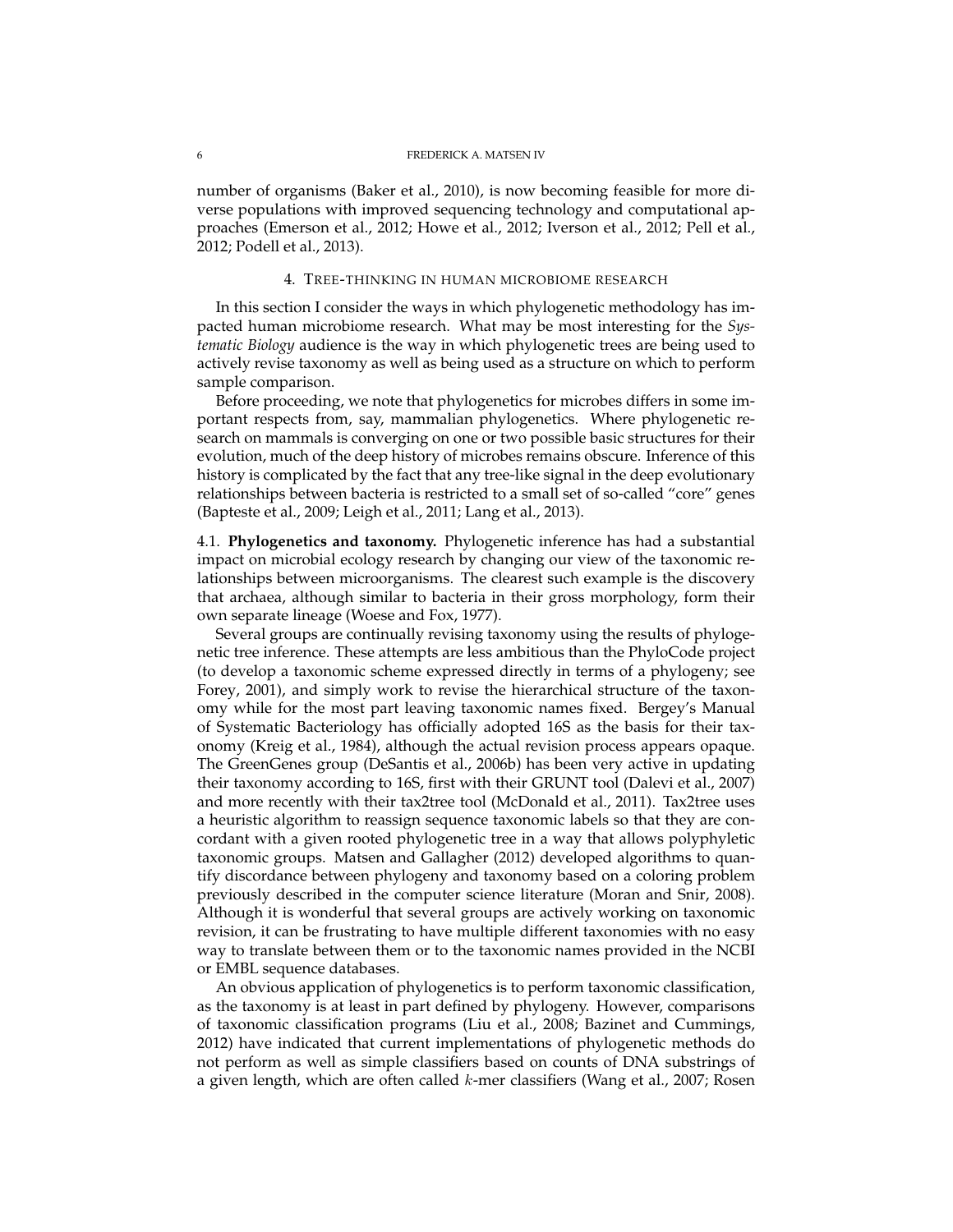[et al., 2008\)](#page-27-3). For those studies and others, the conventional metrics of classification performance such as precision and recall are applied to data simulated from known and taxonomically classified genomes. Some authors report that a combination of composition-based and homology-based classifiers work best [\(Brady](#page-17-6) [and Salzberg, 2009;](#page-17-6) [Parks et al., 2011\)](#page-26-4). The MEGAN program [\(Huson et al., 2007,](#page-21-9) [2011\)](#page-21-10) BLASTs an unknown sequence onto a database of sequences with taxonomic labels and assigns the sequence the lowest (i.e. narrowest) taxonomic group shared by all of the high-quality hits; as such it is somewhat phylogenetic in that it uses the structure of the taxonomic tree. [Munch et al.](#page-25-4) [\(2008b,](#page-25-4)[a\)](#page-25-5) infer taxonomic assignment by automatically retrieving sequences equipped with taxonomic information and building a tree on them along with an unknown sequence. [Srinivasan et al.](#page-28-3) [\(2012\)](#page-28-3) find that phylogenetic methods to do taxonomic classification can outperform composition-based techniques at least for certain taxonomic groups. [Segata](#page-28-4) [et al.](#page-28-4) [\(2012\)](#page-28-4) propose a clever approach to inferring organisms present in a metagenomic sample by compiling a database of clade-specific genes, then classifying a given read as being from the only clade that has the corresponding gene. They show that this has good sensitivity and specificity, however, this method can only be used to identify the presence of organisms whose genome has been sequenced. Other metagenomic classification techniques have been reviewed by [Mande et al.](#page-23-5) [\(2012\)](#page-23-6); interesting recent progress has been made by Lanzén et al. (2012), [Koslicki](#page-22-10) [et al.](#page-22-10) [\(2013\)](#page-29-6), and Dröge et al. [\(2014\)](#page-19-8). [Treangen et al.](#page-29-6) (2013) report shorter run times and much higher accuracy (again, for taxonomic classification using reads simulated from full genomes) for such metagenomic classification when reads are assembled before they are classified.

4.2. **The role of Operational Taxonomic Units (OTUs).** Although there continues to be a lively debate on if there is a meaningful concept of species for microbes [\(Bapteste et al., 2009;](#page-17-4) [Caro-Quintero and Konstantinidis, 2012\)](#page-18-5), a substantial part of human microbiome research has replaced any traditional species concept with the notion of Operational Taxonomic Units (OTUs). An OTU is a proxy species concept that is typically defined with a fixed divergence cutoff, most commonly at 97% sequence identity, such that each OTU is a cluster of sequences that are closer to each other than that cutoff. It is common for trees to be built on sequence representatives from these OTUs, and the abundance of an OTU to be given by the number of sequences that sit within that cluster. I briefly describe the miniindustry of OTU clustering techniques to contrast with the phylogenetic literature on species delimitation [\(Pons et al., 2006;](#page-26-5) [Yang and Rannala, 2010\)](#page-30-4). I will use the term *OTU inference* despite the fact that there is no clear definition of the OTU concept.

It is not straightforward to define a clear notion of optimality for OTU inference. While in phylogenetics we would like to compare reconstructions to an object that is generally not knowable—the "true" historical phylogenetic tree—OTU inference has a variety of desirable outcomes, only some of which are knowable. [Wang](#page-29-7) [et al.](#page-29-7) [\(2013\)](#page-29-7) divide performance measures into *external* measures, which compare an inferred clustering to some defined outcome, and *internal* measures, which give overall descriptive statistics on an inferred clustering. External measures applied to observed or simulated data include obtaining the same number of OTUs as taxonomic groups at some level (e.g. [Edgar, 2013\)](#page-19-9), scoring deviation from a decomposition of a phylogenetic tree (e.g. [Navlakha et al., 2010\)](#page-25-6), or a given set of taxonomic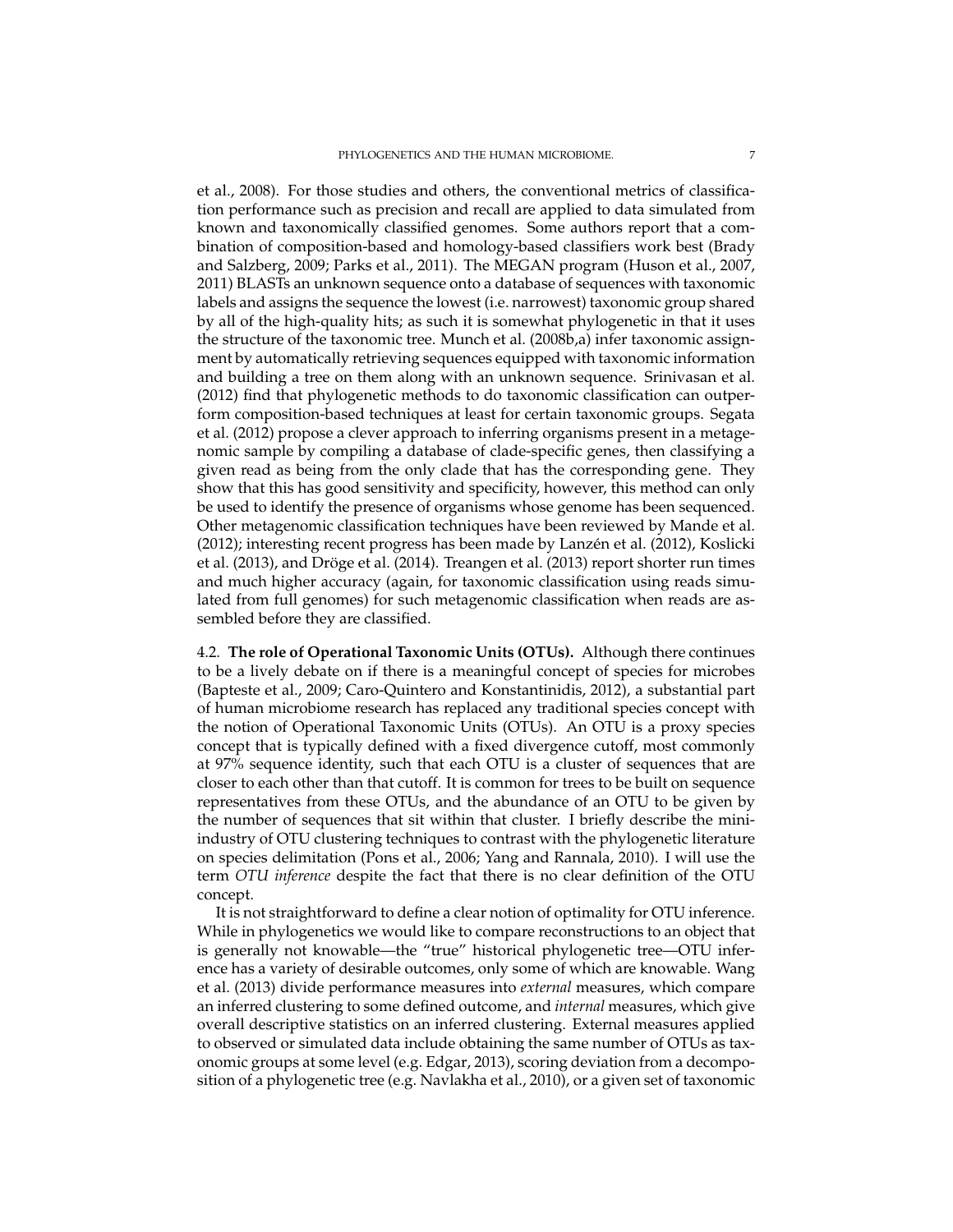classifications (e.g. [Cai and Sun, 2011\)](#page-17-7). Internal measures evaluate the clustering in various ways without reference to a "true" clustering, with the general idea that within-cluster distances should be small compared to between-cluster distances.

There are many OTU inference methods with various speeds and strategies. Some methods proceed through a list of sequences and progressively add each either to an existing cluster or start a new cluster with that sequence, such as CD-HIT [\(Li and Godzik, 2006\)](#page-23-7) and USEARCH [\(Edgar, 2010\)](#page-19-10), while UPARSE [\(Edgar, 2013\)](#page-19-9) uses a similar strategy while also attempting to correct for sequencing error. [White](#page-29-8) [et al.](#page-29-8) [\(2010\)](#page-29-8) show that different ways of doing this genre of heuristic clustering can result in very different results. [Cai and Sun](#page-17-7) [\(2011\)](#page-17-7) perform highly efficient clustering using a pseudometric based partition tree, which can be thought of as a hierarchical clustering tree with a fixed set of internal node heights. [Navlakha et al.](#page-25-6) [\(2010\)](#page-25-6) take a semi-supervised approach in that input includes sequences along with a subset of sequences that are equipped with taxonomic classifications; the algorithm then groups all sequences (many in novel clusters) into clusters that have similar properties as the example taxonomic clusters. [Wang et al.](#page-29-7) [\(2013\)](#page-29-7) optimize a criterion of cluster modularity. [Hao et al.](#page-21-11) [\(2011\)](#page-21-11) use a Gaussian mixture model formulation for clustering to avoid fixed cutoff values, and [Cheng et al.](#page-18-6) [\(2012\)](#page-18-6) use a two step process, first with a Dirichlet multinomial mixture on 3-mer profiles, and then a minimum description length criterion. [Zhang et al.](#page-30-5) [\(2013\)](#page-30-5) have developed a phylogenetic means to do species delimitation that scales to a relatively large number of sequencing reads and so can be used as an OTU clustering method.

The centrality of the OTU concept can be seen by the fact that the by-sample table of OTU observations (i.e. the matrix of counts with rows representing samples and columns representing OTUs) is considered to be the fundamental data type for 16S studies [\(McDonald et al., 2012\)](#page-24-5), or that methods have been devised to find OTUs from non-overlapping sequences [\(Sharpton et al., 2011\)](#page-28-5). A significant amount of effort has been made to distinguish sequencing error in environmental samples from true rare variants; much of this work has played out in the OTU inference literature [\(Quince et al., 2009,](#page-27-4) [2011;](#page-27-5) [Bragg et al., 2012;](#page-17-8) [Edgar, 2013\)](#page-19-9) as such errors are especially problematic there. With the exception of the work of [Sharp](#page-28-5)[ton et al.](#page-28-5) [\(2011\)](#page-28-5) and [Zhang et al.](#page-30-5) [\(2013\)](#page-30-5), OTU inference is not considered to be a phylogenetic problem but rather something to be performed before phylogenetic inference begins.

4.3. **Diversity estimates using phylogenetics.** Because 16S surveys are inherently complex and noisy data, summary statistics are often used; summaries of the diversity of a single sample are often called *alpha diversity*. For the most part, this literature adapts methods from the classical ecological literature by substituting OTUs for taxonomic groups. For example, the most commonly used index is the Simpson index [\(Simpson, 1949\)](#page-28-6), which is simply the sum of the squared frequencies of the OTUs. The drawback of applying such a diversity metric to a collection of OTUs is that the large-scale structure of the diversity is lost, such that two closely related OTUs contribute as much to the diversity measure as two distant ones. Phylogenetic diversity metrics, which do take this overall diversity structure into account, are also used. However, whereas just about every one of the hundreds or thousands of 16S surveys applies an OTU-based alpha diversity estimate, only a few involve PD.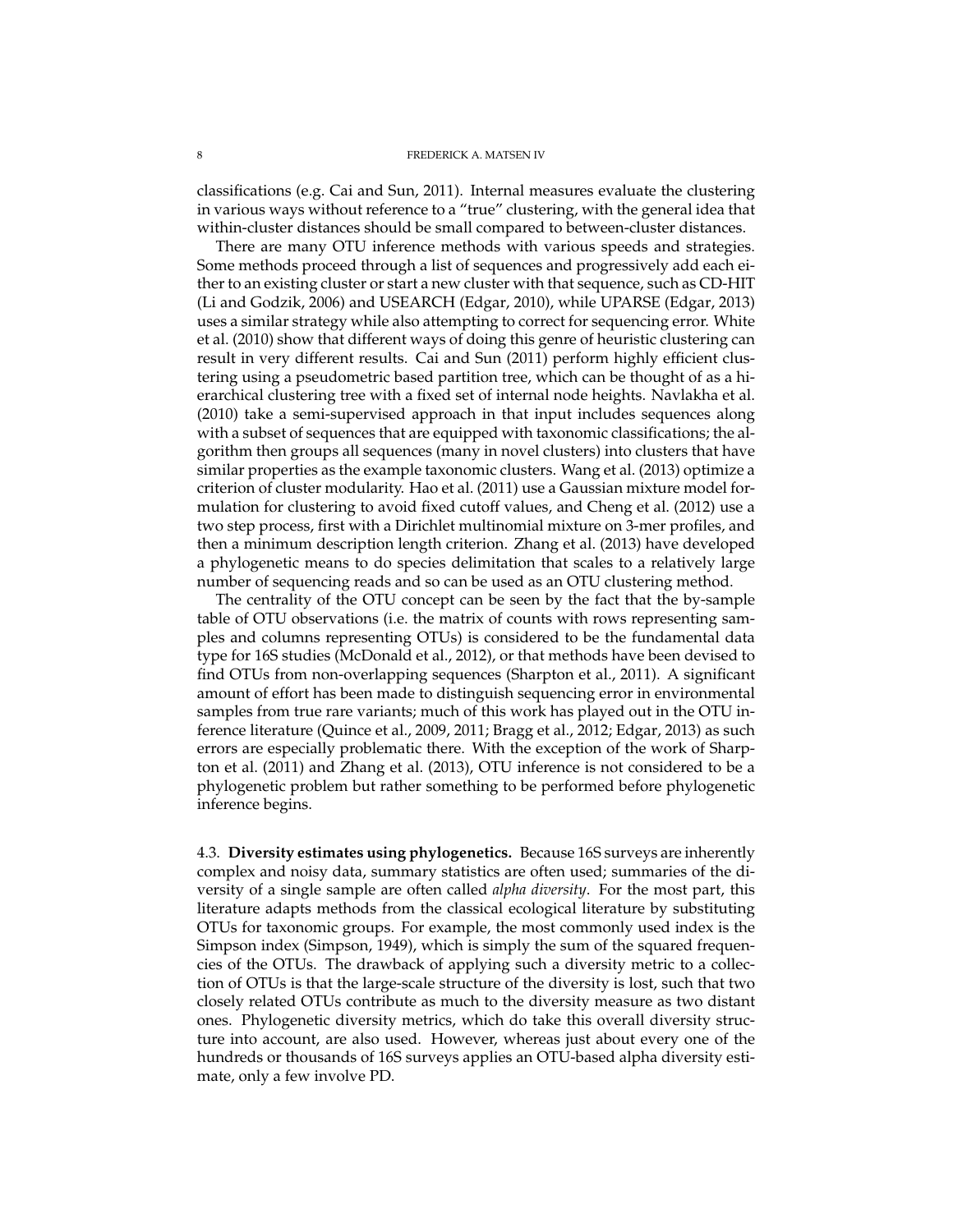Phylogenetic diversity (PD) measures use the structure and branch lengths of a phylogenetic tree to quantify the diversity of a sample (Fig. 1). The (unweighted) PD of a set of taxa  $S$  in an unrooted phylogenetic tree is simply the total length of the branches that sit between taxa in  $S$  [\(Faith,](#page-20-9) [1992\)](#page-20-9). It quantifies the "amount of evolution" contained in the evolutionary history of those taxa. Unweighted PD has been applied to some 16S survey data [\(Lozupone](#page-23-8) [and Knight, 2007;](#page-23-8) [Costello et al., 2009\)](#page-19-1) and to metagenomic reads in a set of marker genes [\(Kembel et al., 2011\)](#page-22-7).

Although abundance weighted nonphylogenetic diversity measures such as [Simpson](#page-28-6) [\(1949\)](#page-28-6) and [Shannon](#page-28-7) [\(1948\)](#page-28-7) are commonly used in human microbiome studies, abundance weighted phylogenetic diversity measures are not. Abundanceweighted measures take a sum of branch lengths weighted by abundance, such that branches that connect abundant taxa get a higher weight than ones that do not (Fig. [1\)](#page-8-0). Thus rare taxa and artifactual sequences are down-weighted compared to abundant taxa. Such measures do exist [\(Rao, 1982;](#page-27-6)

<span id="page-8-0"></span>

**Figure 1.** Unweighted phylogenetic diversity (PD, left) and an abundanceweighted PD measure (right), where taxa present in a sample are shown as circles and abundances are shown as the size of the circles. Unweighted PD takes the total length of branches sitting between tree tips represented in a sample. Abundance-weighted measures take a weighted sum of branch lengths where weight is determined in some way by the abundance of the taxa on either side of the branch: if we give edges width according to their weight, the abundanceweighted measure can be thought of as the sum of the total area of the edges. One such abundance-weighted measure simply takes the absolute value of the difference of the total read abundance on one side compared to the other.

[Barker, 2002;](#page-17-9) [Allen et al., 2009;](#page-17-10) [Chao et al., 2010;](#page-18-7) [Vellend et al., 2011\)](#page-29-9). Abundanceweighted measures commonly weight edges in proportion to abundance, but one can also construct "partially abundance weighted" measures by weighting edges by abundances transformed by a sublinear function. [McCoy and Matsen](#page-24-6) [\(2013\)](#page-24-6) have recently shown that such partially abundance weighted diversity measures do a good job of distinguishing between dysbiotic and "normal" states of the human microbiota; in particular that they do a better job than the commonly-used OTU-based measures. [Nipperess and Matsen](#page-26-6) [\(2013\)](#page-26-6) have also determined formulas for the expectation and variance of PD under random sub-sampling (see discussion of rarefaction below).

4.4. **Community comparison using phylogenetics.** The level of similarity between samples or groups of samples is called *beta diversity*. As with alpha diversity, it is not uncommon to use classical measures (e.g. [Jaccard, 1908\)](#page-21-12) applied to OTU counts, however phylogenetics-based methods are the most popular. They are generally variants of the "UniFrac" phylogenetic dissimilarity measure (as described and named by [Lozupone and Knight, 2005\)](#page-23-9). [Kuczynski et al.](#page-22-3) [\(2010\)](#page-22-3) claim that the UniFrac framework is superior to other methods for community comparison via real data and simulations (for a contrary viewpoint using simulations see [Schloss, 2008\)](#page-27-7).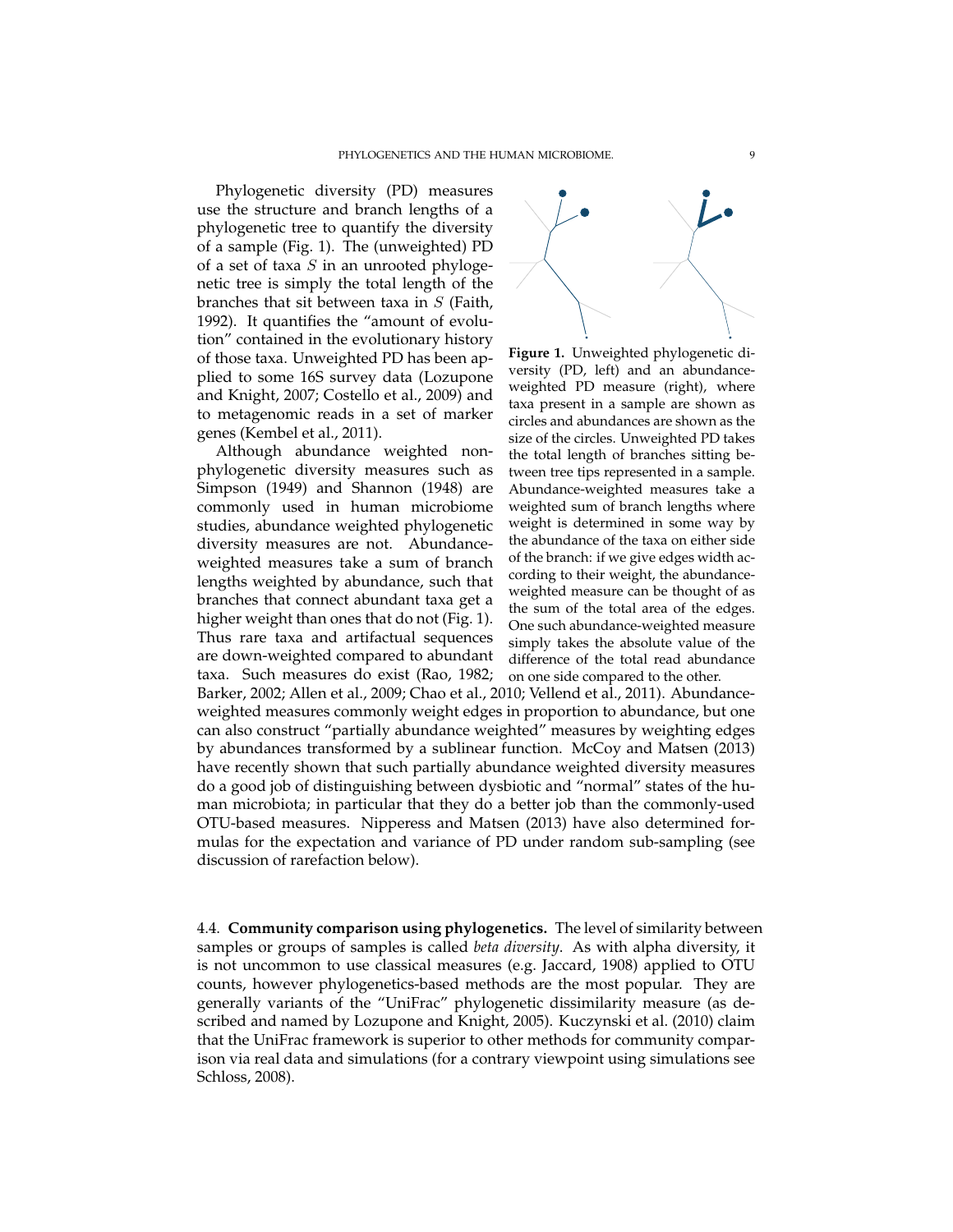To calculate the UniFrac divergence between two samples of reads, one builds a tree on both samples and then performs a calculation on the branch lengths according whether branches have descendants in both samples or one sample only. Specifically, the original UniFrac divergence is the fraction of the total branch length of the tree coming from branches with descendant leaves in exactly one of the two samples (Fig. [2;](#page-9-0) [Lozupone and Knight,](#page-23-9) [2005\)](#page-23-9). Weighted UniFrac is an abundance weighted version [\(Lozupone et al., 2007\)](#page-23-10). These dissimilarity measures have hundreds of citations. [Evans and Matsen](#page-20-10) [\(2012\)](#page-20-10) showed that weighted UniFrac is in fact a specific case of the earth-movers distance, and that the commonly-used randomization procedure for significance estimation has a central limit theorem approximation. The earth-movers distance [\(Monge,](#page-25-7) [1781;](#page-25-7) [Villani, 2003\)](#page-29-10) between two probability distributions in this case can be defined using a physical analogy as the minimum amount of "work", defined as mass times distance, required to move probability mass in one distribution to another along the tree. In this case the size of the dirt piles is proportional to the number of reads mapping to that location in the tree (Fig. [3\)](#page-10-0). [Chen et al.](#page-18-8) [\(2012\)](#page-18-8) have shown that a partially abundance-weighted variant of UniFrac may have greater power to resolve

<span id="page-9-0"></span>

**Figure 2.** The UniFrac divergence measure (figure adapted from [Lozupone](#page-23-9) [and Knight, 2005\)](#page-23-9). Assume that the sequence data to build the phylogenetic tree derives from two samples: the light-shaded sample and the darkshaded sample (green and blue in the online version). When the samples are interspersed across the tree (left tree), they have a smaller *fraction* of branch length that sits ancestral to clades that are *uniquely* composed of one sample or another, compared to when they are separate (right tree). The bottom pictorial equation shows the ratios of interest for UniFrac: the branch length unique to one sample divided by the total branch length. The ratio is smaller when the samples are interspersed (left) than they are when separate (right tree).

community differences than either unweighted or weighted UniFrac. There are clear connections between UniFrac and phylogenetic diversity explored by [Faith](#page-20-11) [et al.](#page-20-11) [\(2009\)](#page-20-11), who point out related measures in Faith's earlier work.

The most common way to use a distance matrix obtained from applying UniFrac to all pairs of samples is to apply an ordination method such as principal coordinates analysis. Indeed, the separation of two communities in a principal components plot is often used as *prima facie* evidence of a difference between them (e.g. [Lozupone and Knight, 2007;](#page-23-8) [Costello et al., 2009;](#page-19-1) [Yatsunenko et al., 2012\)](#page-30-6), while the lack of such a difference is interpreted as showing that the communities are not different overall.

There have been several efforts to augment these ordination visualizations with additional information giving more structure to the visualizations. Biplots display variables (in the microbial case summarized by taxonomic labels) as points along with the points representing samples (e.g. [Hewitt et al., 2013;](#page-21-13) [Lozupone et al.,](#page-23-11)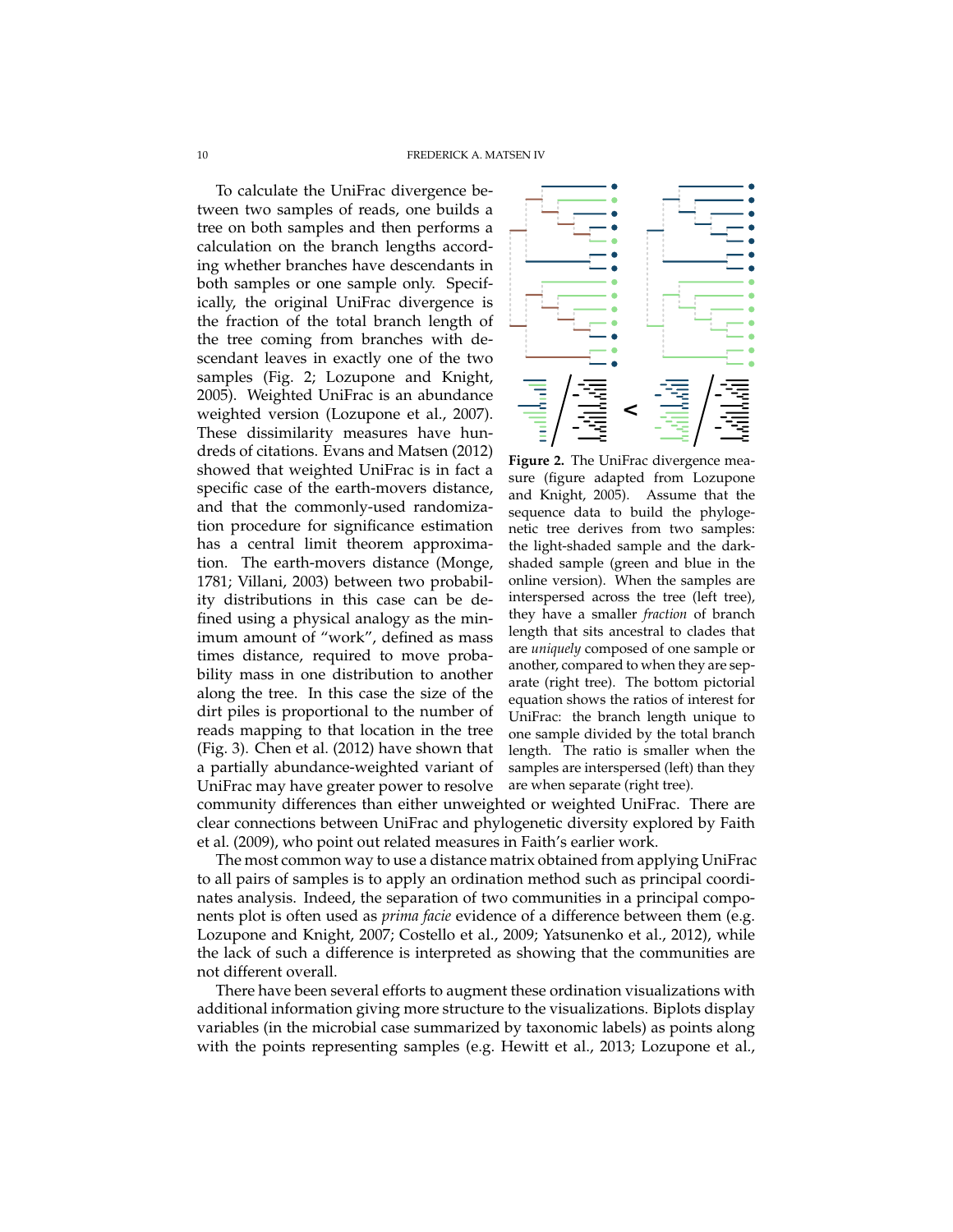[2013\)](#page-23-11). [Purdom](#page-27-8) [\(2008\)](#page-27-8) describes how generalized principal component eigenvectors can be interpreted via weightings on the leaves of a phylogenetic tree. [Matsen](#page-23-12) [and Evans](#page-23-12) [\(2013\)](#page-23-12) have developed a variant of principal components analysis that explicitly labels the axes with weightings on phylogenetic trees that indicate their influence.

<span id="page-10-0"></span>

**Figure 3.** Part of a minimal mass movement to calculate the earthmover's distance between two probability distributions on a phylogenetic tree. For this, each probability distribution is considered as a configuration of dirt piles (round bumps in the figure) on the tree, and the distance between two such dirt pile configurations is defined to be the minimum amount of physical "work" required to move the dirt in one configuration to the other.

In another vein, [La Rosa et al.](#page-22-11) [\(2012b\)](#page-22-11) consider the induced taxonomic tree of a sample as a statistical object and, using a framework where a sampling probability is defined in terms of a distance between such induced trees, define and investigate maximum likelihood estimation of and likelihood ratio tests for these trees. They focus on distances between trees induced by matrix metrics on the corresponding adjacency matrices. A similar framework was used by [Steel and Rodrigo](#page-29-11) [\(2008\)](#page-29-11) to construct maximum likelihood supertrees, for which they use common distance measures in phylogenetics such as the subtreeprune-regraft metric.

4.5. **Phylogeny and function.** 16S distance is frequently used as a proxy for a functional comparison between human microbiome samples. Indeed, researchers using UniFrac don't always think of their comparisons as being in terms of a single gene, but rather in terms of an abstracted measure of community function. Those accustomed to microbial genetics may think this surprising, because the genetic repertoire of microbes is commonly acquired

horizontally as well as vertically, and horizontal transmission leaves no trace in 16S ancestry.

However, [Zaneveld et al.](#page-30-7) [\(2010\)](#page-30-7) have shown that organisms that are more distant in terms of 16S are also more divergent in terms of gene repertoire. Such observations surround a fit nonlinear curve, and the extent to which they lay on the curve appears to be phylum-dependent. This "proxy" approach has recently been taken to its logical conclusion by [Langille et al.](#page-23-13) [\(2013\)](#page-23-13), who develop methods to infer functional characteristics from a 16S sample using discrete trait evolution models on 16S gene trees by either parsimony [\(Kluge and Farris, 1969\)](#page-22-12) or likelihood [\(Pagel, 1994\)](#page-26-7) methods via the ape package [\(Paradis et al., 2004\)](#page-26-8).

Similar logic has been applied to prioritize microbes for sequencing. [Wu et al.](#page-29-12) [\(2009\)](#page-29-12) have derived a "phylogeny-driven genomic encyclopaedia of Bacteria and Archaea" by selecting organisms for sequencing that are divergent from sequenced organisms. They have recovered more novel protein families using these phylogenybased approaches than they would have using methods organized by selecting microbes to sequence based on their taxonomic labels. In a similar effort for the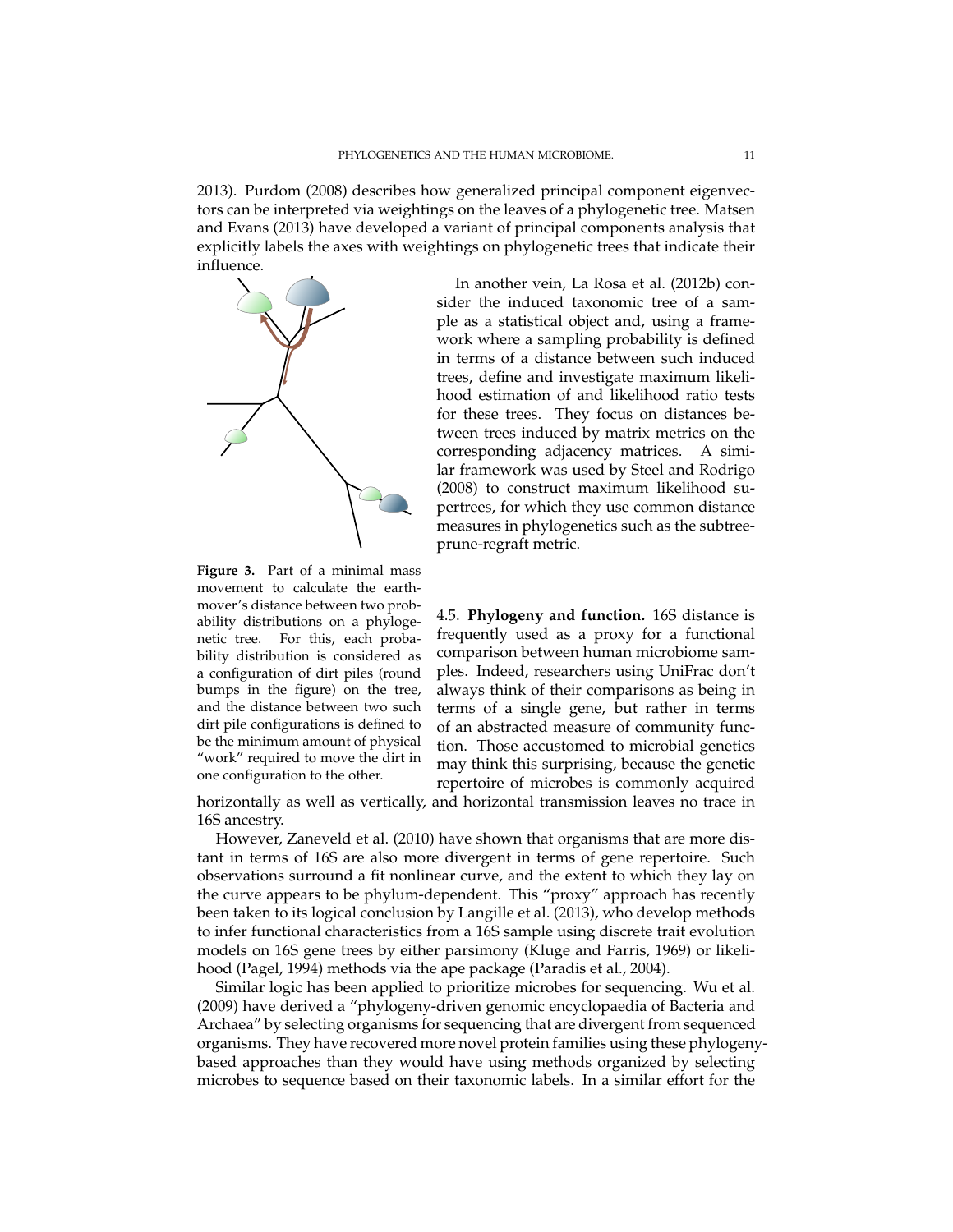human microbiome [\(Fodor et al., 2012\)](#page-20-12), phylogenetic results were not shown although the authors state that phylogenetic methods did give similar results to their analysis.

4.6. **Horizontal gene transfer.** With some notable exceptions, mainstream applications of phylogenetics to a collection of human-associated microbes have typically been with the idea of finding "the" tree of such a collection rather than explicitly exploring divergence between various gene trees. As described above, wholegenome data sets are typically used to directly infer functional information rather than information concerning ancestry. The continuing debate concerning whether a microbial tree of life is a useful concept [\(Bapteste et al., 2009;](#page-17-4) [Caro-Quintero](#page-18-5) [and Konstantinidis, 2012\)](#page-18-5) does not seem to have dampened human microbiome researchers' enthusiasm for using a single such tree.

Nevertheless, the work that has been done concerning horizontal gene transfer in the human microbiome has revealed interesting results. [Hehemann et al.](#page-21-14) [\(2010\)](#page-21-14) found that a seaweed gene has been transferred into a bacterium in the gut microbiota of Japanese such that individuals with this resulting microbiota are better able to digest the algae in their diet. Following on this work, [Smillie et al.](#page-28-8) [\(2011\)](#page-28-8) found that the human microbiome is in fact a common location for gene transfer. [Stecher et al.](#page-28-9) [\(2012\)](#page-28-9) found that in a mouse model, horizontal transfer between pathogenic bacteria is blocked by commensal bacteria except for periods of gut inflammation. Horizontal transfer of genes is inferred in these studies by finding highly similar subsequences in otherwise less related organisms.

# 5. PHYLOGENETIC INFERENCE AS PRACTICED BY HUMAN MICROBIOME RESEARCHERS

5.1. **Alignment and tree inference.** In general, human microbiome researchers are interested in quickly doing phylogenetic inference on large data sets, and are less interested in clade-level accuracy or measures of uncertainty. This is defended by saying that for applications such as UniFrac, the tree is used as a framework to structure the data, and there is a certain amount of flexibility in that framework that will give the same results. Furthermore, given that the underlying data sets are typically 16S alone we can expect some topological inaccuracy in reconstructing the "tree of cells" even with the best methods. Additionally, as specified below, these data sets can be very large. There does not seem to be contentious discussion of specific features of the inferred trees equivalent to, say, the current discussion around the rooting of the placental mammal tree [\(Morgan et al., 2013;](#page-25-8) [Romiguier](#page-27-9) [et al., 2013\)](#page-27-9). Given this perspective, it is not surprising that Bayesian phylogenetic methods and methods that incorporate alignment uncertainty are absent.

Alignment methods are primarily focused on developing automated methods to extend a relatively small hand-curated "seed alignment" with additional sequences; several tools have been created with exactly this application for 16S in mind [\(DeSantis et al., 2006a;](#page-19-11) [Caporaso et al., 2010a;](#page-18-9) [Pruesse et al., 2012\)](#page-27-10). The community also uses profile hidden Markov models [\(Eddy, 1998\)](#page-19-12) and CM models [\(Nawrocki et al., 2009;](#page-26-9) [Nawrocki, 2009\)](#page-26-10) to achieve the same result.

The large data sets associated with human microbiome analysis require highly efficient algorithms for *de novo* tree inference. Historically this has meant relaxed neighbor joining [\(Evans et al., 2006\)](#page-20-13), but more recently FastTree 2 [\(Price et al., 2010\)](#page-26-11) has emerged as the *de facto* standard. Researchers do most phylogenetic inferences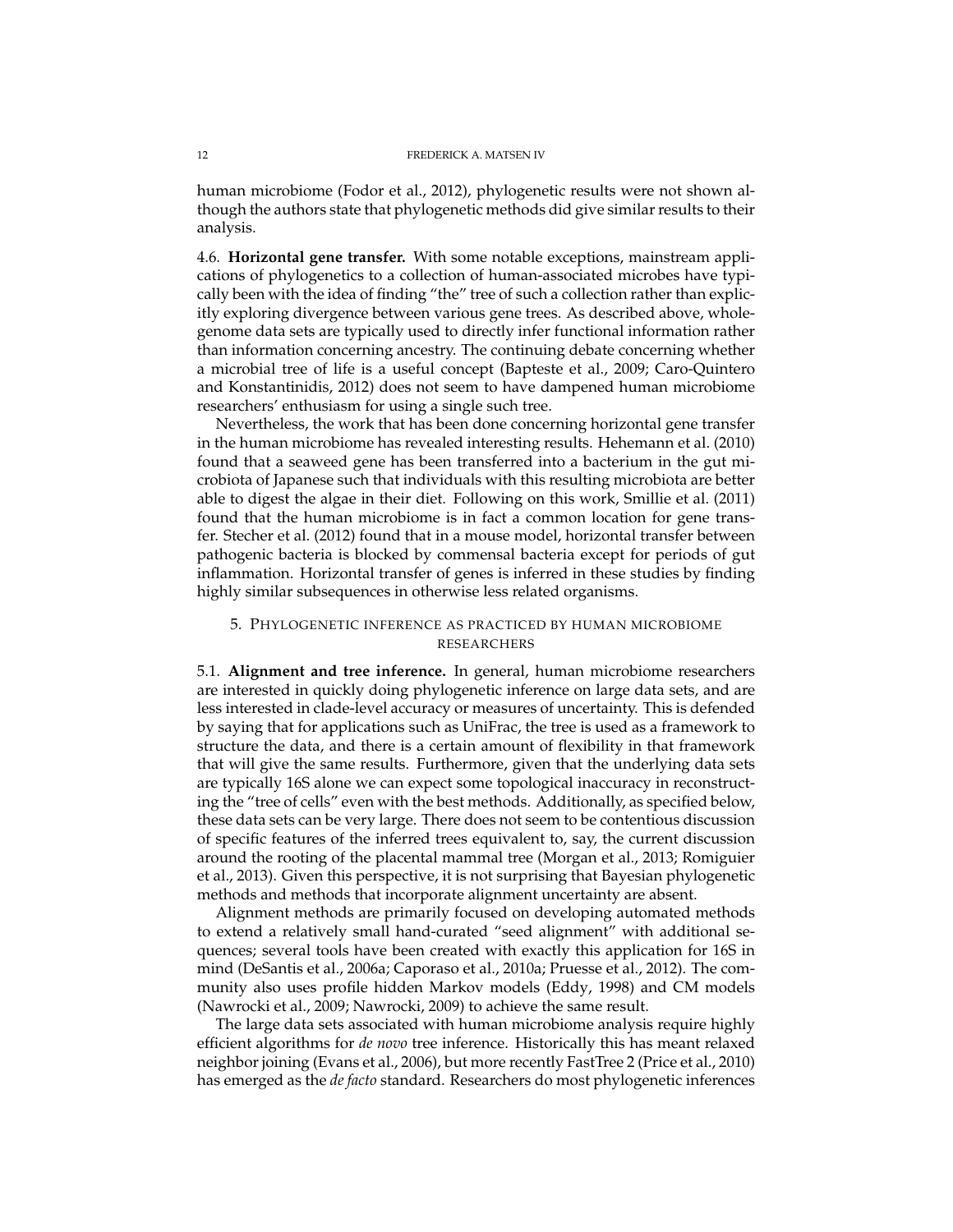as part of a pipeline such as mothur [\(Schloss et al., 2009\)](#page-28-10) which has incorporated the clearcut code [\(Sheneman et al., 2006\)](#page-28-11), or QIIME [\(Caporaso et al., 2010b\)](#page-18-10), which wraps clearcut, FastTree, and RAxML [\(Stamatakis, 2006\)](#page-28-12).

The scale of the data has motivated strategies other than complete phylogenetic inference, such as the insertion of sequences into an existing phylogenetic tree. Although such insertion has long been used as a means to build a phylogenetic tree sequentially [\(Kluge and Farris, 1969\)](#page-22-12), the first software with insertion specifically as a goal was the parsimony insertion tool in the ARB program by [Ludwig et al.](#page-23-14) [\(2004\)](#page-23-14). ARB is commonly used to reconstruct a full tree by direct insertion.

There are also other methods with the less ambitious goal of mapping sequences of unknown origin into a so-called fixed reference tree, sometimes with uncertainty estimates. These programs [\(Monier et al., 2008;](#page-25-9) [Von Mering et al., 2007b;](#page-29-13) [Wu and Eisen, 2008a;](#page-30-8) [Matsen et al., 2010;](#page-23-15) [Stark et al., 2010;](#page-28-1) [Berger et al., 2011\)](#page-17-11) have various speeds and features. This work has also spurred development of specialized alignment tools for this mapping process. [Berger and Stamatakis](#page-17-12) [\(2011\)](#page-17-12) focus on the problem of inferring the optimal alignment and insertion of sequences into a tree. [Mirarab et al.](#page-25-10) [\(2012\)](#page-25-10) use data set partitioning to improve alignments on subsets of taxa specifically for this application. [Brown and Truszkowski](#page-17-13) [\(2013\)](#page-17-13) use locality-sensitive hashing to obtain placement more than two orders of magnitude faster than the *pplacer* program of [Matsen et al.](#page-23-15) [\(2010\)](#page-23-15).

Considerable effort goes to the creation of large curated alignments and phylogenetic trees on 16S. There are two major projects to do so: one is the SILVA database [\(Pruesse et al., 2007;](#page-27-11) [Quast et al., 2013\)](#page-27-12), and the other is the GreenGenes database [\(DeSantis et al., 2006b;](#page-19-6) [McDonald et al., 2011\)](#page-24-3). Because of the high rate of insertion and deletion of nucleotides in 16S, these alignments have a high percentage of gap. Taking the length of 16S to be 1543 nucleotides, the 479,726 sequence SILVA reference alignment version 115 is over 96% gap, while the 1,262,986 sequence GreenGenes 13 5 alignment is almost 80% gap. The SILVA-associated 'allspecies living tree' project [\(Yarza et al., 2008\)](#page-30-9) started with a tree inferred by maximum likelihood and has been continually updated by inserting sequences via parsimony. The GreenGenes tree is updated by running FastTree from scratch for every release. There appears to be a commonly held belief that FastTree in particular works well even with such gappy alignments (e.g. [Sharpton et al., 2011\)](#page-28-5).

In addition to these 16S-based resources, the MicrobesOnline resource [\(Dehal](#page-19-13) [et al., 2010\)](#page-19-13) offers a very nice interactive tree-based genome browser. On a much smaller scale, there are microbiome body-site specific reference sequence sets [\(Chen](#page-18-11) [et al., 2010;](#page-18-11) [Griffen et al., 2011;](#page-20-14) [Srinivasan et al., 2012\)](#page-28-3)

# 6. PHYLOGENETIC CHALLENGES AND OPPORTUNITIES IN HUMAN MICROBIOME RESEARCH

Many phylogenetic challenges remain in human microbiome research. Some of them are familiar, such as how to build large phylogenies on data that has many insertions and deletions. I review some others here.

One clear challenge is to fill the gap between on one hand complete *de novo* tree inference versus sequence insertion or placement that leaves the "reference tree" fixed, with the idea that such an algorithm would retain the efficiency characteristics of placement algorithms while allowing the reference tree to change. For example, sequence data sets are continually being added to large databases,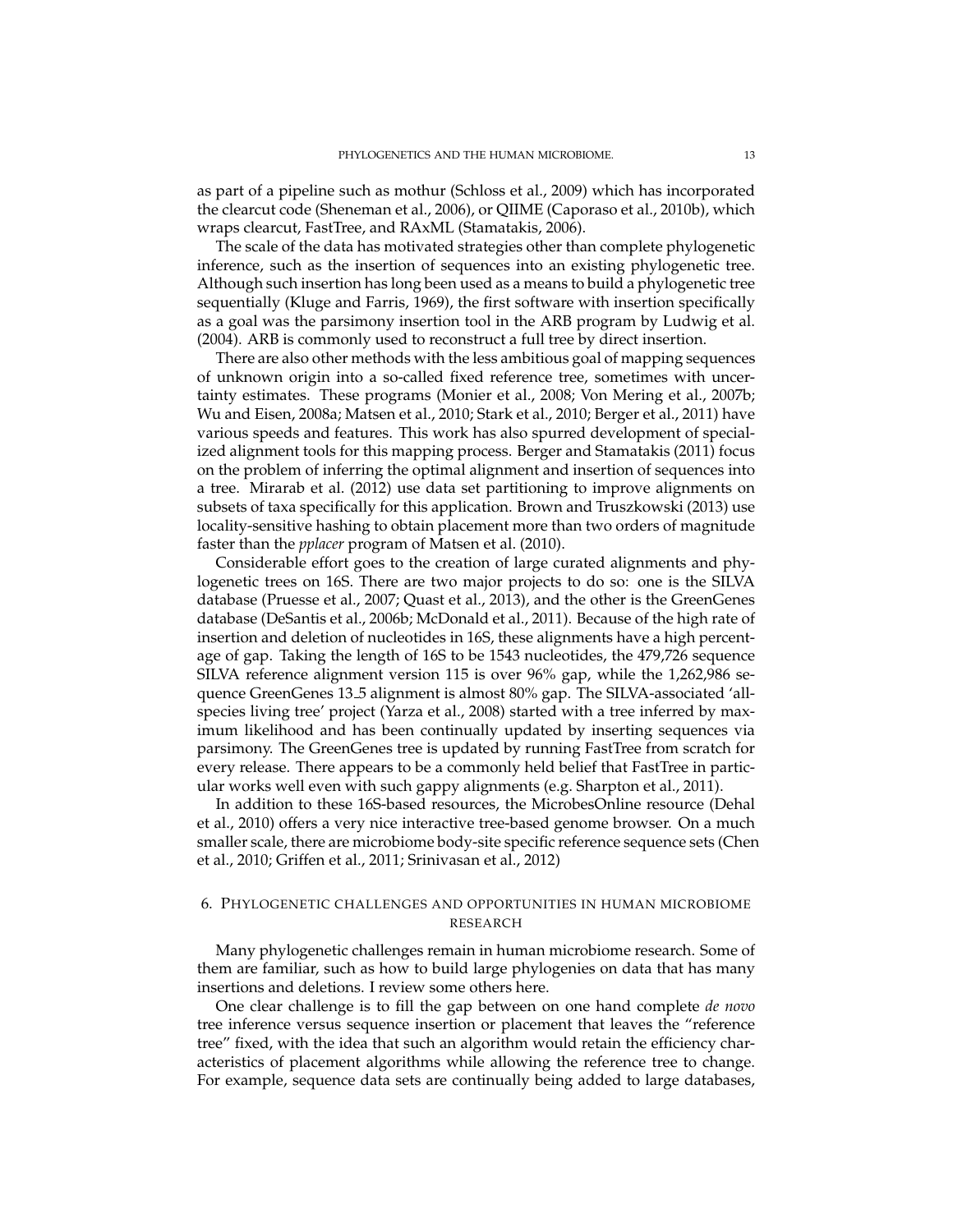motivating methods that could continually update trees with this new sequence data while allowing the previous tree to change according to this new information. [Izquierdo-Carrasco et al.](#page-21-15) [\(2014\)](#page-21-15) have taken a step in this direction by developing an informatic framework that updates alignments and builds larger trees using previous smaller trees as starting points.

In this review I have devoted considerable space to the ways in which microbial ecologists have used the 16S tree as a proxy structure for the complete evolutionary history of their favorite organisms. They have even shown that 16S distance recapitulates gene content divergence and used this correlation to predict gene functions. It is well known, however, that any single tree will not give a complete representation of the evolutionary history of a collection of microbes.

The apparent success of 16S-tree-based comparisons raises the question of if a more complete representation of the evolutionary history of the microbes would yield better comparisons. This suggests a practical perspective on the theoretical issue of the tree of life: what is the representation of the genetic ancestry of a set of microbes that allows us to best perform proxy whole-genome comparison? This representation could be simple. For example, one of the results of [Zaneveld et al.](#page-30-7) [\(2010\)](#page-30-7) is that 16S correlates better with gene repertoire in some taxonomic groups than others. If we were to equip the 16S tree with some measure of the strength of that correlation, would that allow for more precise comparison? If we allow an arbitrary "hidden" object, what such object would perform best? [Parks and Beiko](#page-26-12) [\(2012\)](#page-26-12) have expanded the range of choices by defining community comparison metrics on phylogenetic split systems. An alternative would be to use collections of reconciled gene trees in the presence of gene deletion, transfer, and loss (e.g. Szöllősi et al., 2013; Szöllősi et al., 2013).

It appears that neutral models involving phylogenetics could be more fully developed. Methods explicitly invoking trait evolution are notably absent, with the recent exception of the work by [Langille et al.](#page-23-13) [\(2013\)](#page-23-13). The results of this simple method are reasonable, but would a collection of gene trees reconciled with a species tree allow for better prediction? Perhaps improved methods, say involving whole-genome evolutionary modeling or models of metabolic network evolution, could shed light on the problem. Here again the "tree of life" problem can be formulated in a practical light: what representation allows for the best prediction of features of underlying genomes? How might one formulate a useful notion of independent contrasts [\(Felsenstein, 1985\)](#page-20-5) on such an object? It is quite possible that inference using a more complete representation would not be able to overcome the inherent noise of the data, but further exploration seems warranted as simple methods give reasonable results.

While developing community assembly models forms an important project for microbial ecology generally and human-associated microbial ecology in particular, phylogeny-aware methods could be further developed. One way to model microbial community assembly is to apply Hubbell's neutral theory [\(Costello et al., 2012;](#page-19-14) [Fierer et al., 2012\)](#page-20-15). [O'Dwyer et al.](#page-26-13) [\(2012\)](#page-26-13) model community assembly with an explicitly phylogenetic perspective, and include some comparison of models to data. Continued work in this direction seems warranted, given the way in which phylogenetic tree shape statistics have had a significant impact on macroevolutionary modeling [\(Mooers and Heard, 1997;](#page-25-11) [Aldous et al., 2011\)](#page-17-14). In this case various (alpha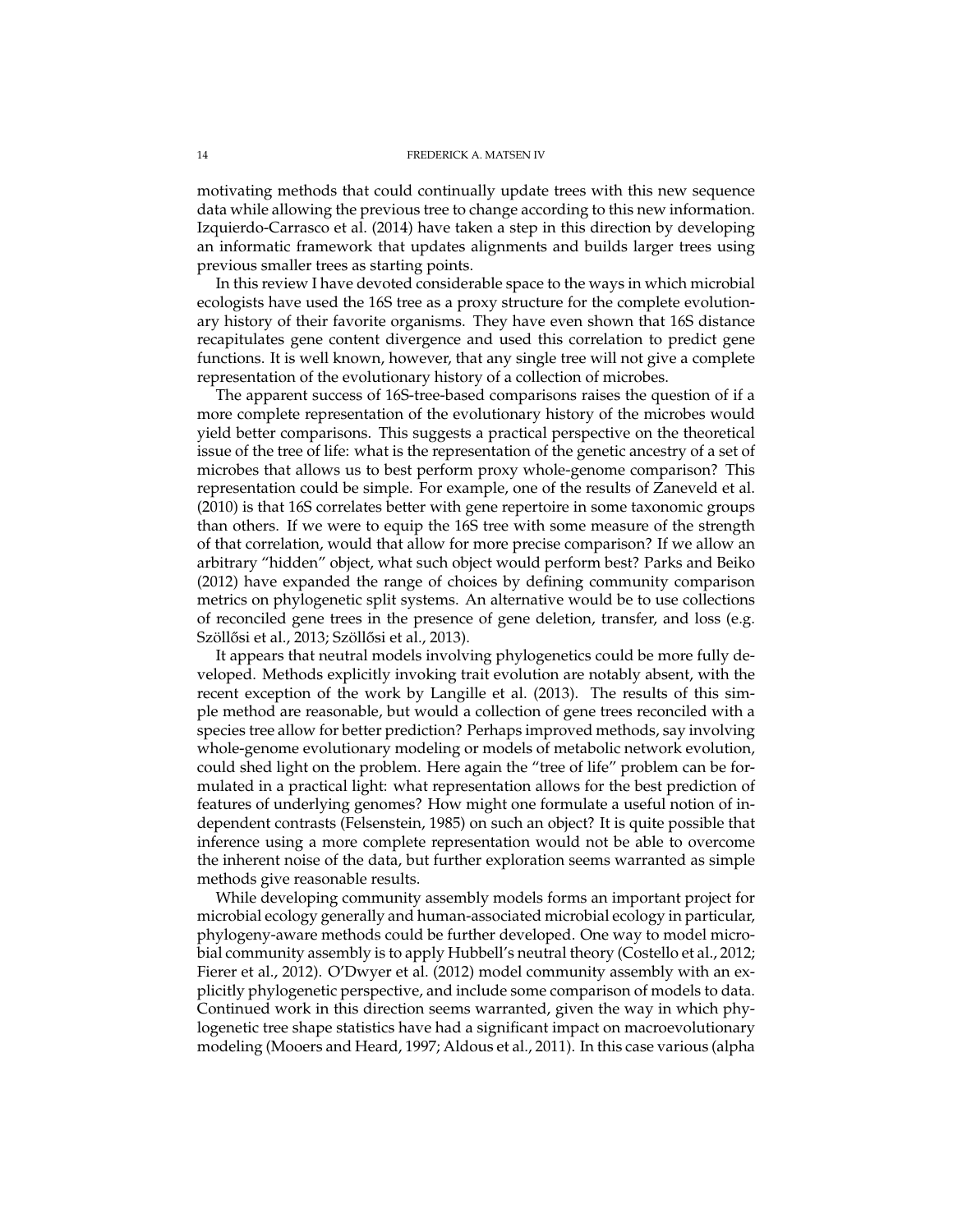and beta) diversity statistics would play the role of tree shape statistics by reducing a distribution on the tips of a tree down to a real number. Another challenge is to bring together macroevolutionary modeling with species abundance modeling, where some initial work has been done by [Lambert and Steel](#page-22-13) [\(2013\)](#page-22-13) in another setting.

Diversity preservation is of interest for microbiota researchers like it is for eukaryotic organisms, but has not received the formalization and algorithmic treatment surrounding phylogenetic diversity for larger organisms [\(Hartmann and](#page-21-16) [Steel, 2006;](#page-21-16) [Pardi and Goldman, 2007\)](#page-26-14). Martin Blaser in particular has argued that changes in our microbiota are leading to an increase in autoimmune disease and certain types of cancer (reviewed in [Cho and Blaser, 2012\)](#page-18-0) and has made passionate appeals to preserve microbiota diversity [\(Blaser, 2011\)](#page-17-15). Because a child's initial microbiota is transmitted from the mother (reviewed in [Funkhouser and](#page-20-0) [Bordenstein, 2013\)](#page-20-0), there is a somewhat equivalent notion of microbiota extinction when the chain is interrupted via cesarean section and infant formula. In order to characterize extant diversity, [Yatsunenko et al.](#page-30-6) [\(2012\)](#page-30-6) have explicitly contrasted microbiota development in urban, forest-dwelling, and rural populations, while [Tito et al.](#page-29-16) [\(2012\)](#page-29-16) have endeavored to characterize the microbiota from ancient feces. How might phylogenetic methods be used in these preservation efforts?

There are indications of coevolution between microbiota and their hosts. [Ochma](#page-26-15)n [et al.](#page-26-15) [\(2010\)](#page-26-15) found identical tree topologies for primate and microbiome evolution. For the microbiota, they used maximum parsimony such that each column represented a microbe and each such entry took discrete states according to how much of that microbe was present. Although parsimony gave an interesting answer here, the presence of such coevolution raises the question of what sort of forward-time models are appropriate for microbiota change? Would methods using these models do better than parsimony or commonly-applied phenetic methods applied to the distances described above? Some studies (e.g. [Phillips et al., 2012;](#page-26-16) [Delsuc et al.,](#page-19-15) [2013\)](#page-19-15) see a combination of historical and dietary influences. How can such forces be compared in this setting?

As described above, [Morgan et al.](#page-25-2) [\(2010\)](#page-25-2) showed that various microbes have different DNA extraction efficiencies, meaning that the representation of marker gene sequences is not representative of the actual communities. Furthermore, there was no clear taxonomic signal in their observations of the variability of extraction efficiency, which seems to preclude a correction strategy based on "speciestree" phylogenetic modeling. However, presumably *something* about their genome is determining extraction efficiency; it would be interesting and useful to search for the genetic determinants. As described above, abundances are commonly used as part of community comparison, thus a better quantification of error in those observations of abundance would be a great help.

In a similar vein, assessing the significance level of an observed difference between communities poses difficult problems. The randomization of group membership commonly used in combination with UniFrac to determine significance does not have appropriate properties in the regime of incomplete sampling with non-independent observations, which is certainly the correct regime for surveys and metagenomes. Such non-independence can lead to incorrect rejection of the null hypothesis. Imagine, for example, that we have a random process as follows. Each sample from the process takes a random subset of "observations" from the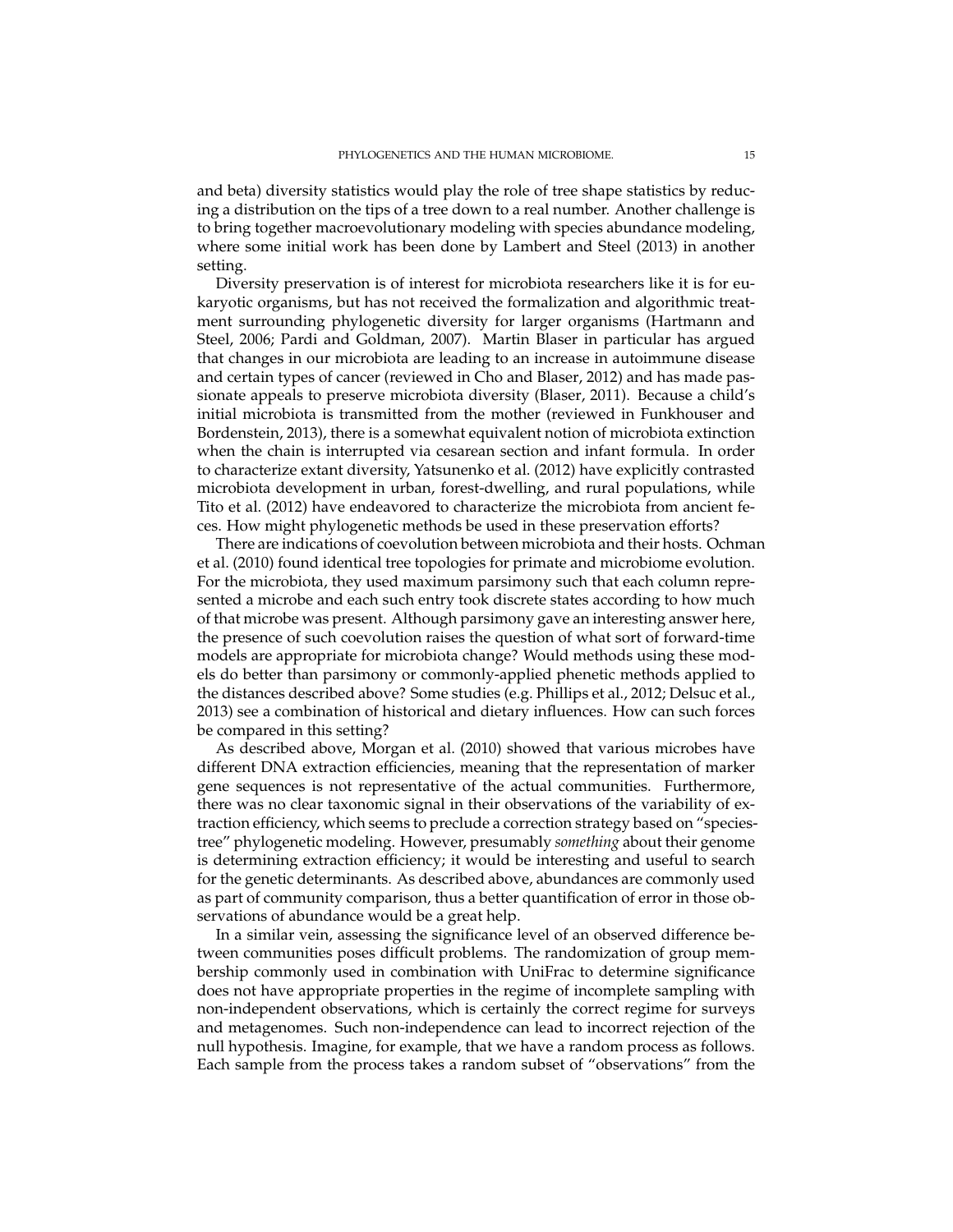### 16 FREDERICK A. MATSEN IV

leaves and then throws down some number of reads for each observation in that subset, with the number of reads having a mean significantly greater than 1. If the number of leaves is large compared to the number of sample observations, then two draws will always appear significantly different even though they are from the same underlying process. In trying to remedy such false-positive identification of differences, it becomes clear that even basic definitions pose a challenge: the question of whether two communities are the "same" and "different" probably needs to be approached from the perspective of ecosystem modeling.

For both alpha and beta diversity measurement, read count normalization has not received nearly the attention that it has in other applications of high throughput sequencing (such as RNA-Seq, e.g. [Anders and Huber, 2010;](#page-17-16) [Robinson et al.,](#page-27-13) [2010\)](#page-27-13). One type of normalization handles differential depths of sequencing across samples. The presently used approach is *rarefaction*, which means uniform subsampling to the number of reads in the lowest abundance sample [\(Schloss et al.,](#page-28-10) [2009;](#page-28-10) [Caporaso et al., 2010b\)](#page-18-10). In addition to throwing away data, this normalization implicitly assumes a model whereby reads are sequenced independently of one another. This is not the case. An alternative is provided by [O'Dwyer et al.](#page-26-13) [\(2012\)](#page-26-13), who provide a "UniFrac score normalization curve" based on a sampling model of community assembly. This is a good start, but more work should be done exploring results under deviation from that model.

Another type of normalization seeks to infer the true abundances from noisy observations of the various taxonomic groups or OTUs. [Holmes et al.](#page-21-17) [\(2012\)](#page-21-17) and [La Rosa et al.](#page-22-14) [\(2012a\)](#page-22-14) use models where read counts are modeled as overdispersed samples of the true abundance and provide methods for statistical testing. [Paul](#page-26-17)[son et al.](#page-26-17) [\(2013\)](#page-26-17) estimate true abundances using a zero-inflated Gaussian mixture model for read counts, while [McMurdie and Holmes](#page-24-7) [\(2014\)](#page-24-7) claim better performance using a Gamma-Poisson mixture.

This work could be extended to a phylogenetic context by making use of the relationship between OTUs, and modeling the way in which the abundance of one OTU may increase the abundance of a related OTU because of sequencing error or a change of condition that changes the abundance of both.

Finally, the conventional wisdom that UniFrac analysis is robust to tree reconstruction methodology begs further exploration. Would it be possible to infer an equivalence class of phylogenetic trees, where two trees are deemed equivalent if they induce the same principal coordinates projection given the same underlying presence/absence or count data? Given that a tree is an integral part of a UniFrac analysis, it would be interesting to be able to infer the features of a tree that determine the primary trends in a projection.

## 7. DISCUSSION

What can we expect next at the intersection of phylogenetics and the human microbiota? At least for the next several years we can expect the research questions described above to continue to unfold. Future research projects will con-tinue to bring deeper sequencing on more samples. The uBiome<sup>[3](#page-15-0)</sup> and American Gut<sup>[4](#page-15-1)</sup> projects promise to bring gut microbiome sequencing to the average citizen for a low price. Comparative studies will continue to investigate what shapes and

<span id="page-15-0"></span><sup>3</sup><http://ubiome.com/>

<span id="page-15-1"></span><sup>4</sup><http://americangut.org/>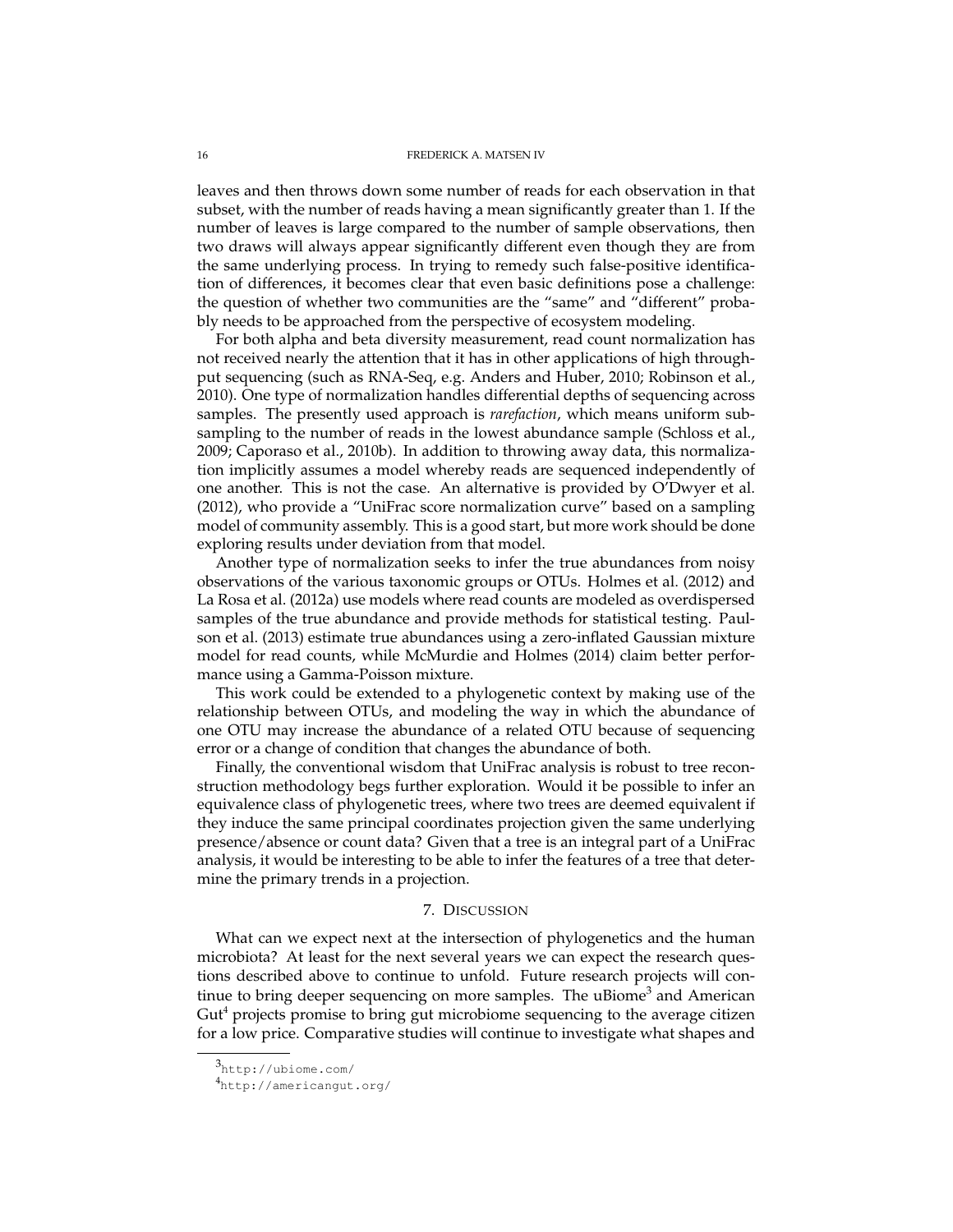is shaped by the microbiota. However, some of the initial excitement may have died down, as neither the Human Microbiome Project nor the MetaHIT project were extended.

There are limitations to what we can learn using genetic sequences because more intricate processes such as gene regulation may be at play, limiting what sequence-level phylogenetics can do. Future work may move from general ecological models to models that include specific interactions between microbes and the host (reviewed in [Hooper et al., 2012\)](#page-21-3).

Opportunities for clinical applications will present themselves, although the specifics will change. For example, routine 16S sequencing is likely to be replaced soon by Matrix-Assisted Laser Desorption Ionization–Time of Flight (MALDI-TOF) mass spectrometry for assignment of a single microbe grown in culture to a database entry [\(Clark et al., 2013\)](#page-18-12). However, for diagnoses that are on the level of microbial communities, sequencing and consequent analysis methods (possibly including phylogenetics) will still be required (reviewed in [Rogers et al., 2013\)](#page-27-14). Inexpensive whole-genome sequencing will certainly have a profound impact on clinical practice and epidemiological studies [\(Didelot et al., 2012\)](#page-19-16), and this genomescale data requires evolutionary analysis methods to interpret it. For all of these measures, it will be important to have rigorous means of quantifying uncertainty for robust diagnostic applications.

Human microbiome research has experienced a frenetic rate of expansion over the past decade, and sometimes the hype has outmatched the science. However, our microbes are here to stay and so is research on them. Thus we can look forward to the field of human microbiome analysis settling down to a comfortable and mature middle age as an interesting intersection between ecology and medicine. Phylogenetics has already contributed significantly to research on the human microbiome and will continue to do so.

# 8. ACKNOWLEDGEMENTS

I thank Olivier Gascuel for the opportunity to present on this subject during the 2013 MCEB Mathematical and Computational Evolutionary Biology workshop and for organizing a corresponding special section of *Systematic Biology*. I am grateful to Aaron Darling, David Fredricks, Noah Hoffman, Steven Kembel, Connor McCoy, Martin Morgan, and Sujatha Srinivasan for interesting discussions that informed this review, thank Bastien Boussau, Noah Hoffman, Christopher Small and Björn Winckler for providing feedback on the manuscript. The manuscript was greatly improved by thoughtful peer review from Frank (Andy) Anderson, Olivier Gascuel, Alexis Stamatakis, Frdric Delsuc, and an anonymous referee. This work was supported by National Institutes of health grant R01-HG005966-01 and National Science Foundation grant 1223057.

## **REFERENCES**

<span id="page-16-0"></span>Abubucker, S., N. Segata, J. Goll, A. M. Schubert, J. Izard, B. L. Cantarel, B. Rodriguez-Mueller, J. Zucker, M. Thiagarajan, B. Henrissat, O. White, S. T. Kelley, B. Meth, P. D. Schloss, D. Gevers, M. Mitreva, and C. Huttenhower. 2012. Metabolic reconstruction for metagenomic data and its application to the human microbiome. PLOS Computational Biology 8:e1002358.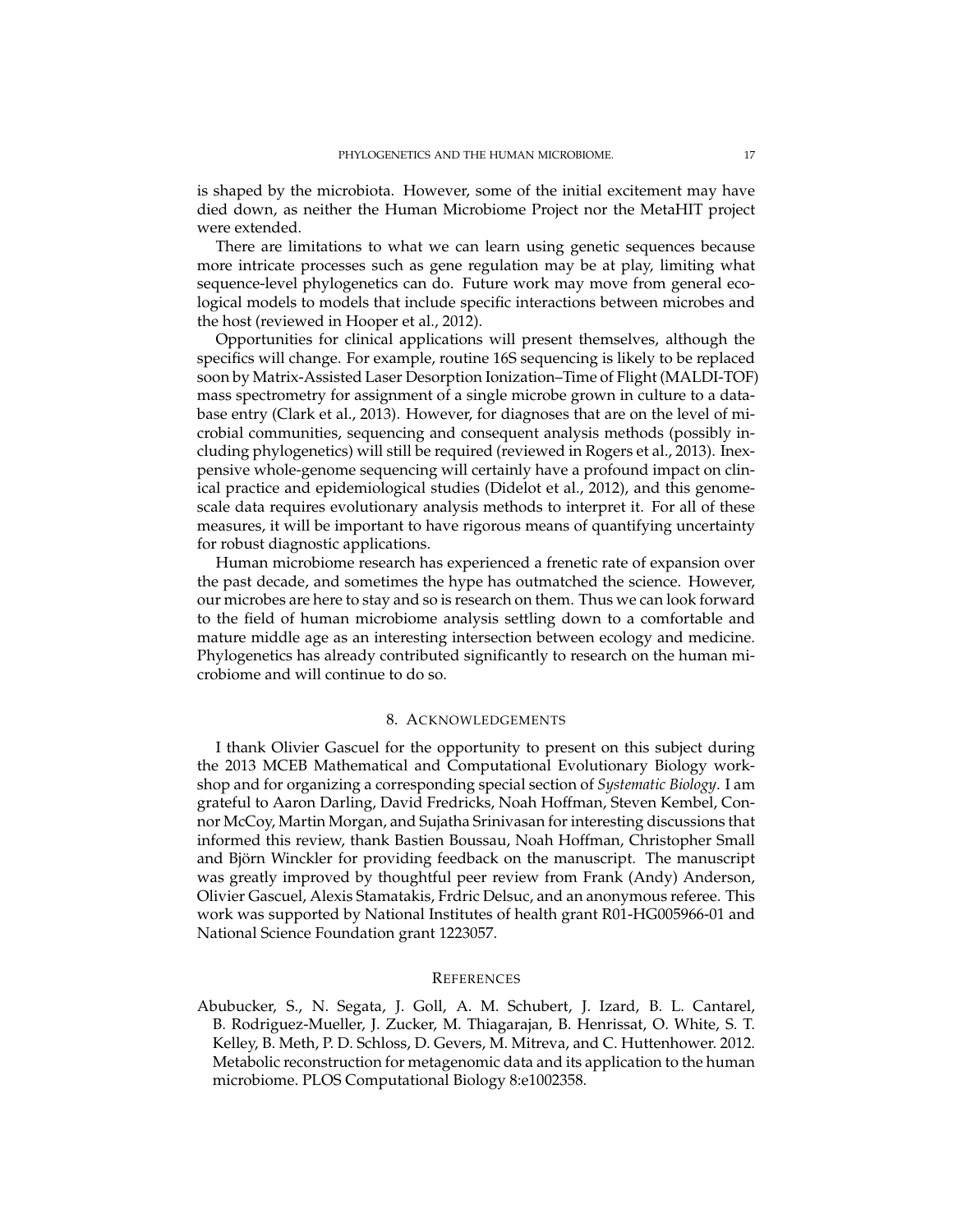- <span id="page-17-14"></span>Aldous, D. J., M. A. Krikun, and L. Popovic. 2011. Five statistical questions about the tree of life. Systematic Biology 60:318–328.
- <span id="page-17-10"></span>Allen, B., M. Kon, and Y. Bar-Yam. 2009. A new phylogenetic diversity measure generalizing the Shannon index and its application to phyllostomid bats. The American Naturalist 174:236–243.
- <span id="page-17-16"></span>Anders, S. and W. Huber. 2010. Differential expression analysis for sequence count data. Genome Biol 11:R106.
- <span id="page-17-1"></span>Ashelford, K. E., N. A. Chuzhanova, J. C. Fry, A. J. Jones, and A. J. Weightman. 2005. At least 1 in 20 16S rRNA sequence records currently held in public repositories is estimated to contain substantial anomalies. Applied and Environmental Microbiology 71:7724–7736.
- <span id="page-17-2"></span>Ashelford, K. E., N. A. Chuzhanova, J. C. Fry, A. J. Jones, and A. J. Weightman. 2006. New screening software shows that most recent large 16S rRNA gene clone libraries contain chimeras. Applied and Environmental Microbiology 72:5734– 5741.
- <span id="page-17-3"></span>Baker, B. J., L. R. Comolli, G. J. Dick, L. J. Hauser, D. Hyatt, B. D. Dill, M. L. Land, N. C. VerBerkmoes, R. L. Hettich, and J. F. Banfield. 2010. Enigmatic, ultrasmall, uncultivated Archaea. Proceedings of the National Academy of Sciences 107:8806–8811.
- <span id="page-17-4"></span>Bapteste, E., M. A. O'Malley, R. G. Beiko, M. Ereshefsky, J. P. Gogarten, L. Franklin-Hall, F.-J. Lapointe, J. Dupré, T. Dagan, Y. Boucher, and W. Martin. 2009. Prokaryotic evolution and the tree of life are two different things. Biol Direct 4:34.
- <span id="page-17-9"></span>Barker, G. 2002. Phylogenetic diversity: A quantitative framework for measurement of priority and achievement in biodiversity conservation. Biological Journal of the Linnean Society 76:165–194.
- <span id="page-17-5"></span>Bazinet, A. and M. Cummings. 2012. A comparative evaluation of sequence classification programs. BMC Bioinformatics 13:92.
- <span id="page-17-11"></span>Berger, S., D. Krompass, and A. Stamatakis. 2011. Performance, accuracy, and web server for evolutionary placement of short sequence reads under maximum likelihood. Systematic Biology 60:291–302.
- <span id="page-17-12"></span>Berger, S. and A. Stamatakis. 2011. Aligning short reads to reference alignments and trees. Bioinformatics 27:2068–2075.
- <span id="page-17-15"></span>Blaser, M. 2011. Antibiotic overuse: Stop the killing of beneficial bacteria. Nature 476:393–394.
- <span id="page-17-0"></span>Boon, E., C. J. Meehan, C. Whidden, D. H.-J. Wong, M. G. I. Langille, and R. G. Beiko. 2013. Interactions in the microbiome: communities of organisms and communities of genes. FEMS Microbiol. Rev. 38:90–118.
- <span id="page-17-6"></span>Brady, A. and S. L. Salzberg. 2009. Phymm and phymmbl: metagenomic phylogenetic classification with interpolated markov models. Nature methods 6:673– 676.
- <span id="page-17-8"></span>Bragg, L., G. Stone, M. Imelfort, P. Hugenholtz, and G. W. Tyson. 2012. Fast, accurate error-correction of amplicon pyrosequences using Acacia. Nature Methods 9:425–426.
- <span id="page-17-13"></span>Brown, D. G. and J. Truszkowski. 2013. LSHPlace: fast phylogenetic placement using locality-sensitive hashing. Pac. Symp. Biocomput. Pages 310–319.
- <span id="page-17-7"></span>Cai, Y. and Y. Sun. 2011. ESPRIT-Tree: hierarchical clustering analysis of millions of 16S rRNA pyrosequences in quasilinear computational time. Nucleic Acids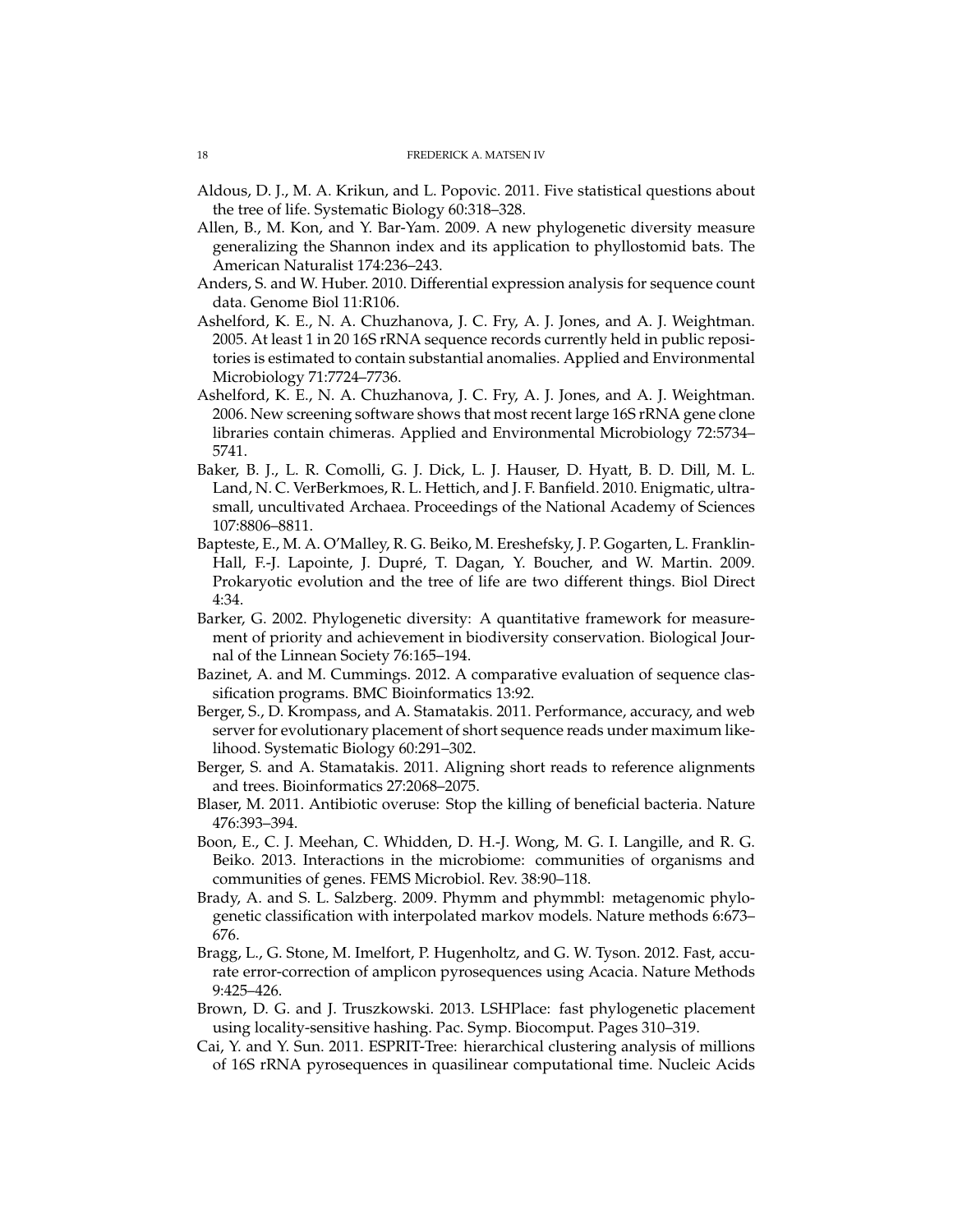Res. 39:e95.

- <span id="page-18-9"></span>Caporaso, J. G., K. Bittinger, F. D. Bushman, T. Z. DeSantis, G. L. Andersen, and R. Knight. 2010a. PyNAST: A flexible tool for aligning sequences to a template alignment. Bioinformatics 26:266–267.
- <span id="page-18-10"></span>Caporaso, J. G., J. Kuczynski, J. Stombaugh, K. Bittinger, F. D. Bushman, E. K. Costello, N. Fierer, A. G. Peña, J. K. Goodrich, J. I. Gordon, G. A. Huttley, S. T. Kelley, D. Knights, J. E. Koenig, R. E. Ley, C. A. Lozupone, D. McDonald, B. D. Muegge, M. Pirrung, J. Reeder, J. R. Sevinsky, P. J. Turnbaugh, W. A. Walters, J. Widmann, T. Yatsunenko, J. Zaneveld, and R. Knight. 2010b. QIIME allows analysis of high-throughput community sequencing data. Nature Methods 7:335–336.
- <span id="page-18-3"></span>Caporaso, J. G., C. L. Lauber, E. K. Costello, D. Berg-Lyons, A. Gonzalez, J. Stombaugh, D. Knights, P. Gajer, J. Ravel, N. Fierer, J. I. Gordon, and R. Knight. 2011. Moving pictures of the human microbiome. Genome Biol 12:R50.
- <span id="page-18-2"></span>Caporaso, J. G., C. L. Lauber, W. A. Walters, D. Berg-Lyons, J. Huntley, N. Fierer, S. M. Owens, J. Betley, L. Fraser, M. Bauer, N. Gormley, J. A. Gilbert, G. Smith, and R. Knight. 2012. Ultra-high-throughput microbial community analysis on the Illumina HiSeq and MiSeq platforms. The ISME Journal 6:1621–1624.
- <span id="page-18-5"></span>Caro-Quintero, A. and K. T. Konstantinidis. 2012. Bacterial species may exist, metagenomics reveal. Environmental Microbiology 14:347–355.
- <span id="page-18-4"></span>Case, R. J., Y. Boucher, I. Dahllof, C. Holmstrom, W. F. Doolittle, and S. Kjelleberg. 2007. Use of 16S rRNA and rpoB genes as molecular markers for microbial ecology studies. Appl. Environ. Microbiol. 73:278–288.
- <span id="page-18-7"></span>Chao, A., C. Chiu, and L. Jost. 2010. Phylogenetic diversity measures based on Hill numbers. Philosophical Transactions of the Royal Society B: Biological Sciences 365:3599–3609.
- <span id="page-18-8"></span>Chen, J., K. Bittinger, E. S. Charlson, C. Hoffmann, J. Lewis, G. D. Wu, R. G. Collman, F. D. Bushman, and H. Li. 2012. Associating microbiome composition with environmental covariates using generalized UniFrac distances. Bioinformatics 28:2106–2113.
- <span id="page-18-11"></span>Chen, T., W. Yu, J. Izard, O. Baranova, A. Lakshmanan, and F. Dewhirst. 2010. The Human Oral Microbiome Database: A web accessible resource for investigating oral microbe taxonomic and genomic information. Database: the Journal of Biological Databases and Curation 2010.
- <span id="page-18-6"></span>Cheng, L., A. W. Walker, and J. Corander. 2012. Bayesian estimation of bacterial community composition from 454 sequencing data. Nucleic Acids Research 40:5240–5249.
- <span id="page-18-0"></span>Cho, I. and M. J. Blaser. 2012. The human microbiome: At the interface of health and disease. Nature Reviews Genetics 13:260–270.
- <span id="page-18-1"></span>Claesson, M. J., I. B. Jeffery, S. Conde, S. E. Power, E. M. O'Connor, S. Cusack, H. M. B. Harris, M. Coakley, B. Lakshminarayanan, O. O'Sullivan, G. F. Fitzgerald, J. Deane, M. O'Connor, N. Harnedy, K. O'Connor, D. O'Mahony, D. van Sinderen, M. Wallace, L. Brennan, C. Stanton, J. R. Marchesi, A. P. Fitzgerald, F. Shanahan, C. Hill, R. P. Ross, and P. W. O'Toole. 2012. Gut microbiota composition correlates with diet and health in the elderly. Nature 488:178–184.
- <span id="page-18-12"></span>Clark, A. E., E. J. Kaleta, A. Arora, and D. M. Wolk. 2013. Matrix-assisted laser desorption ionization–time of flight mass spectrometry: A fundamental shift in the routine practice of clinical microbiology. Clinical Microbiology Reviews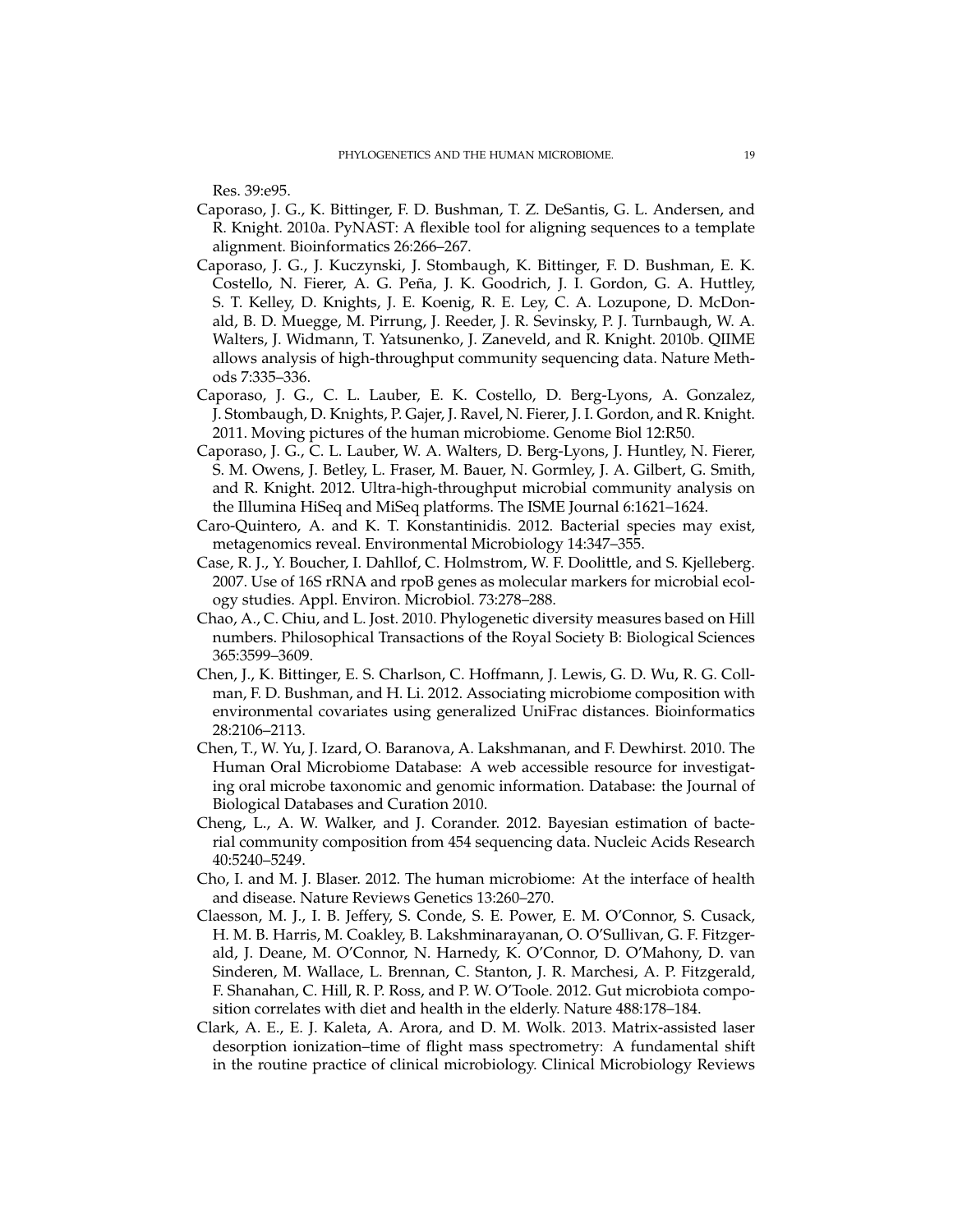26:547–603.

- <span id="page-19-0"></span>Consortium, H. M. P. 2012. Structure, function and diversity of the healthy human microbiome. Nature 486:207–214.
- <span id="page-19-1"></span>Costello, E. K., C. L. Lauber, M. Hamady, N. Fierer, J. I. Gordon, and R. Knight. 2009. Bacterial community variation in human body habitats across space and time. Science 326:1694–1697.
- <span id="page-19-14"></span>Costello, E. K., K. Stagaman, L. Dethlefsen, B. J. Bohannan, and D. A. Relman. 2012. The application of ecological theory toward an understanding of the human microbiome. Science 336:1255–1262.
- <span id="page-19-7"></span>Dalevi, D., T. DeSantis, J. Fredslund, G. Andersen, V. Markowitz, and P. Hugenholtz. 2007. Automated group assignment in large phylogenetic trees using GRUNT: GRouping, Ungrouping, Naming Tool. BMC Bioinformatics 8:402.
- <span id="page-19-5"></span>Darling, A. E., G. Jospin, E. Lowe, F. A. Matsen, 4th, H. M. Bik, and J. A. Eisen. 2014. PhyloSift: phylogenetic analysis of genomes and metagenomes. PeerJ 2:e243.
- <span id="page-19-4"></span>Degnan, P. H. and H. Ochman. 2011. Illumina-based analysis of microbial community diversity. The ISME Journal 6:183–194.
- <span id="page-19-13"></span>Dehal, P. S., M. P. Joachimiak, M. N. Price, J. T. Bates, J. K. Baumohl, D. Chivian, G. D. Friedland, K. H. Huang, K. Keller, P. S. Novichkov, I. L. Dubchak, E. J. Alm, and A. P. Arkin. 2010. MicrobesOnline: An integrated portal for comparative and functional genomics. Nucleic Acids Research 38:D396–D400.
- <span id="page-19-15"></span>Delsuc, F., J. L. Metcalf, L. Wegener Parfrey, S. J. Song, A. González, and R. Knight. 2013. Convergence of gut microbiomes in myrmecophagous mammals. Mol. Ecol. 23:1301–1317.
- <span id="page-19-11"></span>DeSantis, T., P. Hugenholtz, K. Keller, E. Brodie, N. Larsen, Y. Piceno, R. Phan, and G. L. Andersen. 2006a. NAST: A multiple sequence alignment server for comparative analysis of 16S rRNA genes. Nucleic Acids Research 34:W394–W399.
- <span id="page-19-6"></span>DeSantis, T., P. Hugenholtz, N. Larsen, M. Rojas, E. Brodie, K. Keller, T. Huber, D. Dalevi, P. Hu, and G. Andersen. 2006b. Greengenes, a chimera-checked 16S rRNA gene database and workbench compatible with ARB. Applied and Environmental Microbiology 72:5069.
- <span id="page-19-2"></span>Dethlefsen, L., S. Huse, M. L. Sogin, and D. A. Relman. 2008. The pervasive effects of an antibiotic on the human gut microbiota, as revealed by deep 16S rRNA sequencing. PLOS Biology 6:e280.
- <span id="page-19-3"></span>Dethlefsen, L. and D. A. Relman. 2011. Incomplete recovery and individualized responses of the human distal gut microbiota to repeated antibiotic perturbation. Proceedings of the National Academy of Sciences 108:4554–4561.
- <span id="page-19-16"></span>Didelot, X., R. Bowden, D. J. Wilson, T. E. Peto, and D. W. Crook. 2012. Transforming clinical microbiology with bacterial genome sequencing. Nature Reviews Genetics 13:601–612.
- <span id="page-19-8"></span>Dröge, J., I. Gregor, and A. C. McHardy. 2014. Taxator-tk: Fast and precise taxonomic assignment of metagenomes by approximating evolutionary neighborhoods http://arxiv.org/abs/1404.1029.
- <span id="page-19-12"></span>Eddy, S. 1998. Profile hidden Markov models. Bioinformatics 14:755–763.
- <span id="page-19-10"></span>Edgar, R. C. 2010. Search and clustering orders of magnitude faster than BLAST. Bioinformatics 26:2460–2461.
- <span id="page-19-9"></span>Edgar, R. C. 2013. UPARSE: highly accurate OTU sequences from microbial amplicon reads. Nat. Methods 10:996–998.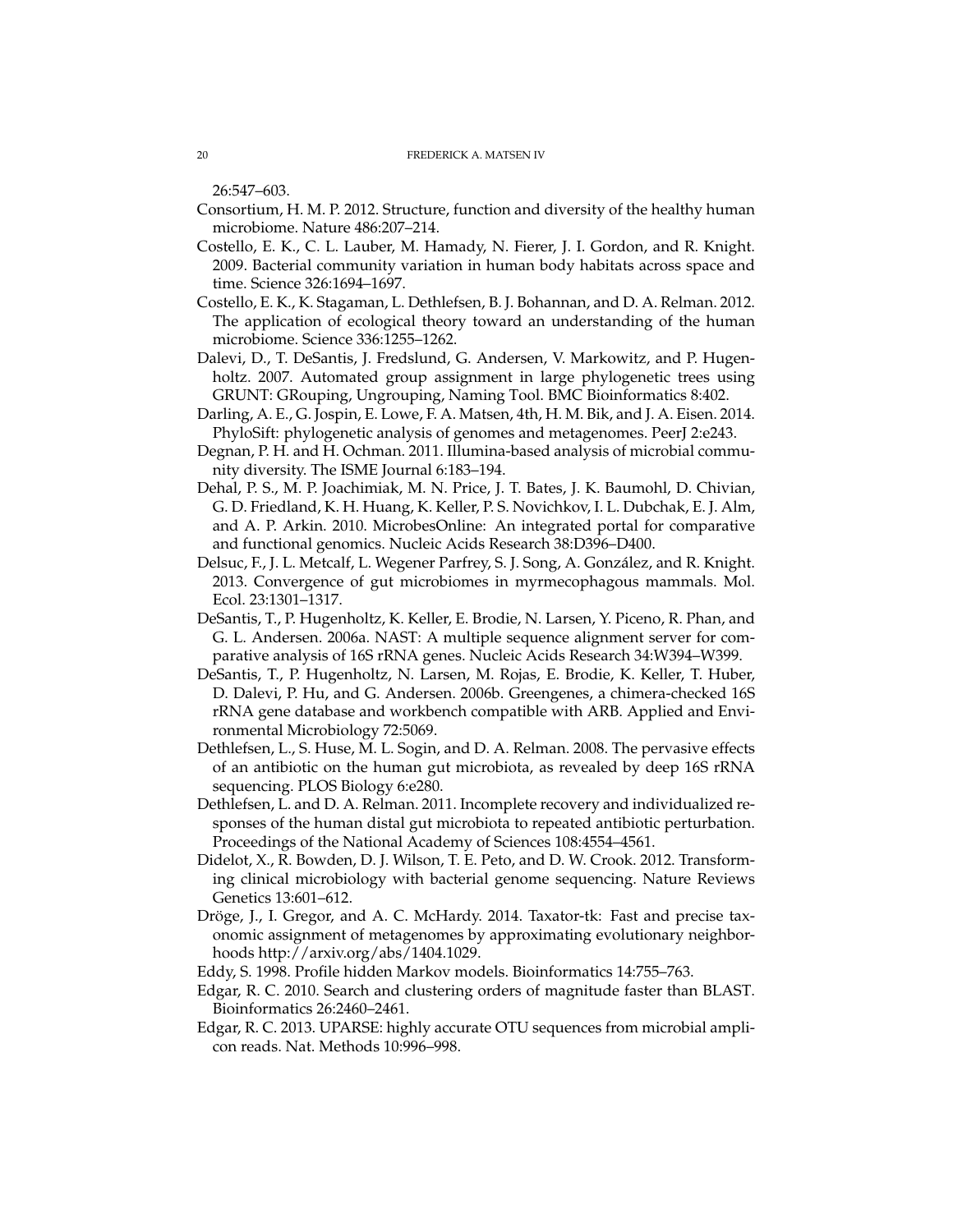- <span id="page-20-4"></span>Edgar, R. C., B. J. Haas, J. C. Clemente, C. Quince, and R. Knight. 2011. UCHIME improves sensitivity and speed of chimera detection. Bioinformatics 27:2194– 2200.
- <span id="page-20-7"></span>Emerson, J. B., B. C. Thomas, K. Andrade, E. E. Allen, K. B. Heidelberg, and J. F. Banfield. 2012. Metagenomic assembly reveals dynamic viral populations in hypersaline systems. Appl. Environ. Microbiol. 78:6309–6320.
- <span id="page-20-13"></span>Evans, J., L. Sheneman, and J. Foster. 2006. Relaxed neighbor joining: A fast distance-based phylogenetic tree construction method. Journal of Molecular Evolution 62:785–792.
- <span id="page-20-10"></span>Evans, S. N. and F. A. Matsen. 2012. The phylogenetic Kantorovich-Rubinstein metric for environmental sequence samples. J. Royal Stat. Soc. (B) 74:569–592.
- <span id="page-20-9"></span>Faith, D. 1992. Conservation evaluation and phylogenetic diversity. Biological Conservation 61:1–10.
- <span id="page-20-11"></span>Faith, D. P., C. A. Lozupone, D. Nipperess, and R. Knight. 2009. The cladistic basis for the phylogenetic diversity measure links evolutionary features to environmental gradients. International Journal of Molecular Sciences 10:4723–4741.
- <span id="page-20-5"></span>Felsenstein, J. 1985. Phylogenies and the comparative method. Am. Nat. 125:1–15.
- <span id="page-20-15"></span>Fierer, N., S. Ferrenberg, G. E. Flores, A. Gonzalez, J. Kueneman, T. Legg, R. C. ´ Lynch, D. McDonald, J. R. Mihaljevic, S. P. O'Neill, M. E. Rhodes, S. J. Song, and W. A. Walters. 2012. From animalcules to an ecosystem: Application of ecological concepts to the human microbiome. Annual Review of Ecology, Evolution, and Systematics 43:137–155.
- <span id="page-20-2"></span>Findley, K., J. Oh, J. Yang, S. Conlan, C. Deming, J. A. Meyer, D. Schoenfeld, E. Nomicos, M. Park, NIH Intramural Sequencing Center Comparative Sequencing Program, H. H. Kong, and J. A. Segre. 2013. Topographic diversity of fungal and bacterial communities in human skin. Nature 498:367–370.
- <span id="page-20-12"></span>Fodor, A. A., T. Z. DeSantis, K. M. Wylie, J. H. Badger, Y. Ye, T. Hepburn, P. Hu, E. Sodergren, K. Liolios, H. Huot-Creasy, B. W. Birren, and A. M. Earl. 2012. The most wanted taxa from the human microbiome for whole genome sequencing. PLOS ONE 7:e41294.
- <span id="page-20-8"></span>Forey, P. 2001. The PhyloCode: Description and commentary. Bulletin of Zoological Nomenclature 58:81–96.
- <span id="page-20-3"></span>Fox, G. E., K. R. Pechman, and C. R. Woese. 1977. Comparative cataloging of 16S ribosomal ribonucleic acid: Molecular approach to procaryotic systematics. International Journal of Systematic Bacteriology 27:44–57.
- <span id="page-20-0"></span>Funkhouser, L. J. and S. R. Bordenstein. 2013. Mom knows best: The universality of maternal microbial transmission. PLOS Biology 11:e1001631.
- <span id="page-20-6"></span>Greenblum, S., P. J. Turnbaugh, and E. Borenstein. 2012. Metagenomic systems biology of the human gut microbiome reveals topological shifts associated with obesity and inflammatory bowel disease. Proceedings of the National Academy of Sciences 109:594–599.
- <span id="page-20-1"></span>Grice, E. A., H. H. Kong, S. Conlan, C. B. Deming, J. Davis, A. C. Young, G. G. Bouffard, R. W. Blakesley, P. R. Murray, E. D. Green, M. L. Turner, and J. A. Segre. 2009. Topographical and temporal diversity of the human skin microbiome. Science 324:1190–1192.
- <span id="page-20-14"></span>Griffen, A., C. Beall, N. Firestone, E. Gross, J. DiFranco, J. Hardman, B. Vriesendorp, R. Faust, D. Janies, and E. Leys. 2011. CORE: A phylogeneticallycurated 16S rDNA database of the core oral microbiome. PLOS ONE 6:e19051.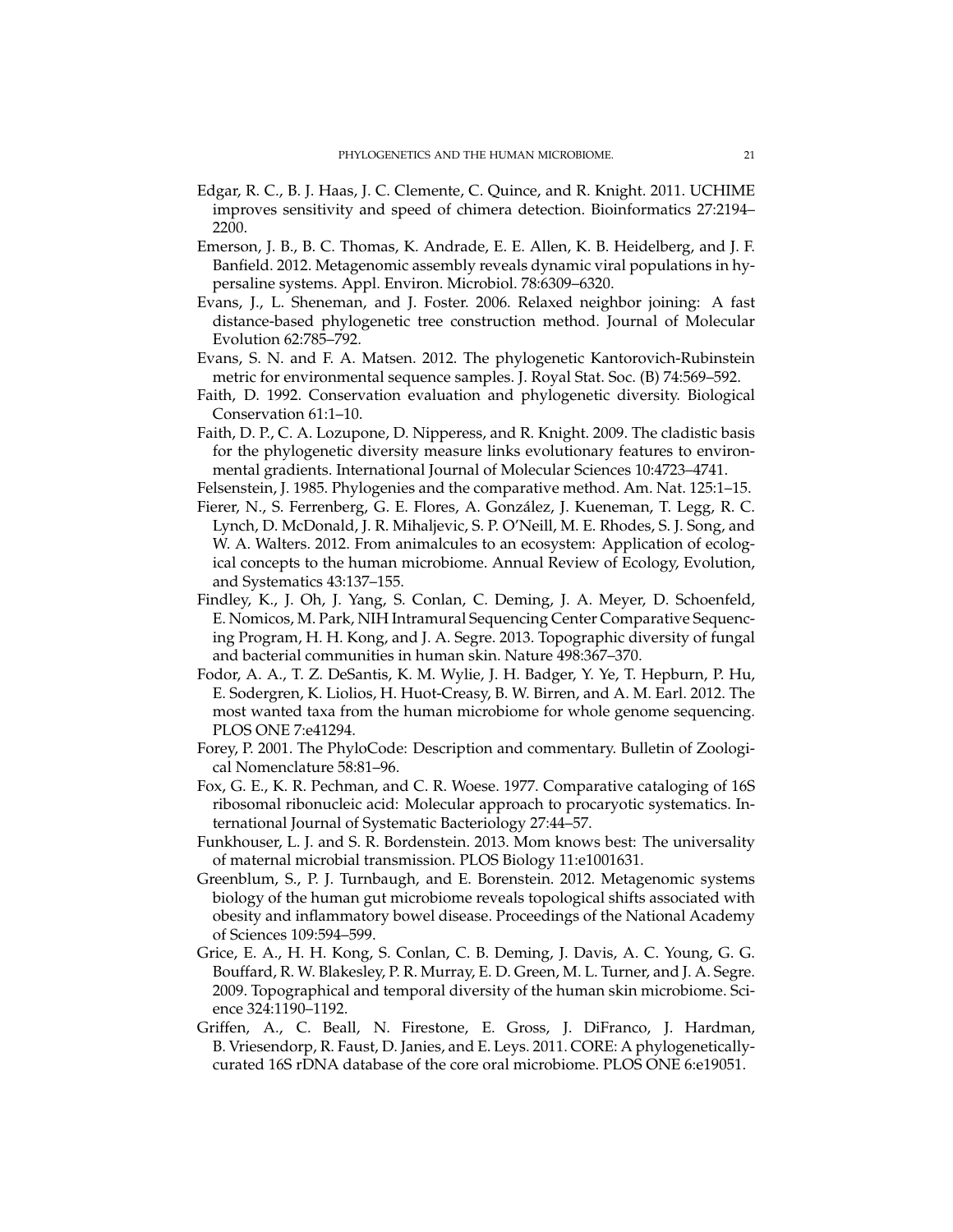- <span id="page-21-5"></span>Haas, B. J., D. Gevers, A. M. Earl, M. Feldgarden, D. V. Ward, G. Giannoukos, D. Ciulla, D. Tabbaa, S. K. Highlander, E. Sodergren, B. Methe, T. Z. DeSantis, ´ T. H. M. Consortium, J. F. Petrosino, R. Knight, and B. W. Birren. 2011. Chimeric 16S rRNA sequence formation and detection in Sanger and 454-pyrosequenced PCR amplicons. Genome Research 21:494–504.
- <span id="page-21-11"></span>Hao, X., R. Jiang, and T. Chen. 2011. Clustering 16S rRNA for OTU prediction: A method of unsupervised Bayesian clustering. Bioinformatics 27:611–618.
- <span id="page-21-16"></span>Hartmann, K. and M. Steel. 2006. Maximizing phylogenetic diversity in biodiversity conservation: Greedy solutions to the Noah's Ark problem. Systematic Biology 55:644–651.
- <span id="page-21-14"></span>Hehemann, J.-H., G. Correc, T. Barbeyron, W. Helbert, M. Czjzek, and G. Michel. 2010. Transfer of carbohydrate-active enzymes from marine bacteria to japanese gut microbiota. Nature 464:908–912.
- <span id="page-21-13"></span>Hewitt, K. M., F. L. Mannino, A. Gonzalez, J. H. Chase, J. G. Caporaso, R. Knight, and S. T. Kelley. 2013. Bacterial diversity in two neonatal intensive care units (NICUs). PLOS ONE 8:e54703.
- <span id="page-21-2"></span>Hoffmann, C., S. Dollive, S. Grunberg, J. Chen, H. Li, G. D. Wu, J. D. Lewis, and F. D. Bushman. 2013. Archaea and Fungi of the human gut microbiome: Correlations with diet and bacterial residents. PLOS ONE 8:e66019.
- <span id="page-21-17"></span>Holmes, I., K. Harris, and C. Quince. 2012. Dirichlet multinomial mixtures: Generative models for microbial metagenomics. PLOS ONE 7:e30126.
- <span id="page-21-3"></span>Hooper, L. V., D. R. Littman, and A. J. Macpherson. 2012. Interactions between the microbiota and the immune system. Science 336:1268–1273.
- <span id="page-21-7"></span>Howe, A. C., J. Jansson, S. A. Malfatti, S. G. Tringe, J. M. Tiedje, and C. T. Brown. 2012. Assembling large, complex environmental metagenomes. arXiv preprint arXiv:1212.2832 .
- <span id="page-21-4"></span>Hugenholtz, P. and T. Huber. 2003. Chimeric 16S rDNA sequences of diverse origin are accumulating in the public databases. International Journal of Systematic and Evolutionary Microbiology 53:289–293.
- <span id="page-21-9"></span>Huson, D. H., A. F. Auch, J. Qi, and S. C. Schuster. 2007. Megan analysis of metagenomic data. Genome research 17:377–386.
- <span id="page-21-10"></span>Huson, D. H., S. Mitra, H.-J. Ruscheweyh, N. Weber, and S. C. Schuster. 2011. Integrative analysis of environmental sequences using MEGAN4. Genome Research 21:1552–1560.
- <span id="page-21-8"></span>Iverson, V., R. M. Morris, C. D. Frazar, C. T. Berthiaume, R. L. Morales, and E. V. Armbrust. 2012. Untangling genomes from metagenomes: Revealing an uncultured class of marine Euryarchaeota. Science 335:587–590.
- <span id="page-21-15"></span>Izquierdo-Carrasco, F., J. Cazes, S. A. Smith, and A. Stamatakis. 2014. PUmPER: Phylogenies updated perpetually. Bioinformatics .
- <span id="page-21-12"></span>Jaccard, P. 1908. Nouvelles recherches sur la distribution florale. Bull. Soc. Vaudoise Sci. Nat. 44:223–270.
- <span id="page-21-1"></span>Jakobsson, H. E., C. Jernberg, A. F. Andersson, M. Sjolund-Karlsson, J. K. Jansson, ¨ and L. Engstrand. 2010. Short-term antibiotic treatment has differing long-term impacts on the human throat and gut microbiome. PLOS ONE 5:e9836.
- <span id="page-21-0"></span>Jernberg, C., S. Löfmark, C. Edlund, and J. K. Jansson. 2007. Long-term ecological impacts of antibiotic administration on the human intestinal microbiota. The ISME Journal 1:56–66.
- <span id="page-21-6"></span>Kalisky, T. and S. R. Quake. 2011. Single-cell genomics. Nature Methods 8:311–314.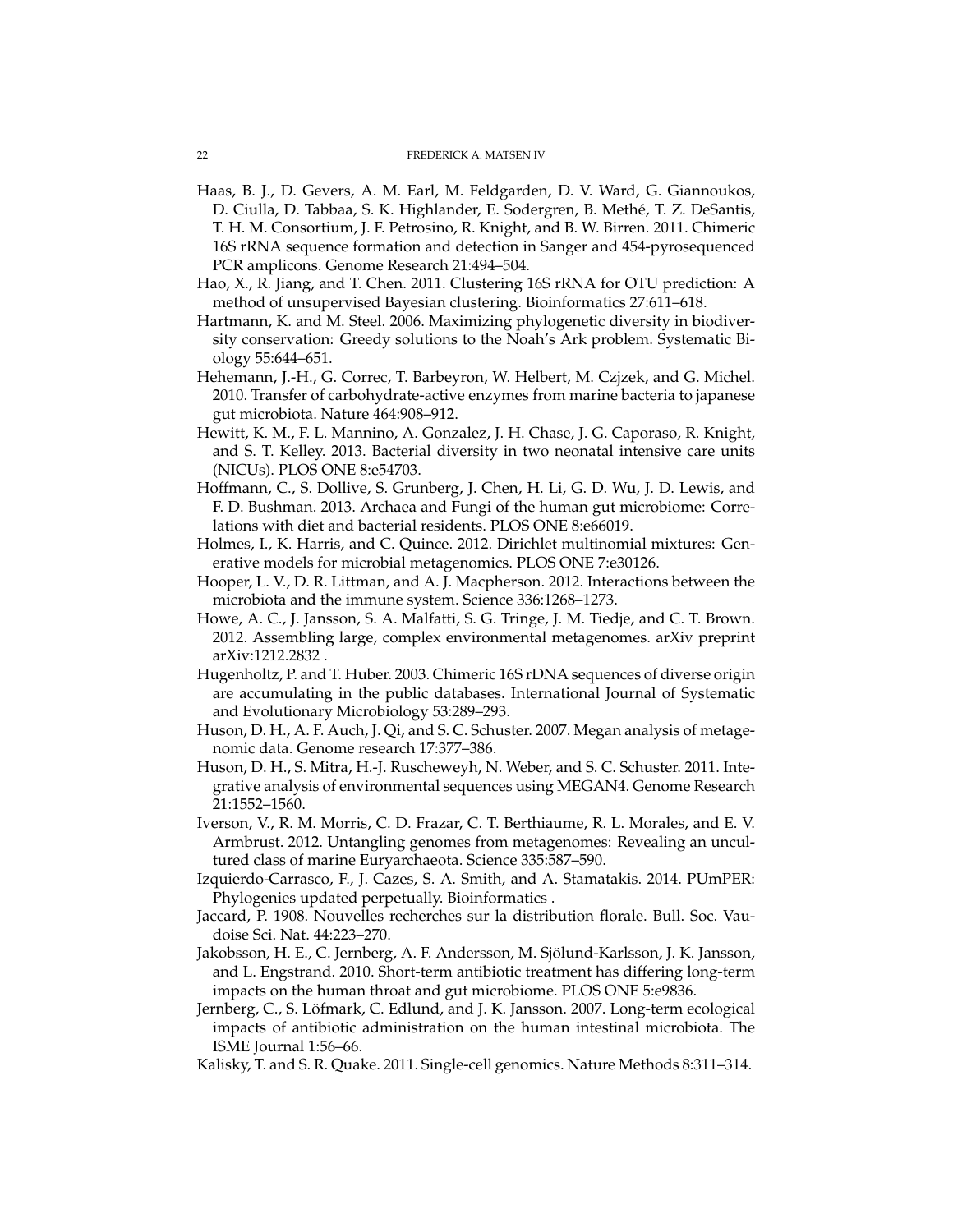- <span id="page-22-0"></span>Kau, A. L., P. P. Ahern, N. W. Griffin, A. L. Goodman, and J. I. Gordon. 2011. Human nutrition, the gut microbiome and the immune system. Nature 474:327– 336.
- <span id="page-22-7"></span>Kembel, S. W., J. A. Eisen, K. S. Pollard, and J. L. Green. 2011. The phylogenetic diversity of metagenomes. PLOS ONE 6:e23214.
- <span id="page-22-5"></span>Kembel, S. W., M. Wu, J. A. Eisen, and J. L. Green. 2012. Incorporating 16S gene copy number information improves estimates of microbial diversity and abundance. PLOS Computational Biology 8:e1002743.
- <span id="page-22-6"></span>Klappenbach, J. A., J. M. Dunbar, and T. M. Schmidt. 2000. rRNA operon copy number reflects ecological strategies of bacteria. Applied and Environmental Microbiology 66:1328–1333.
- <span id="page-22-4"></span>Klappenbach, J. A., P. R. Saxman, J. R. Cole, and T. M. Schmidt. 2001. rrndb: The ribosomal RNA operon copy number database. Nucleic Acids Research 29:181– 184.
- <span id="page-22-12"></span>Kluge, A. G. and J. S. Farris. 1969. Quantitative phyletics and the evolution of anurans. Systematic Biology 18:1–32.
- <span id="page-22-1"></span>Koren, O., J. K. Goodrich, T. C. Cullender, A. Spor, K. Laitinen, H. Kling Bäckhed, A. Gonzalez, J. J. Werner, L. T. Angenent, R. Knight, F. Bäckhed, E. Isolauri, S. Salminen, and R. E. Ley. 2012. Host remodeling of the gut microbiome and metabolic changes during pregnancy. Cell 150:470–480.
- <span id="page-22-8"></span>Köser, C. U., M. T. Holden, M. J. Ellington, E. J. Cartwright, N. M. Brown, A. L. Ogilvy-Stuart, L. Y. Hsu, C. Chewapreecha, N. J. Croucher, S. R. Harris, M. Sanders, M. C. Enright, G. Dougan, S. D. Bentley, J. Parkhill, L. J. Fraser, J. R. Betley, O. B. Schulz-Trieglaff, G. P. Smith, and S. J. Peacock. 2012. Rapid whole-genome sequencing for investigation of a neonatal MRSA outbreak. New England Journal of Medicine 366:2267–2275.
- <span id="page-22-10"></span>Koslicki, D., S. Foucart, and G. Rosen. 2013. Quikr: a method for rapid reconstruction of bacterial communities via compressive sensing. Bioinformatics 29:2096– 2102.
- <span id="page-22-9"></span>Kreig, N., J. Holt, R. Murray, D. Breener, M. Bryant, J. Moulder, N. Pfennig, P. Sneath, and J. Staley. 1984. Bergey's Manual of Systematic Bacteriology. Williams & Wilkins.
- <span id="page-22-3"></span>Kuczynski, J., Z. Liu, C. Lozupone, D. McDonald, N. Fierer, and R. Knight. 2010. Microbial community resemblance methods differ in their ability to detect biologically relevant patterns. Nature Methods 7:813–819.
- <span id="page-22-14"></span>La Rosa, P. S., J. P. Brooks, E. Deych, E. L. Boone, D. J. Edwards, Q. Wang, E. Sodergren, G. Weinstock, and W. D. Shannon. 2012a. Hypothesis testing and power calculations for taxonomic-based human microbiome data. PLOS ONE 7:e52078.
- <span id="page-22-11"></span>La Rosa, P. S., B. Shands, E. Deych, Y. Zhou, E. Sodergren, G. Weinstock, and W. D. Shannon. 2012b. Statistical object data analysis of taxonomic trees from human microbiome data. PLOS ONE 7:e48996.
- <span id="page-22-13"></span>Lambert, A. and M. Steel. 2013. Predicting the loss of phylogenetic diversity under non-stationary diversification models. arXiv preprint arXiv:1306.2710 .
- <span id="page-22-2"></span>Lane, D. J., B. Pace, G. J. Olsen, D. A. Stahl, M. L. Sogin, and N. R. Pace. 1985. Rapid determination of 16S ribosomal RNA sequences for phylogenetic analyses. Proceedings of the National Academy of Sciences 82:6955–6959.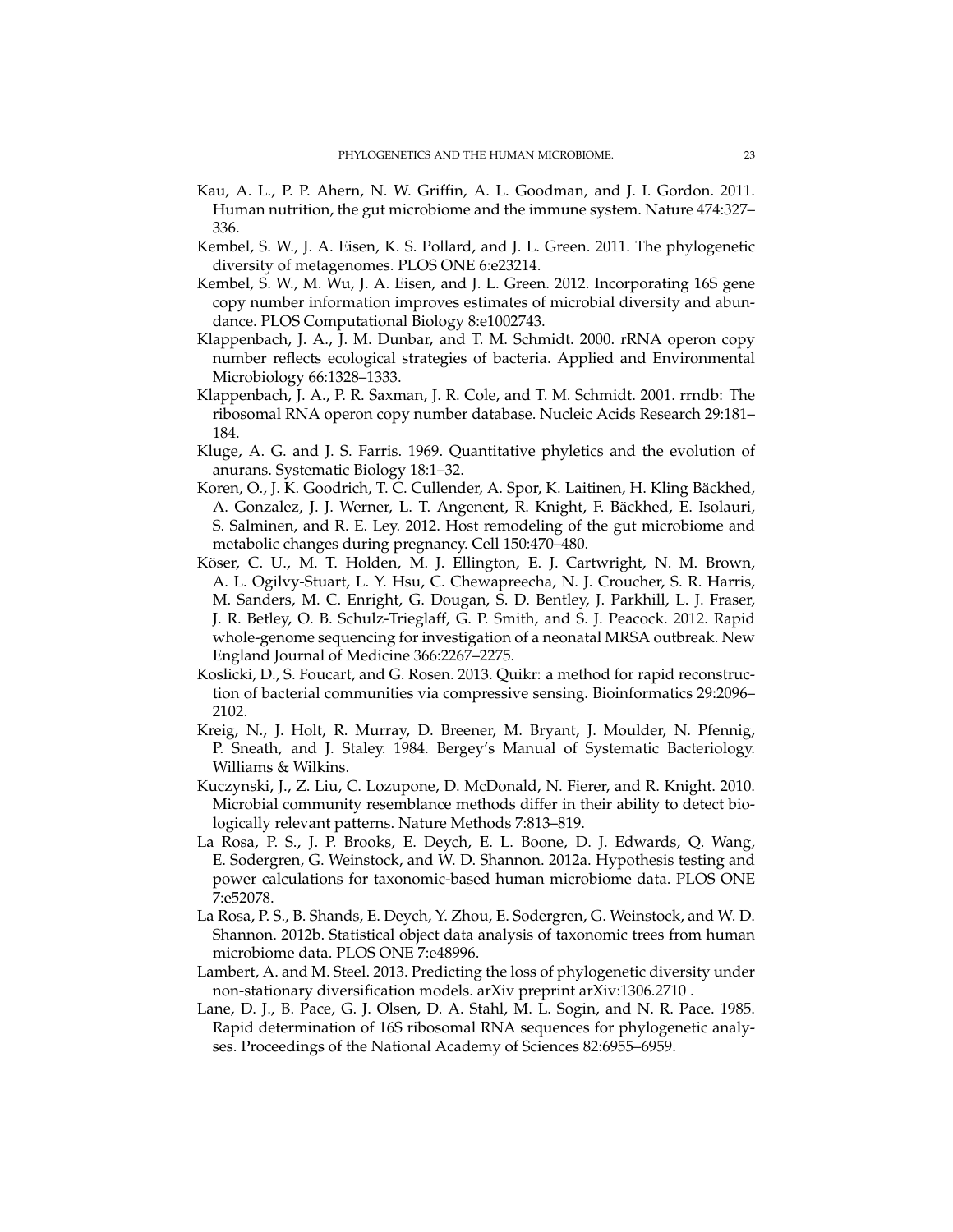- <span id="page-23-3"></span>Lang, J. M., A. E. Darling, and J. A. Eisen. 2013. Phylogeny of bacterial and archaeal genomes using conserved genes: supertrees and supermatrices. PLoS One 8:e62510.
- <span id="page-23-13"></span>Langille, M. G., J. Zaneveld, J. G. Caporaso, D. McDonald, D. Knights, J. A. Reyes, J. C. Clemente, D. E. Burkepile, R. L. V. Thurber, R. Knight, R. G. Beiko, and C. Huttenhower. 2013. Predictive functional profiling of microbial communities using 16S rRNA marker gene sequences. Nature Biotechnology 31:814–821.
- <span id="page-23-6"></span>Lanzén, A., S. L. Jørgensen, D. H. Huson, M. Gorfer, S. H. Grindhaug, I. Jonassen, L. Øvreås, and T. Urich. 2012. CREST classification resources for environmental sequence tags. PLoS One 7:e49334.
- <span id="page-23-2"></span>Leigh, J. W., K. Schliep, P. Lopez, and E. Bapteste. 2011. Let them fall where they may: congruence analysis in massive phylogenetically messy data sets. Mol. Biol. Evol. 28:2773–2785.
- <span id="page-23-1"></span>Ley, R., P. Turnbaugh, S. Klein, and J. Gordon. 2006. Microbial ecology: Human gut microbes associated with obesity. Nature 444:1022–1023.
- <span id="page-23-0"></span>Li, F., M. A. Hullar, Y. Schwarz, and J. W. Lampe. 2009. Human gut bacterial communities are altered by addition of cruciferous vegetables to a controlled fruitand vegetable-free diet. The Journal of Nutrition 139:1685–1691.
- <span id="page-23-7"></span>Li, W. and A. Godzik. 2006. Cd-hit: A fast program for clustering and comparing large sets of protein or nucleotide sequences. Bioinformatics 22:1658–1659.
- <span id="page-23-4"></span>Liu, Z., T. Z. DeSantis, G. L. Andersen, and R. Knight. 2008. Accurate taxonomy assignments from 16s rrna sequences produced by highly parallel pyrosequencers. Nucleic acids research 36:e120–e120.
- <span id="page-23-9"></span>Lozupone, C. and R. Knight. 2005. UniFrac: A new phylogenetic method for comparing microbial communities. Appl. Environ. Microbiol. 71:8228.
- <span id="page-23-10"></span>Lozupone, C. A., M. Hamady, S. T. Kelley, and R. Knight. 2007. Quantitative and qualitative beta diversity measures lead to different insights into factors that structure microbial communities. Appl. Environ. Microbiol. 73:1576–85.
- <span id="page-23-8"></span>Lozupone, C. A. and R. Knight. 2007. Global patterns in bacterial diversity. Proceedings of the National Academy of Sciences 104:11436–11440.
- <span id="page-23-11"></span>Lozupone, C. A., J. Stombaugh, A. Gonzalez, G. Ackermann, D. Wendel, Y. Vazquez-Baeza, J. K. Jansson, J. I. Gordon, and R. Knight. 2013. Meta-analyses ´ of studies of the human microbiota. Genome Res. 23:1704–1714.
- <span id="page-23-14"></span>Ludwig, W., O. Strunk, R. Westram, L. Richter, H. Meier, Yadhukumar, A. Buchner, T. Lai, S. Steppi, G. Jobb, W. Frster, I. Brettske, S. Gerber, A. W. Ginhart, O. Gross, S. Grumann, S. Hermann, R. Jost, A. Knig, T. Liss, R. Lmann, M. May, B. Nonhoff, B. Reichel, R. Strehlow, A. Stamatakis, N. Stuckmann, A. Vilbig, M. Lenke, T. Ludwig, A. Bode, and K. Schleifer. 2004. ARB: A software environment for sequence data. Nucleic Acids Res 32:1363.
- <span id="page-23-5"></span>Mande, S. S., M. H. Mohammed, and T. S. Ghosh. 2012. Classification of metagenomic sequences: Methods and challenges. Briefings in Bioinformatics 13:669– 681.
- <span id="page-23-15"></span>Matsen, F., R. Kodner, and E. Armbrust. 2010. pplacer: Linear time maximumlikelihood and Bayesian phylogenetic placement of sequences onto a fixed reference tree. BMC Bioinformatics 11:538.
- <span id="page-23-12"></span>Matsen, F. A. and S. N. Evans. 2013. Edge principal components and squash clustering: Using the special structure of phylogenetic placement data for sample comparison. PLOS ONE 8:e56859.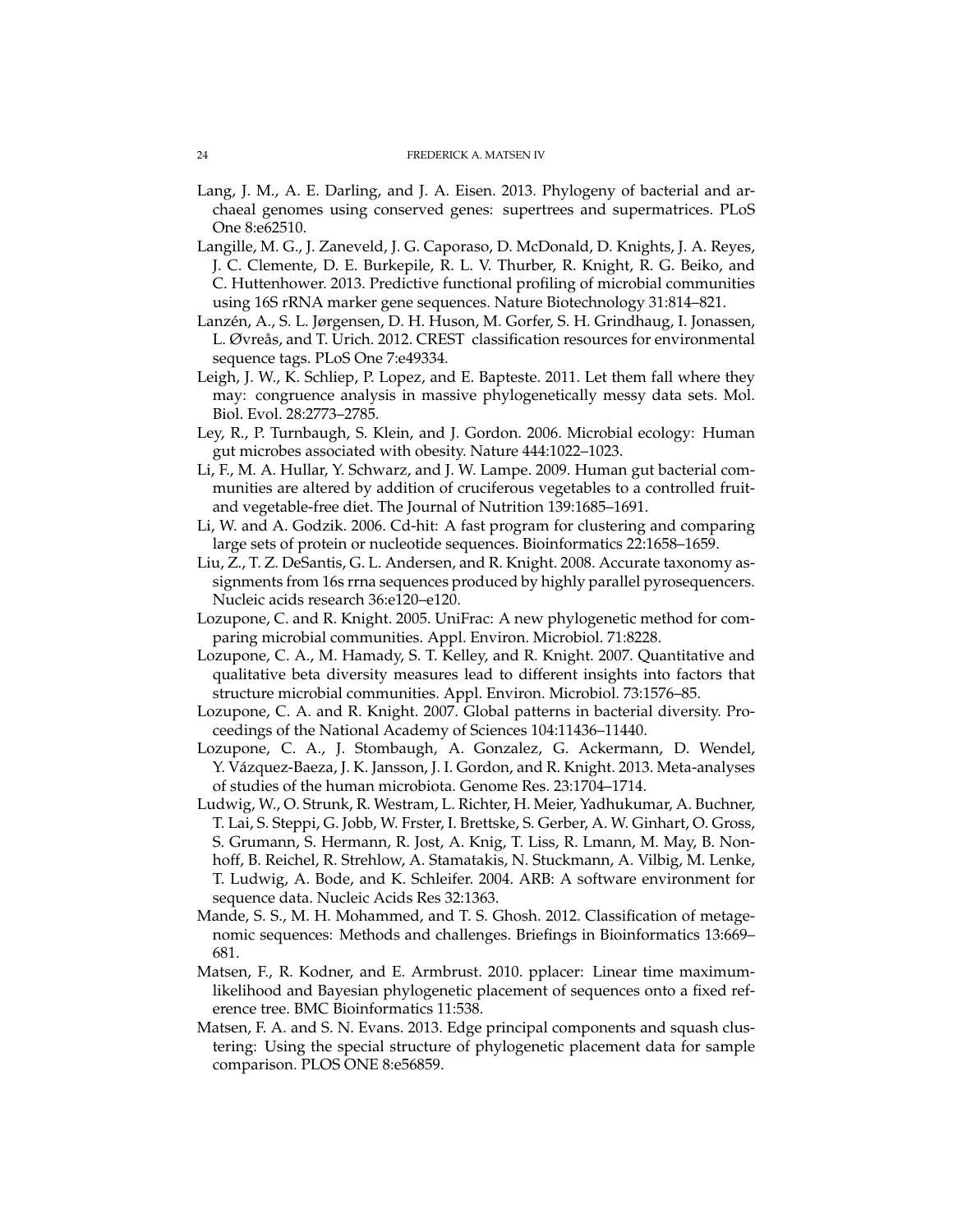- <span id="page-24-4"></span>Matsen, F. A. and A. Gallagher. 2012. Reconciling taxonomy and phylogenetic inference: Formalism and algorithms for describing discord and inferring taxonomic roots. Algorithms for Molecular Biology 7:8.
- <span id="page-24-0"></span>Maurice, C. F., H. J. Haiser, and P. J. Turnbaugh. 2013. Xenobiotics shape the physiology and gene expression of the active human gut microbiome. Cell 152:39–50.
- <span id="page-24-6"></span>McCoy, C. and F. Matsen. 2013. Abundance-weighted phylogenetic diversity measures distinguish microbial community states and are robust to sampling depth. PeerJ 9:e157.
- <span id="page-24-5"></span>McDonald, D., J. C. Clemente, J. Kuczynski, J. R. Rideout, J. Stombaugh, D. Wendel, A. Wilke, S. Huse, J. Hufnagle, F. Meyer, R. Knight, and J. G. Caporaso. 2012. The biological observation matrix (BIOM) format or: How i learned to stop worrying and love the ome-ome. GigaScience 1:7.
- <span id="page-24-3"></span>McDonald, D., M. N. Price, J. Goodrich, E. P. Nawrocki, T. Z. DeSantis, A. Probst, G. L. Andersen, R. Knight, and P. Hugenholtz. 2011. An improved Greengenes taxonomy with explicit ranks for ecological and evolutionary analyses of bacteria and archaea. The ISME Journal 6:610–618.
- <span id="page-24-7"></span>McMurdie, P. J. and S. Holmes. 2014. Waste not, want not: why rarefying microbiome data is inadmissible. PLoS Comput. Biol. 10:e1003531.
- <span id="page-24-2"></span>McNabb, A., D. Eisler, K. Adie, M. Amos, M. Rodrigues, G. Stephens, W. A. Black, and J. Isaac-Renton. 2004. Assessment of partial sequencing of the 65-kilodalton heat shock protein gene (hsp65) for routine identification of Mycobacterium species isolated from clinical sources. J. Clin. Microbiol. 42:3000–3011.
- <span id="page-24-1"></span>Methe, B. A., K. E. Nelson, M. Pop, H. H. Creasy, M. G. Giglio, C. Huttenhower, ´ D. Gevers, J. F. Petrosino, S. Abubucker, J. H. Badger, A. T. Chinwalla, A. M. Earl, M. G. FitzGerald, R. S. Fulton, K. Hallsworth-Pepin, E. A. Lobos, R. Madupu, V. Magrini, J. C. Martin, M. Mitreva, D. M. Muzny, E. J. Sodergren, J. Versalovic, A. M. Wollam, K. C. Worley, J. R. Wortman, S. K. Young, Q. Zeng, K. M. Aagaard, O. O. Abolude, E. Allen-Vercoe, E. J. Alm, L. Alvarado, G. L. Andersen, S. Anderson, E. Appelbaum, H. M. Arachchi, G. Armitage, C. A. Arze, T. Ayvaz, C. C. Baker, L. Begg, T. Belachew, V. Bhonagiri, M. Bihan, M. J. Blaser, T. Bloom, V. R. Bonazzi, P. Brooks, G. A. Buck, C. J. Buhay, D. A. Busam, J. L. Campbell, S. R. Canon, B. L. Cantarel, P. S. Chain, I.-M. A. Chen, L. Chen, S. Chhibba, K. Chu, D. M. Ciulla, J. C. Clemente, S. W. Clifton, S. Conlan, J. Crabtree, M. A. Cutting, N. J. Davidovics, C. C. Davis, T. Z. DeSantis, C. Deal, K. D. Delehaunty, F. E. Dewhirst, E. Deych, Y. Ding, D. J. Dooling, S. P. Dugan, W. Michael Dunne, A. Scott Durkin, R. C. Edgar, R. L. Erlich, C. N. Farmer, R. M. Farrell, K. Faust, M. Feldgarden, V. M. Felix, S. Fisher, A. A. Fodor, L. Forney, L. Foster, V. Di Francesco, J. Friedman, D. C. Friedrich, C. C. Fronick, L. L. Fulton, H. Gao, N. Garcia, G. Giannoukos, C. Giblin, M. Y. Giovanni, J. M. Goldberg, J. Goll, A. Gonzalez, A. Griggs, S. Gujja, B. J. Haas, H. A. Hamilton, E. L. Harris, T. A. Hepburn, B. Herter, D. E. Hoffmann, M. E. Holder, C. Howarth, K. H. Huang, S. M. Huse, J. Izard, J. K. Jansson, H. Jiang, C. Jordan, V. Joshi, J. A. Katancik, W. A. Keitel, S. T. Kelley, C. Kells, S. Kinder-Haake, N. B. King, R. Knight, D. Knights, H. H. Kong, O. Koren, S. Koren, K. C. Kota, C. L. Kovar, N. C. Kyrpides, P. S. La Rosa, S. L. Lee, K. P. Lemon, N. Lennon, C. M. Lewis, L. Lewis, R. E. Ley, K. Li, K. Liolios, B. Liu, Y. Liu, C.-C. Lo, C. A. Lozupone, R. Dwayne Lunsford, T. Madden, A. A. Mahurkar, P. J. Mannon, E. R. Mardis, V. M. Markowitz, K. Mavrommatis, J. M. McCorrison, D. McDonald, J. McEwen,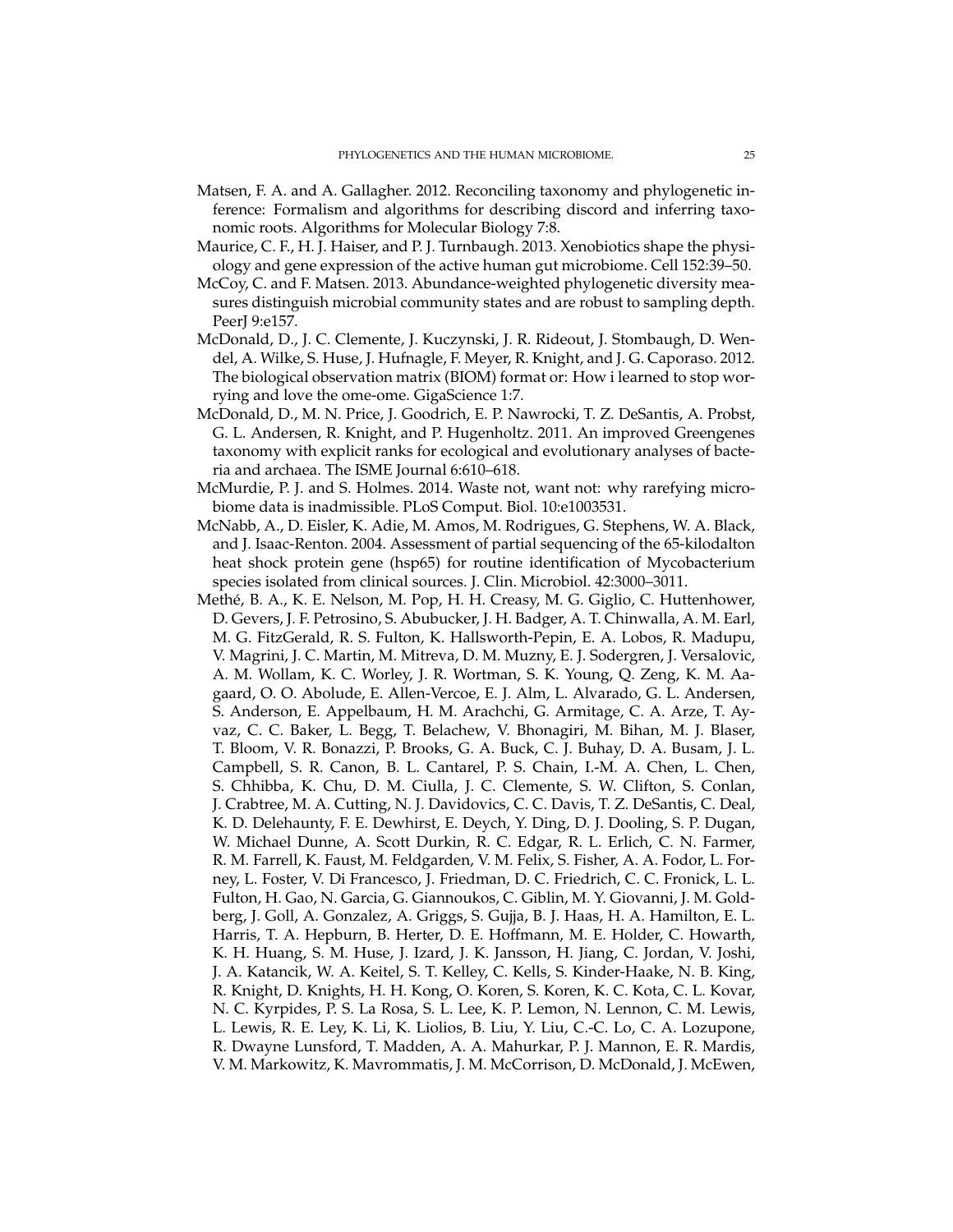A. L. McGuire, P. McInnes, T. Mehta, K. A. Mihindukulasuriya, J. R. Miller, P. J. Minx, I. Newsham, C. Nusbaum, M. OLaughlin, J. Orvis, I. Pagani, K. Palaniappan, S. M. Patel, M. Pearson, J. Peterson, M. Podar, C. Pohl, K. S. Pollard, M. E. Priest, L. M. Proctor, X. Qin, J. Raes, J. Ravel, J. G. Reid, M. Rho, R. Rhodes, K. P. Riehle, M. C. Rivera, B. Rodriguez-Mueller, Y.-H. Rogers, M. C. Ross, C. Russ, R. K. Sanka, P. Sankar, J. Fah Sathirapongsasuti, J. A. Schloss, P. D. Schloss, T. M. Schmidt, M. Scholz, L. Schriml, A. M. Schubert, N. Segata, J. A. Segre, W. D. Shannon, R. R. Sharp, T. J. Sharpton, N. Shenoy, N. U. Sheth, G. A. Simone, I. Singh, C. S. Smillie, J. D. Sobel, D. D. Sommer, P. Spicer, G. G. Sutton, S. M. Sykes, D. G. Tabbaa, M. Thiagarajan, C. M. Tomlinson, M. Torralba, T. J. Treangen, R. M. Truty, T. A. Vishnivetskaya, J. Walker, L. Wang, Z. Wang, D. V. Ward, W. Warren, M. A. Watson, C. Wellington, K. A. Wetterstrand, J. R. White, K. Wilczek-Boney, Y. Qing Wu, K. M. Wylie, T. Wylie, C. Yandava, L. Ye, Y. Ye, S. Yooseph, B. P. Youmans, L. Zhang, Y. Zhou, Y. Zhu, L. Zoloth, J. D. Zucker, B. W. Birren, R. A. Gibbs, S. K. Highlander, G. M. Weinstock, R. K. Wilson, and O. White. 2012. A framework for human microbiome research. Nature 486:215– 221.

- <span id="page-25-1"></span>Minot, S., A. Bryson, C. Chehoud, G. D. Wu, J. D. Lewis, and F. D. Bushman. 2013. Rapid evolution of the human gut virome. Proceedings of the National Academy of Sciences 110:12450–12455.
- <span id="page-25-0"></span>Minot, S., R. Sinha, J. Chen, H. Li, S. A. Keilbaugh, G. D. Wu, J. D. Lewis, and F. D. Bushman. 2011. The human gut virome: Inter-individual variation and dynamic response to diet. Genome Research 21:1616–1625.
- <span id="page-25-10"></span>Mirarab, S., N. Nguyen, and T. Warnow. 2012. SEPP: SATe-enabled phylogenetic ´ placement. Pac. Symp. Biocomput. Pages 247–258.
- <span id="page-25-7"></span>Monge, G. 1781. Mémoire sur la théorie des déblais et des remblais. l'Imprimerie Royale.
- <span id="page-25-9"></span>Monier, A., J. Claverie, and H. Ogata. 2008. Taxonomic distribution of large DNA viruses in the sea. Genome Biol 9:R106.
- <span id="page-25-11"></span>Mooers, A. O. and S. B. Heard. 1997. Inferring evolutionary process from phylogenetic tree shape. Q. Rev. Biol. 72:31–54.
- <span id="page-25-3"></span>Moran, S. and S. Snir. 2008. Convex recolorings of strings and trees: Definitions, hardness results and algorithms. Journal of Computer and System Sciences 74:850–869.
- <span id="page-25-8"></span>Morgan, C. C., P. G. Foster, A. E. Webb, D. Pisani, J. O. McInerney, and M. J. OConnell. 2013. Heterogeneous models place the root of the placental mammal phylogeny. Molecular biology and evolution 30:2145–2156.
- <span id="page-25-2"></span>Morgan, J. L., A. E. Darling, and J. A. Eisen. 2010. Metagenomic sequencing of an in vitro-simulated microbial community. PLOS ONE 5:e10209.
- <span id="page-25-5"></span>Munch, K., W. Boomsma, J. P. Huelsenbeck, E. Willerslev, and R. Nielsen. 2008a. Statistical assignment of DNA sequences using Bayesian phylogenetics. Systematic Biology 57:750–757.
- <span id="page-25-4"></span>Munch, K., W. Boomsma, E. Willerslev, and R. Nielsen. 2008b. Fast phylogenetic DNA barcoding. Philosophical Transactions of the Royal Society B: Biological Sciences 363:3997–4002.
- <span id="page-25-6"></span>Navlakha, S., J. White, N. Nagarajan, M. Pop, and C. Kingsford. 2010. Finding biologically accurate clusterings in hierarchical tree decompositions using the variation of information. J. Comput. Biol. 17:503–516.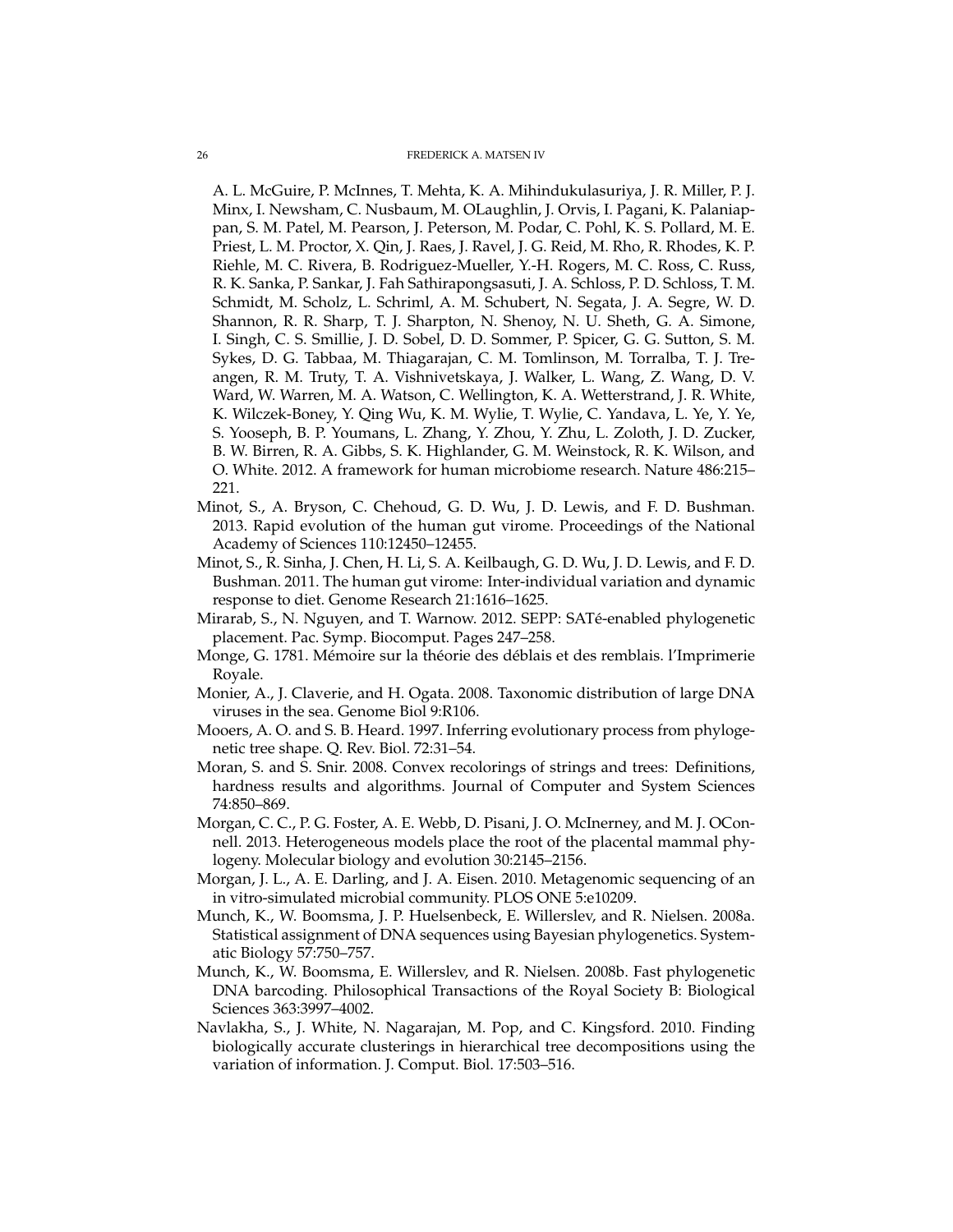- <span id="page-26-9"></span>Nawrocki, E., D. Kolbe, and S. Eddy. 2009. Infernal 1.0: Inference of RNA alignments. Bioinformatics 25:1335–1337.
- <span id="page-26-10"></span>Nawrocki, E. P. 2009. Structural RNA homology search and alignment using covariance models. Ph.D. thesis Washington University advisor: Sean R Eddy.
- <span id="page-26-6"></span>Nipperess, D. A. and F. A. Matsen, 4th. 2013. The mean and variance of phylogenetic diversity under rarefaction. Methods Ecol. Evol. 4:566–572.
- <span id="page-26-15"></span>Ochman, H., M. Worobey, C.-H. Kuo, J.-B. N. Ndjango, M. Peeters, B. H. Hahn, and P. Hugenholtz. 2010. Evolutionary relationships of wild hominids recapitulated by gut microbial communities. PLOS Biology 8:e1000546.
- <span id="page-26-13"></span>O'Dwyer, J. P., S. W. Kembel, and J. L. Green. 2012. Phylogenetic diversity theory sheds light on the structure of microbial communities. PLOS Computational Biology 8:e1002832.
- <span id="page-26-7"></span>Pagel, M. 1994. Detecting correlated evolution on phylogenies: A general method for the comparative analysis of discrete characters. Proceedings of the Royal Society of London. Series B: Biological Sciences 255:37–45.
- <span id="page-26-8"></span>Paradis, E., J. Claude, and K. Strimmer. 2004. APE: Analyses of phylogenetics and evolution in R language. Bioinformatics 20:289–290.
- <span id="page-26-14"></span>Pardi, F. and N. Goldman. 2007. Resource-aware taxon selection for maximizing phylogenetic diversity. Systematic Biology 56:431–444.
- <span id="page-26-4"></span>Parks, D., N. MacDonald, and R. Beiko. 2011. Classifying short genomic fragments from novel lineages using composition and homology. BMC Bioinformatics 12:328.
- <span id="page-26-12"></span>Parks, D. H. and R. G. Beiko. 2012. Measuring community similarity with phylogenetic networks. Mol. Biol. Evol. 29:3947–3958.
- <span id="page-26-17"></span>Paulson, J. N., O. C. Stine, H. C. Bravo, and M. Pop. 2013. Differential abundance analysis for microbial marker-gene surveys. Nat. Methods 10:1200–1202.
- <span id="page-26-2"></span>Pell, J., A. Hintze, R. Canino-Koning, A. Howe, J. M. Tiedje, and C. T. Brown. 2012. Scaling metagenome sequence assembly with probabilistic de Bruijn graphs. Proceedings of the National Academy of Sciences 109:13272–13277.
- <span id="page-26-16"></span>Phillips, C., G. Phelan, S. Dowd, M. MCdonough, A. Ferguson, J. Delton Hanson, L. Siles, N. Ordóñez-garza, M. San Francisco, and R. Baker. 2012. Microbiome analysis among bats describes influences of host phylogeny, life history, physiology and geography. Molecular Ecology 21:26172627.
- <span id="page-26-3"></span>Podell, S., J. A. Ugalde, P. Narasingarao, J. F. Banfield, K. B. Heidelberg, and E. E. Allen. 2013. Assembly-driven community genomics of a hypersaline microbial ecosystem. PLOS ONE 8:e61692.
- <span id="page-26-1"></span>Polz, M. F. and C. M. Cavanaugh. 1998. Bias in template-to-product ratios in multitemplate PCR. Applied and Environmental Microbiology 64:3724–3730.
- <span id="page-26-5"></span>Pons, J., T. G. Barraclough, J. Gomez-Zurita, A. Cardoso, D. P. Duran, S. Hazell, S. Kamoun, W. D. Sumlin, and A. P. Vogler. 2006. Sequence-based species delimitation for the DNA taxonomy of undescribed insects. Systematic Biology 55:595–609.
- <span id="page-26-0"></span>Poutahidis, T., M. Kleinewietfeld, C. Smillie, T. Levkovich, A. Perrotta, S. Bhela, B. J. Varian, Y. M. Ibrahim, J. R. Lakritz, S. M. Kearney, A. Chatzigiagkos, D. A. Hafler, E. J. Alm, and S. E. Erdman. 2013. Microbial reprogramming inhibits Western diet-associated obesity. PLOS ONE 8:e68596.
- <span id="page-26-11"></span>Price, M., P. Dehal, and A. Arkin. 2010. FastTree 2–approximately maximumlikelihood trees for large alignments. PLOS ONE 5:e9490.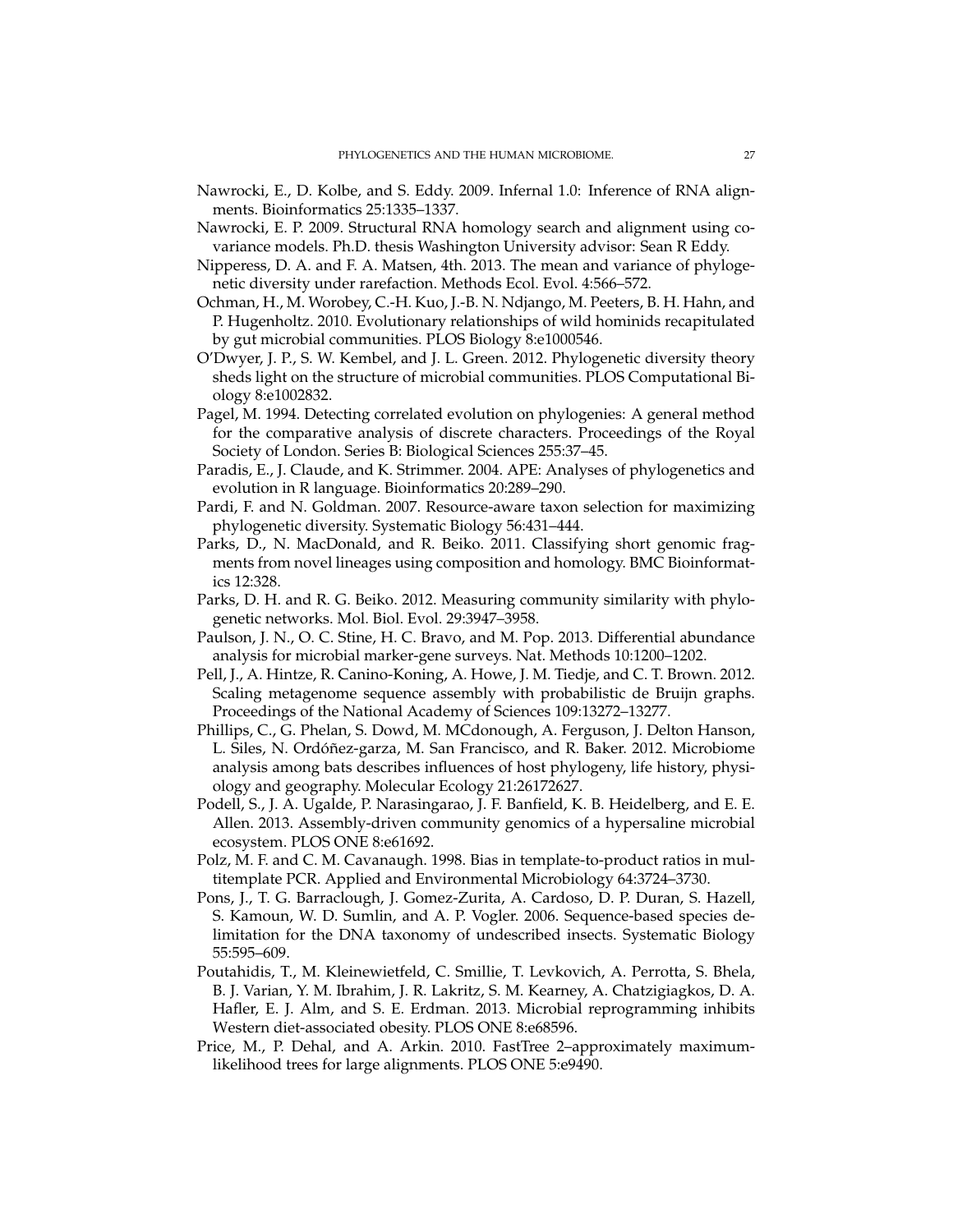- <span id="page-27-10"></span>Pruesse, E., J. Peplies, and F. O. Glöckner. 2012. SINA: Accurate high-throughput multiple sequence alignment of ribosomal RNA genes. Bioinformatics 28:1823– 1829.
- <span id="page-27-11"></span>Pruesse, E., C. Quast, K. Knittel, B. M. Fuchs, W. Ludwig, J. Peplies, and F. O. Glöckner. 2007. SILVA: A comprehensive online resource for quality checked and aligned ribosomal RNA sequence data compatible with ARB. Nucleic Acids Research 35:7188–7196.
- <span id="page-27-8"></span>Purdom, E. 2008. Analyzing data with graphs: Metagenomic data and the phylogenetic tree. UC Berkeley Statistics Technical Reports 766:1–22.
- <span id="page-27-0"></span>Qin, J., R. Li, J. Raes, M. Arumugam, K. S. Burgdorf, C. Manichanh, T. Nielsen, N. Pons, F. Levenez, T. Yamada, D. R. Mende, J. Li, J. Xu, S. Li, D. Li, J. Cao, B. Wang, H. Liang, H. Zheng, Y. Xie, J. Tap, P. Lepage, M. Bertalan, J.-M. Batto, T. Hansen, D. Le Paslier, A. Linneberg, H. B. Nielsen, E. Pelletier, P. Renault, T. Sicheritz-Ponten, K. Turner, H. Zhu, C. Yu, S. Li, M. Jian, Y. Zhou, Y. Li, X. Zhang, S. Li, N. Qin, H. Yang, J. Wang, S. Brunak, J. Dore, F. Guarner, K. Kristiansen, O. Pedersen, J. Parkhill, J. Weissenbach, P. Bork, S. D. Ehrlich, and J. Wang. 2010. A human gut microbial gene catalogue established by metagenomic sequencing. Nature 464:59–65.
- <span id="page-27-12"></span>Quast, C., E. Pruesse, P. Yilmaz, J. Gerken, T. Schweer, P. Yarza, J. Peplies, and F. O. Glöckner. 2013. The SILVA ribosomal RNA gene database project: Improved data processing and web-based tools. Nucleic Acids Research 41:D590–D596.
- <span id="page-27-4"></span>Quince, C., A. Lanzén, T. P. Curtis, R. J. Davenport, N. Hall, I. M. Head, L. F. Read, and W. T. Sloan. 2009. Accurate determination of microbial diversity from 454 pyrosequencing data. Nature methods 6:639–641.
- <span id="page-27-5"></span>Quince, C., A. Lanzen, R. J. Davenport, and P. J. Turnbaugh. 2011. Removing noise from pyrosequenced amplicons. BMC Bioinformatics 12:38.
- <span id="page-27-6"></span>Rao, C. 1982. Diversity and dissimilarity coefficients: A unified approach. Theoretical Population Biology 21:24–43.
- <span id="page-27-1"></span>Reyes, A., M. Haynes, N. Hanson, F. E. Angly, A. C. Heath, F. Rohwer, and J. I. Gordon. 2010. Viruses in the faecal microbiota of monozygotic twins and their mothers. Nature 466:334–338.
- <span id="page-27-13"></span>Robinson, M. D., D. J. McCarthy, and G. K. Smyth. 2010. edgeR: a Bioconductor package for differential expression analysis of digital gene expression data. Bioinformatics 26:139–140.
- <span id="page-27-14"></span>Rogers, G. B., L. R. Hoffman, M. P. Carroll, and K. D. Bruce. 2013. Interpreting infective microbiota: The importance of an ecological perspective. Trends in Microbiology 21:271–276.
- <span id="page-27-9"></span>Romiguier, J., V. Ranwez, F. Delsuc, N. Galtier, and E. J. Douzery. 2013. Less is more in mammalian phylogenomics: At-rich genes minimize tree conflicts and unravel the root of placental mammals. Molecular biology and evolution 30:2134– 2144.
- <span id="page-27-3"></span>Rosen, G., E. Garbarine, D. Caseiro, R. Polikar, and B. Sokhansanj. 2008. Metagenome fragment classification using n-mer frequency profiles. Advances in Bioinformatics 2008.
- <span id="page-27-7"></span>Schloss, P. D. 2008. Evaluating different approaches that test whether microbial communities have the same structure. The ISME Journal 2:265–275.
- <span id="page-27-2"></span>Schloss, P. D., D. Gevers, and S. L. Westcott. 2011. Reducing the effects of PCR amplification and sequencing artifacts on 16S rRNA-based studies. PLOS ONE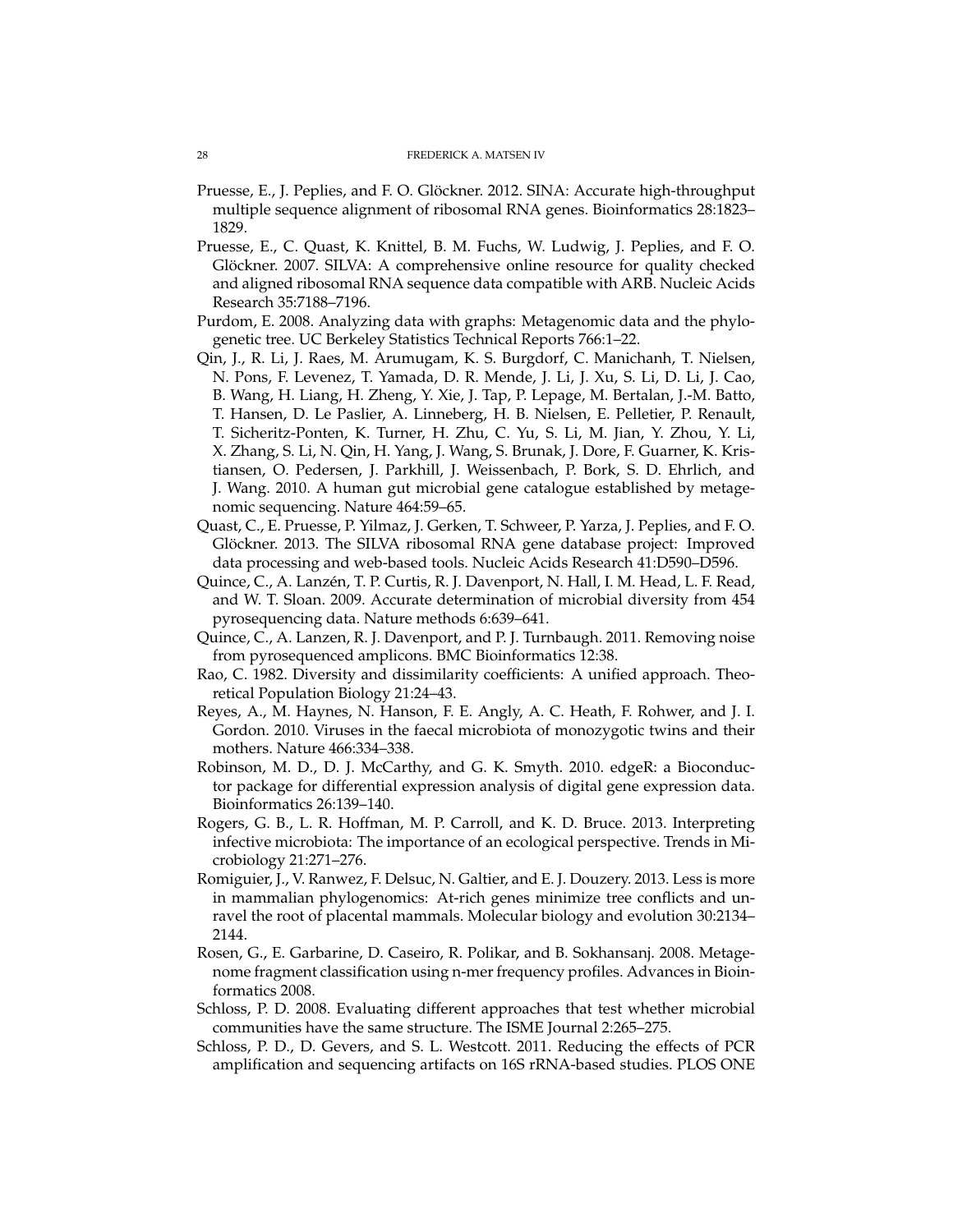6:e27310.

- <span id="page-28-10"></span>Schloss, P. D., S. L. Westcott, T. Ryabin, J. R. Hall, M. Hartmann, E. B. Hollister, R. A. Lesniewski, B. B. Oakley, D. H. Parks, C. J. Robinson, J. W. Sahl, B. Stres, G. G. Thallinger, D. J. Van Horn, and C. F. Weber. 2009. Introducing mothur: Open-source, platform-independent, community-supported software for describing and comparing microbial communities. Applied and Environmental Microbiology 75:7537–7541.
- <span id="page-28-4"></span>Segata, N., L. Waldron, A. Ballarini, V. Narasimhan, O. Jousson, and C. Huttenhower. 2012. Metagenomic microbial community profiling using unique cladespecific marker genes. Nat. Methods 9:811–814.
- <span id="page-28-7"></span>Shannon, C. 1948. A mathematical theory of communication. Bell System Technical Journal 27:379–423.
- <span id="page-28-5"></span>Sharpton, T. J., S. J. Riesenfeld, S. W. Kembel, J. Ladau, J. P. O'Dwyer, J. L. Green, J. A. Eisen, and K. S. Pollard. 2011. PhylOTU: A high-throughput procedure quantifies microbial community diversity and resolves novel taxa from metagenomic data. PLOS Computational Biology 7:e1001061.
- <span id="page-28-11"></span>Sheneman, L., J. Evans, and J. A. Foster. 2006. Clearcut: A fast implementation of relaxed neighbor joining. Bioinformatics 22:2823–2824.
- <span id="page-28-6"></span>Simpson, E. 1949. Measurement of diversity. Nature 163:688.
- <span id="page-28-8"></span>Smillie, C. S., M. B. Smith, J. Friedman, O. X. Cordero, L. A. David, and E. J. Alm. 2011. Ecology drives a global network of gene exchange connecting the human microbiome. Nature 480:241–244.
- <span id="page-28-0"></span>Smith, M. I., T. Yatsunenko, M. J. Manary, I. Trehan, R. Mkakosya, J. Cheng, A. L. Kau, S. S. Rich, P. Concannon, J. C. Mychaleckyj, J. Liu, E. Houpt, J. V. Li, E. Holmes, J. Nicholson, D. Knights, L. K. Ursell, R. Knight, and J. I. Gordon. 2013. Gut microbiomes of Malawian twin pairs discordant for kwashiorkor. Science 339:548–554.
- <span id="page-28-2"></span>Snitkin, E. S., A. M. Zelazny, P. J. Thomas, F. Stock, D. K. Henderson, T. N. Palmore, and J. A. Segre. 2012. Tracking a hospital outbreak of carbapenem-resistant Klebsiella pneumoniae with whole-genome sequencing. Science Translational Medicine 4:148ra116–148ra116.
- <span id="page-28-3"></span>Srinivasan, S., N. G. Hoffman, M. T. Morgan, F. A. Matsen, T. L. Fiedler, R. W. Hall, F. J. Ross, C. O. McCoy, R. Bumgarner, J. M. Marrazzo, and D. N. Fredricks. 2012. Bacterial communities in women with bacterial vaginosis: High resolution phylogenetic analyses reveal relationships of microbiota to clinical criteria. PLOS ONE 7:e37818.
- <span id="page-28-12"></span>Stamatakis, A. 2006. RAxML-VI-HPC: maximum likelihood-based phylogenetic analyses with thousands of taxa and mixed models. Bioinformatics 22:2688– 2690.
- <span id="page-28-1"></span>Stark, M., S. Berger, A. Stamatakis, and C. von Mering. 2010. MLTreeMap-accurate maximum likelihood placement of environmental dna sequences into taxonomic and functional reference phylogenies. BMC genomics 11:461.
- <span id="page-28-9"></span>Stecher, B., R. Denzler, L. Maier, F. Bernet, M. J. Sanders, D. J. Pickard, M. Barthel, A. M. Westendorf, K. A. Krogfelt, A. W. Walker, M. Ackermann, U. Dobrindt, N. R. Thomson, and W.-D. Hardt. 2012. Gut inflammation can boost horizontal gene transfer between pathogenic and commensal Enterobacteriaceae. Proceedings of the National Academy of Sciences 109:1269–1274.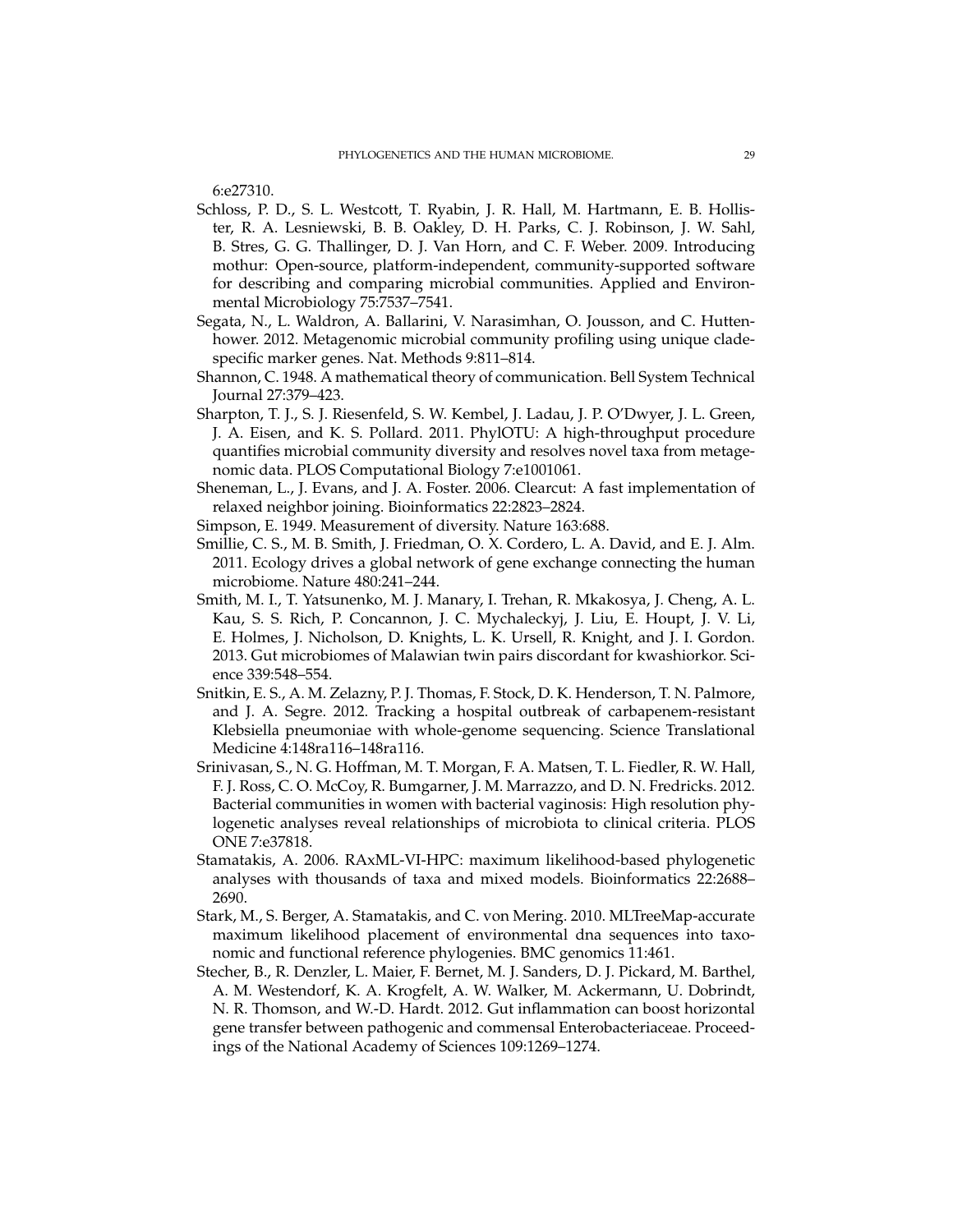<span id="page-29-11"></span>Steel, M. and A. Rodrigo. 2008. Maximum likelihood supertrees. Systematic Biology 57:243–250.

- <span id="page-29-2"></span>Suzuki, M. T. and S. J. Giovannoni. 1996. Bias caused by template annealing in the amplification of mixtures of 16S rRNA genes by PCR. Applied and Environmental Microbiology 62:625–630.
- <span id="page-29-14"></span>Szöllősi, G. J., W. Rosikiewicz, B. Boussau, E. Tannier, and V. Daubin. 2013. Efficient exploration of the space of reconciled gene trees. Systematic Biology 62:901–912.
- <span id="page-29-15"></span>Szöllősi, G. J., E. Tannier, N. Lartillot, and V. Daubin. 2013. Lateral gene transfer from the dead. Systematic Biology 62:386–397.
- <span id="page-29-16"></span>Tito, R. Y., D. Knights, J. Metcalf, A. J. Obregon-Tito, L. Cleeland, F. Najar, B. Roe, K. Reinhard, K. Sobolik, S. Belknap, M. Foster, P. Spicer, R. Knight, and C. M. Lewis, Jr. 2012. Insights from characterizing extinct human gut microbiomes. PLOS ONE 7:e51146.
- <span id="page-29-6"></span>Treangen, T. J., S. Koren, D. D. Sommer, B. Liu, I. Astrovskaya, B. Ondov, A. E. Darling, A. M. Phillippy, and M. Pop. 2013. MetAMOS: A modular and open source metagenomic assembly and analysis pipeline. Genome Biology 14:R2.
- <span id="page-29-0"></span>Turnbaugh, P. J., M. Hamady, T. Yatsunenko, B. L. Cantarel, A. Duncan, R. E. Ley, M. L. Sogin, W. J. Jones, B. A. Roe, J. P. Affourtit, M. Egholm, B. Henrissat, A. C. Heath, R. Knight, and J. I. Gordon. 2008. A core gut microbiome in obese and lean twins. Nature 457:480–484.
- <span id="page-29-1"></span>Turnbaugh, P. J., R. E. Ley, M. A. Mahowald, V. Magrini, E. R. Mardis, and J. I. Gordon. 2006. An obesity-associated gut microbiome with increased capacity for energy harvest. Nature 444:1027–131.
- <span id="page-29-9"></span>Vellend, M., W. Cornwell, K. Magnuson-Ford, and A. Mooers. 2011. Measuring phylogenetic biodiversity. Pages 194–207 *in* Biological Diversity: Frontiers in Measurement and Assessment (A. Magurran and B. McGill, eds.). Oxford University Press.
- <span id="page-29-10"></span>Villani, C. 2003. Topics in Optimal Transportation. Graduate studies in mathematics American Mathematical Society.
- <span id="page-29-3"></span>Von Mering, C., P. Hugenholtz, J. Raes, S. Tringe, T. Doerks, L. Jensen, N. Ward, and P. Bork. 2007a. Quantitative phylogenetic assessment of microbial communities in diverse environments. Science 315:1126–1130.
- <span id="page-29-13"></span>Von Mering, C., P. Hugenholtz, J. Raes, S. Tringe, T. Doerks, L. Jensen, N. Ward, and P. Bork. 2007b. Quantitative phylogenetic assessment of microbial communities in diverse environments. Science 315:1126.
- <span id="page-29-5"></span>Wang, Q., G. Garrity, J. Tiedje, and J. Cole. 2007. Naive Bayesian classifier for rapid assignment of rRNA sequences into the new bacterial taxonomy. Applied and Environmental Microbiology 73:5261–5267.
- <span id="page-29-7"></span>Wang, X., J. Yao, Y. Sun, and V. Mai. 2013. M-pick, a modularity-based method for OTU picking of 16S rRNA sequences. BMC Bioinformatics 14:43.
- <span id="page-29-8"></span>White, J., S. Navlakha, N. Nagarajan, M. Ghodsi, C. Kingsford, and M. Pop. 2010. Alignment and clustering of phylogenetic markers-implications for microbial diversity studies. BMC Bioinformatics 11:152.
- <span id="page-29-4"></span>Woese, C. R. and G. E. Fox. 1977. Phylogenetic structure of the prokaryotic domain: The primary kingdoms. Proceedings of the National Academy of Sciences 74:5088–5090.
- <span id="page-29-12"></span>Wu, D., P. Hugenholtz, K. Mavromatis, R. Pukall, E. Dalin, N. N. Ivanova, V. Kunin, L. Goodwin, M. Wu, B. J. Tindall, S. D. Hooper, A. Pati, A. Lykidis,